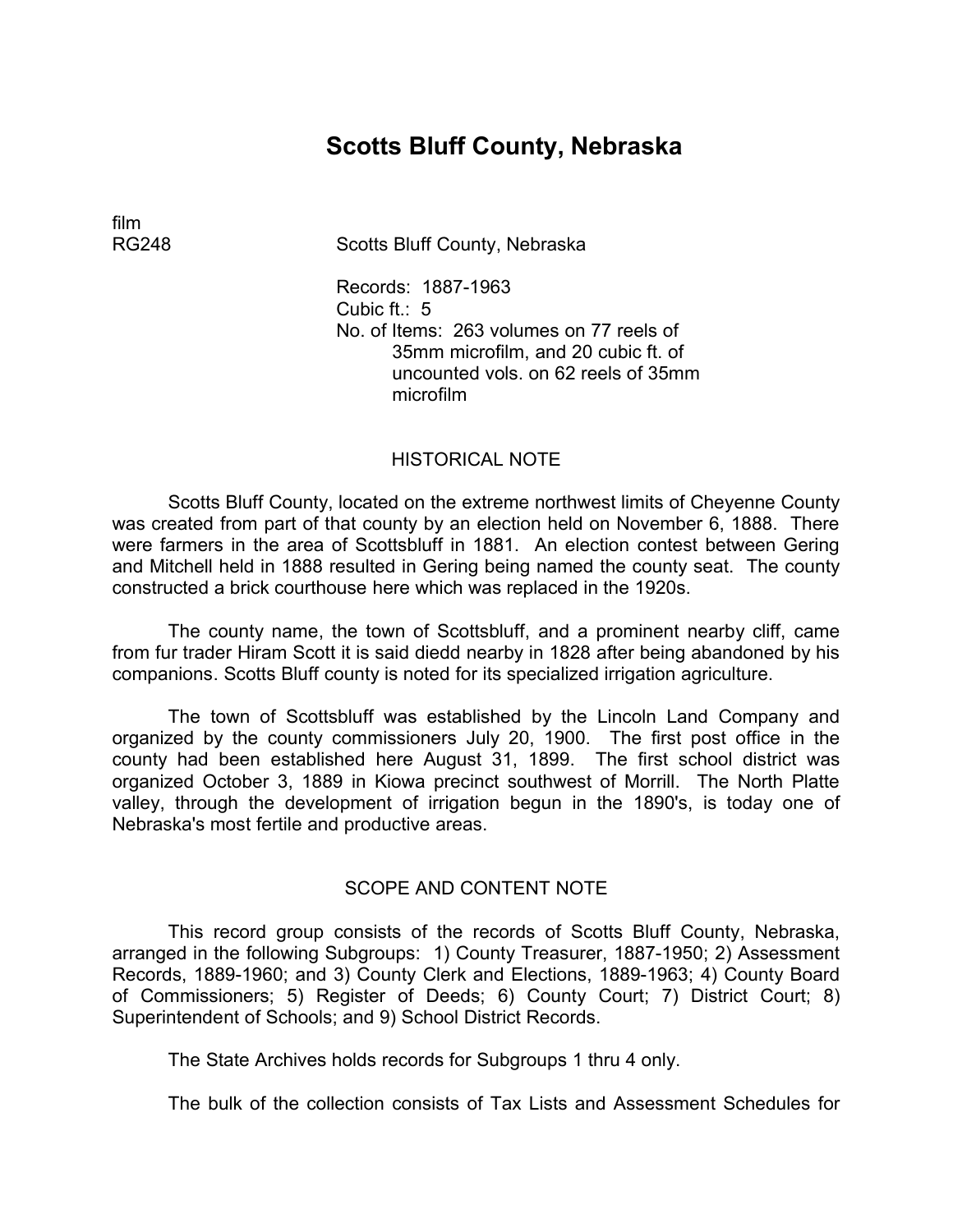the county on microfilm. These records relate to personal and real estate valuations and taxation to Scotts Bluff County, 1887-1960.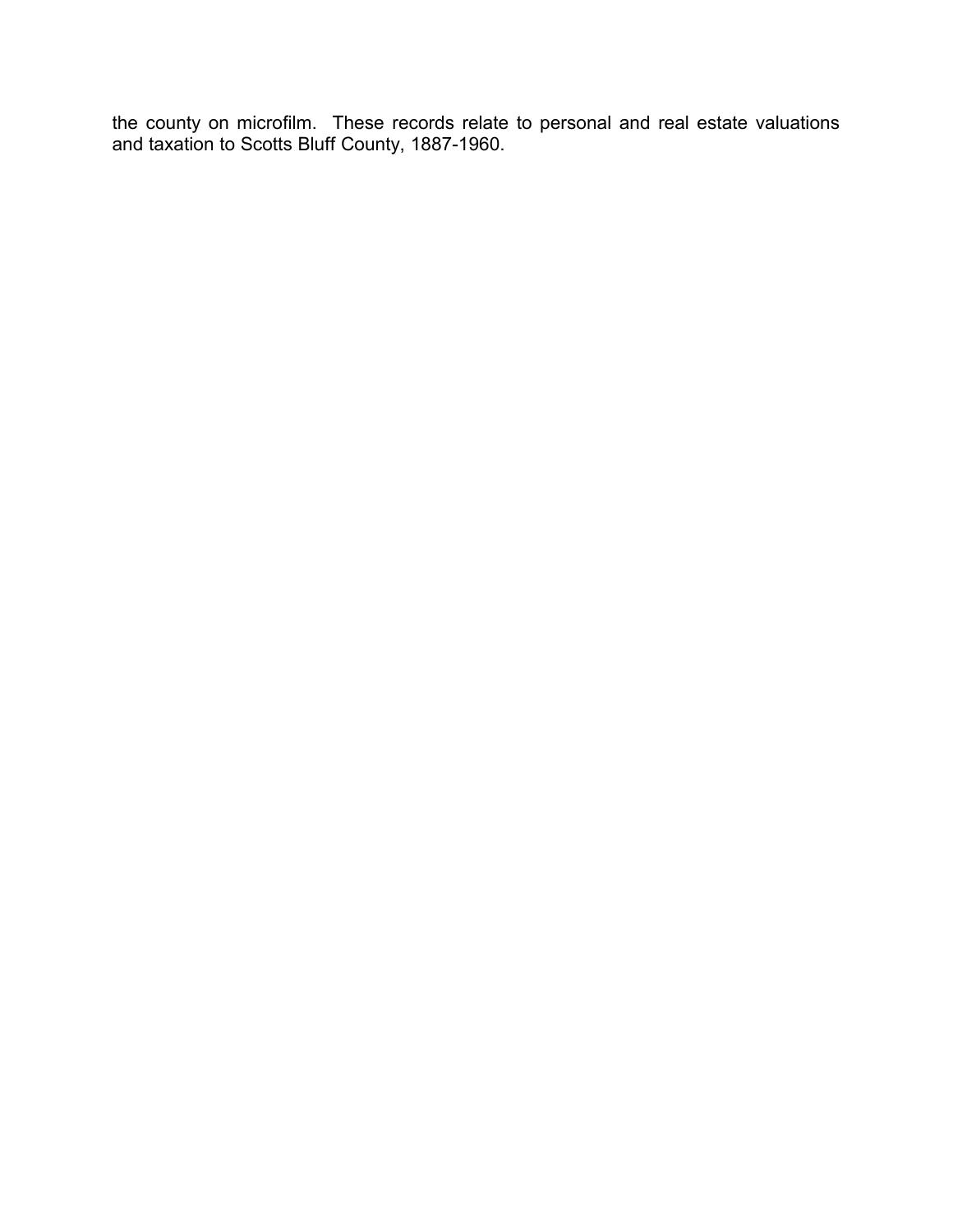film

#### ADDED ENTRIES:

COUNTY GOVERNMENT--RECORDS AND CORRESPONDENCE DENTISTS--LICENSES--NEBRASKA--SCOTTS BLUFF COUNTY ELECTIONS--NEBRASKA--SCOTTS BLUFF COUNTY MOTOR VEHICLES--VALUATION--NEBRASKA--SCOTTS BLUFF COUNTY OPTOMETRISTS--LICENSES--NEBRASKA--SCOTTS BLUFF COUNTY PERSONAL PROPERTY--NEBRASKA--SCOTTS BLUFF COUNTY REAL ESTATE--VALUATION--NEBRASKA--SCOTTS BLUFF COUNTY TAXATION--NEBRASKA--SCOTTS BLUFF COUNTY TAXATION OF PERSONAL PROPERTY--NEBRASKA--SCOTTS BLUFF **COUNTY**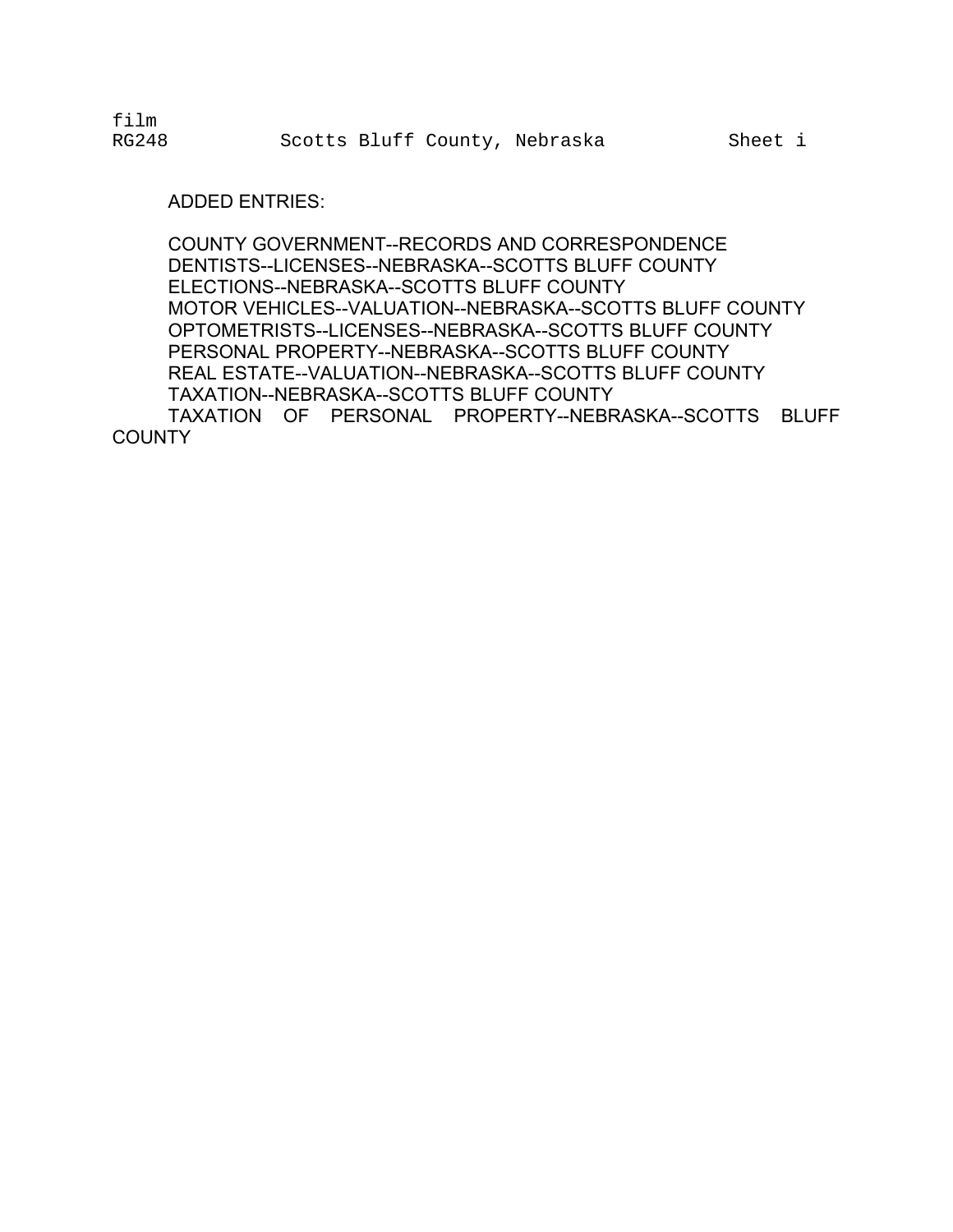| film         |  |                               |         |  |
|--------------|--|-------------------------------|---------|--|
| <b>RG248</b> |  | Scotts Bluff County, Nebraska | Sheet 2 |  |

Subgroup One, Treasurer, is divided into five series: 1) Tax Lists, 1887-1950; 2) Delinquent Tax Lists, 1900-1910; 3) Motor Vehicle Tax Lists, 1924-1943; 4) Special Assessment Records, 1922-1943; and 5) School Land Records, 1897-1918 and n.d.

Subgroup Three consists of the records of the county Clerk and Election Commissioner on five reels of microfillm copied from security microfilm producedby Scotts Bluff County in 1973 and copied for the Reference Room in 1976. This Subgroup is divided into six series: 1) Medical Registers, 1902-1940; 2) Miscellany; 3) Bond Records, 1888-1924; 4) Election Records, 1917-1963; 5) Miscellaneous Record, 1917-1944; and 6) Fee Books, 1952-1960.

Subgroup Four, County Board of Commissioners, consists of six reels of microfilm containing the minutes of the County Board, 1888-1963.

**There are no records at the State Archives for Subgroups Five through Nine.** 

#### **DESCRIPTION**

| film | <b>SERIES ONE</b>     |                  | <b>TREASURER, 1887-1950</b>           |           |
|------|-----------------------|------------------|---------------------------------------|-----------|
|      | film                  |                  | SERIES ONE TAX LISTS, 1887-1950       |           |
|      | Vol. 1                |                  | Tax List                              | 1887-1888 |
|      | Vol. 2                |                  | Tax List                              | 1887-1899 |
|      | Vols. 3-11            | <b>Tax Lists</b> | 1889 (Precinct)                       |           |
|      |                       |                  | Castle Rock, Ford, Highland & Gering, |           |
|      |                       |                  | Kiowa, Mitchell, Rose, Roubadeau,     |           |
|      |                       |                  | Tabor, and Winter's Creek precincts.  |           |
|      | Vols. 12-23 Tax Lists |                  | 1890-1900 (1 per year)                |           |
|      | Vols. 24-26           | <b>Tax Lists</b> | 1901-1903 (1 per year)                |           |
|      | <b>Vols. 27</b>       |                  | 1904<br>Tax List                      |           |
|      | Vols. 28-29           |                  | see Delinguent Tax Lists              |           |
|      | Vols. 30-34           | Tax Lists        | 1905-1909 (1 per year)                |           |
|      | Vols. 35-36           | Tax Lists        | Personal, Real Estate                 | 1910      |
|      | Vols. 37-38           |                  | see Delinguent Tax Lists              |           |
|      | Vols. 39-40           | Tax Lists        | Personal, Real Estate                 | 1911      |
|      | Vols. 41-43           | Tax Lists        | Personal, Lands, Lots                 | 1912      |
|      | Vols, 44-46           | <b>Tax Lists</b> | Personal, Lands, Lots                 | 1913      |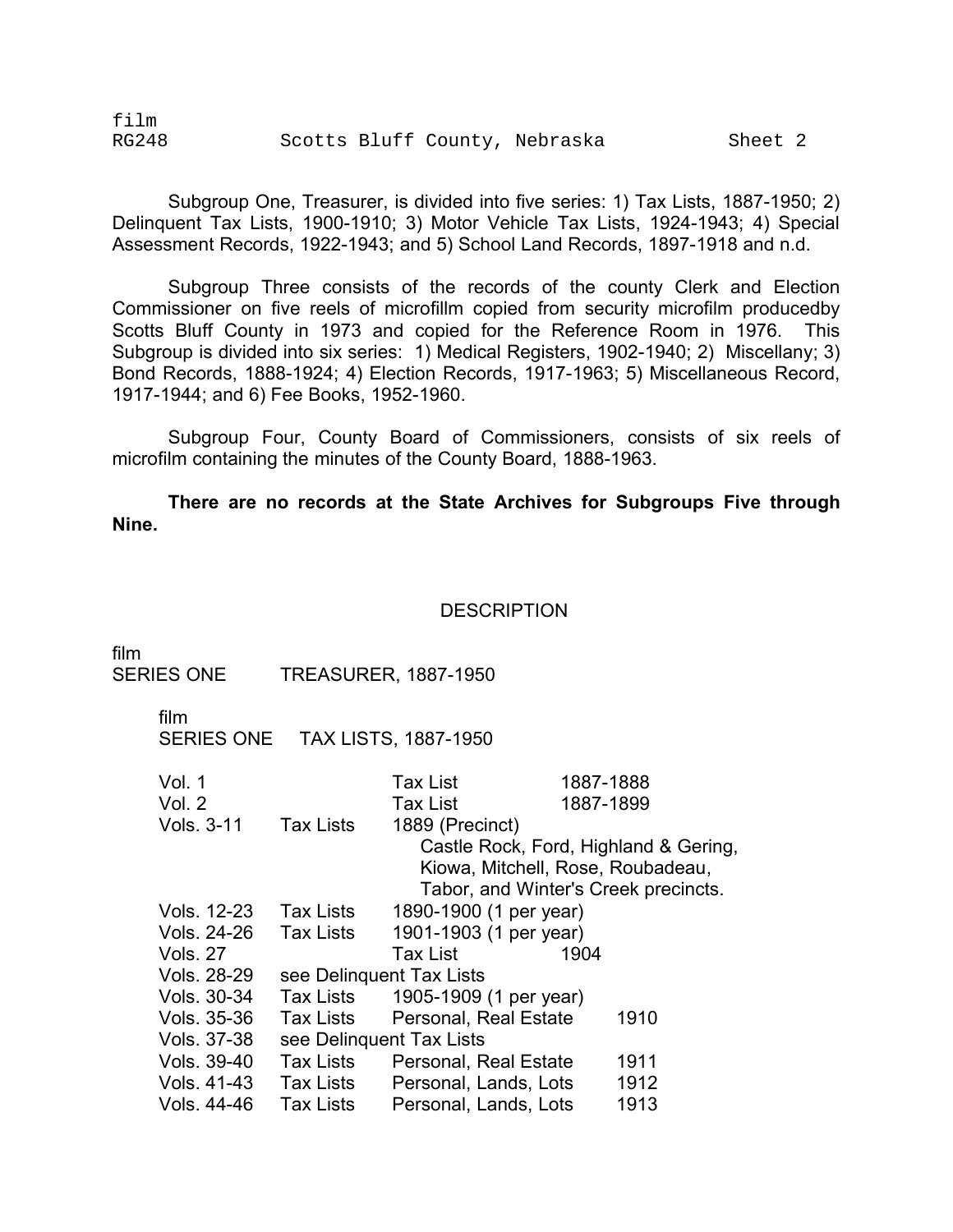| film<br>RG248         | Scotts Bluff County, Nebraska |                       |      | Sheet 3 |
|-----------------------|-------------------------------|-----------------------|------|---------|
| Vols. 47-49 Tax Lists |                               | Personal, Lands, Lots | 1914 |         |

| Vols. 50-52 Tax Lists | Tax Lists | Personal, Lands, Lots | 1915 |
|-----------------------|-----------|-----------------------|------|
| Vols. 53-55           |           | Personal, Lands, Lots | 1916 |
|                       |           |                       |      |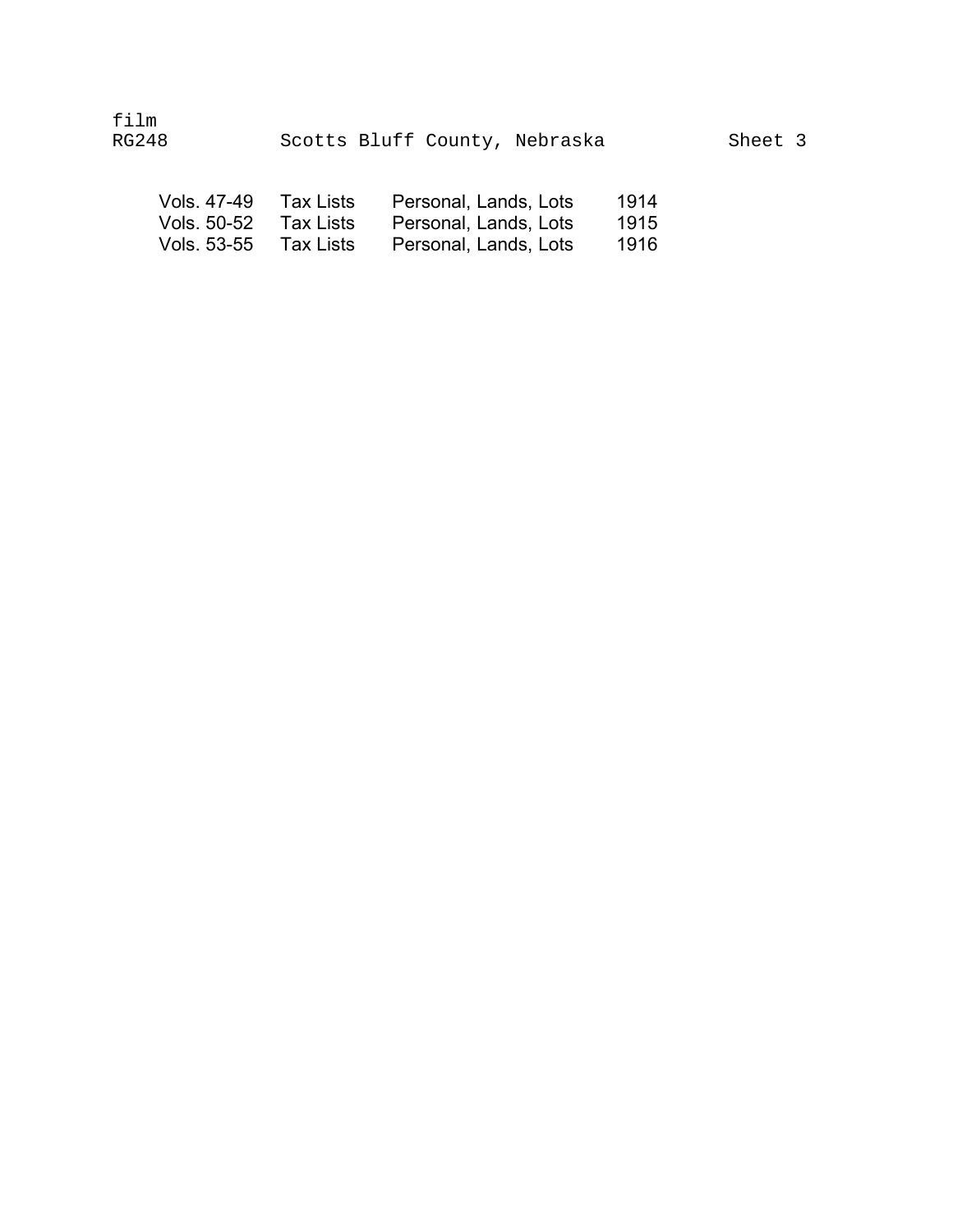film RG248 Scotts Bluff County, Nebraska Sheet 4

SUBGROUP ONE TREASURER (cont)

film

SERIES ONE TAX LISTS (cont)

Vols. 56-58 Vols. 59-61 Vols. 62-64 Vols. 65-67 Vols. 68-70 Vol. 71 Vols. 72-74 Vols. 75-77 Vols. 78-80 Vols. 81-83 Tax Lists Tax Lists Tax Lists Tax Lists Tax Lists Tax Lists Tax Lists Tax Lists Tax Lists Personal, Lands, Lots Personal, Lands, Lots Personal, Lands, Lots Personal, Lands, Lots Personal, Lands, Lots see Special Tax Lists 1922 1923 1924 1925film 1917 1918 1919 1920 1921 Vol. 84 see Motor Vehicle Tax Lists Vols. 85-87 Tax Lists 1926 Vol. 88 Tax List 1927 Personal Vol. 89 see Special Tax Lists Vol. 90 Tax List 1928 Personal Vols. 91-92 Tax Lists 1928 Lands Vol. 93 Tax List 1928 Town Lots Vol. 94 Tax List 1928 Scottsbluff & Gering Vols. 95-100 Tax Lists 1929 Town Lots, Real Estate, Personal, City Personal, Scottsbluff & Gering Vols. 101-106 Tax Lists 1930 same as 1929 Vols. 107-112 Tax Lists 1931 Vols. 113-118 Tax Lists 1932 Vols. 119-125 Tax Lists 1933 Vol. 126 see Special Tax Lists Vols. 127-132 Tax Lists 1934 Vol. 133 see Special Tax Lists Vols. 134-139 Tax Lists 1935 Vols. 140-141 see Special Tax Lists Vols. 142-147 Tax Lists 1936 Vols. 148-149 see Special Tax Lists Vols. 150-151 see Motor Vehicle Tax Lists Vols. 152-155 Tax Lists 1937 Real Estate (2), Lots, Scottsbluff & Gering Vol. 156 see Special Tax Lists Vols. 157-158 see Motor Vehicle Tax Lists Vols. 159-160 Tax Lists 1938 Personal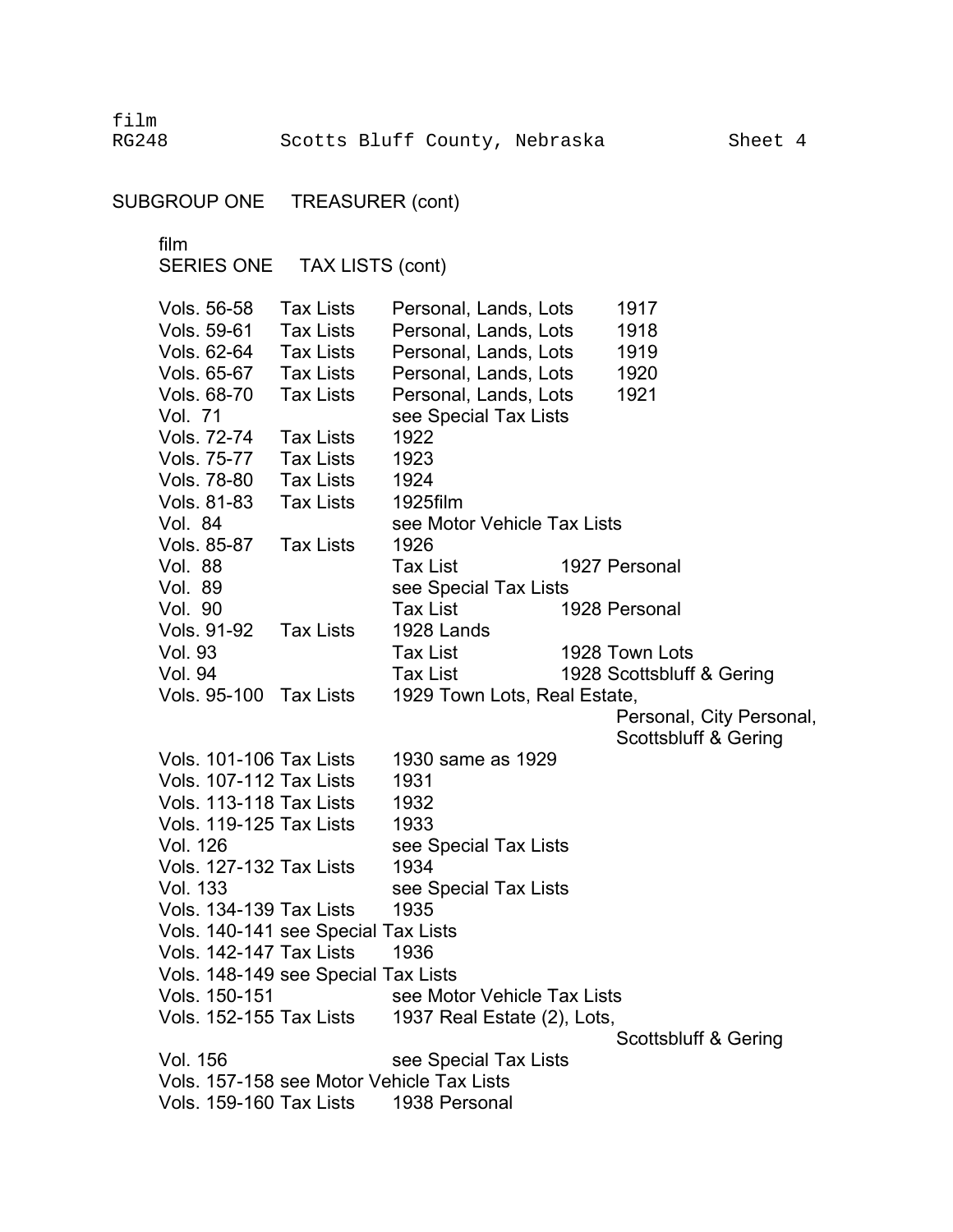film RG248 Scotts Bluff County, Nebraska Sheet 5

Vols. 161-162 Tax Lists 1938 Lands<br>Vols. 163-164 Tax Lists 1938 Town Lots Vols. 163-164 Tax Lists Vols. 165-166 see Special Tax Lists Vols. 167-168 see Motor Vehicle Tax Lists Vol. 169 Tax List 1939 Scottsbluff & Gering<br>Vols. 170-171 Tax Lists 1939 Lands Vols. 170-171 Tax Lists Vol. 172 Tax List 1939 Town Lots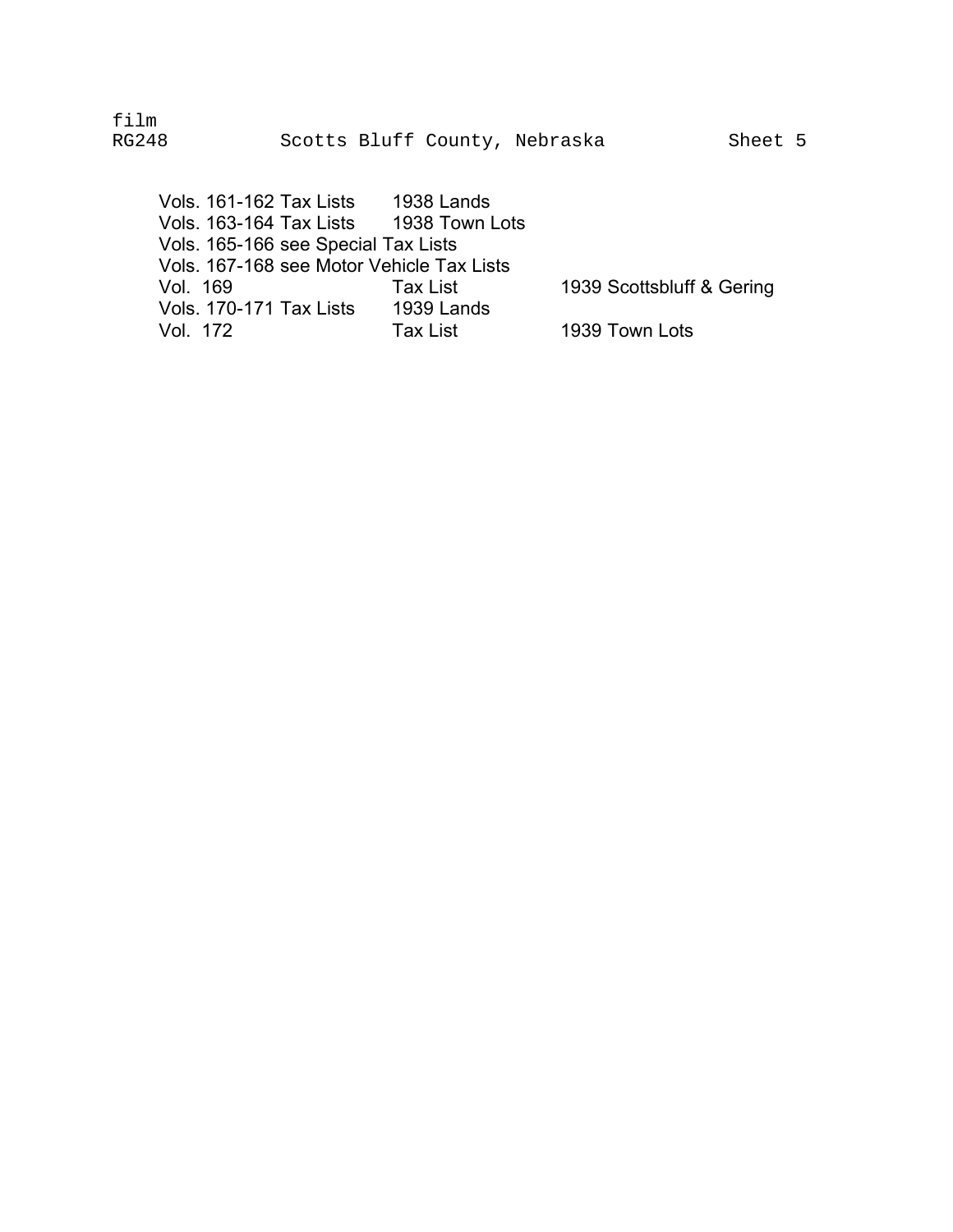RG248 Scotts Bluff County, Nebraska Sheet 6

SUBGROUP ONE TREASURER (cont) film SERIES ONE TAX LISTS (cont) Vol. 173 see Special Tax Lists Vols. 174-175 see Motor Vehicle Tax Lists Vol. 176 Tax List 1940 Town Lots Vols. 177-178 see Motor Vehicle Tax Lists Vols. 179-180 Tax Lists 1940 Lands Vol. 181 see Special Tax Lists Vol. 182 see Motor Vehicle Tax Lists Vol. 183 Tax List 1941 Scottsbluff & Gering (includes delinquent, 1931-1940) Vols. 184-185 Tax Lists 1941 Real Estate Vol. 186 Tax List 1941 Town Lots Vol. 187 see Special Tax Lists Vols. 188-190 see Motor Vehicle Tax Lists Vols. 191-192 Tax Lists 1942 Lands Vol. 193 Tax List 1942 Town Lots Vol. 194 Tax List 1942 Scottsbluff & Gering RE Vol. 195 see Special Tax Lists Vols. 196-198 see Motor Vehicle Tax Lists Vol. 199 see Special Tax Lists Vols. 200-210 see Motor Vehicle Tax Lists Boxes 1-12 Tax Ledger Sheets, 1948-1953 Personal NOTE: Microfilmed as vols. 211-229 film SERIES TWO DELINQUENT TAX LISTS, 1900-1910 NOTE: Volume numbers are as they appear on microfilm

| <b>Vol. 28</b> | Delinguent Tax List - Lots, 1886-1904           |
|----------------|-------------------------------------------------|
|                | (State Tax Suit)                                |
| <b>Vol. 29</b> | Delinquent Tax List - Lands, 1886-1904          |
|                | (State Tax Suit)                                |
| Vol. 37        | Delinquent Tax List, 1910 & prior - Personal    |
| <b>Vol. 38</b> | Delinguent Tax List, 1910 & prior - Real Estate |
|                | Gering, Lot 1, Blk 36 thru Lands S16-T23-R58    |

film

film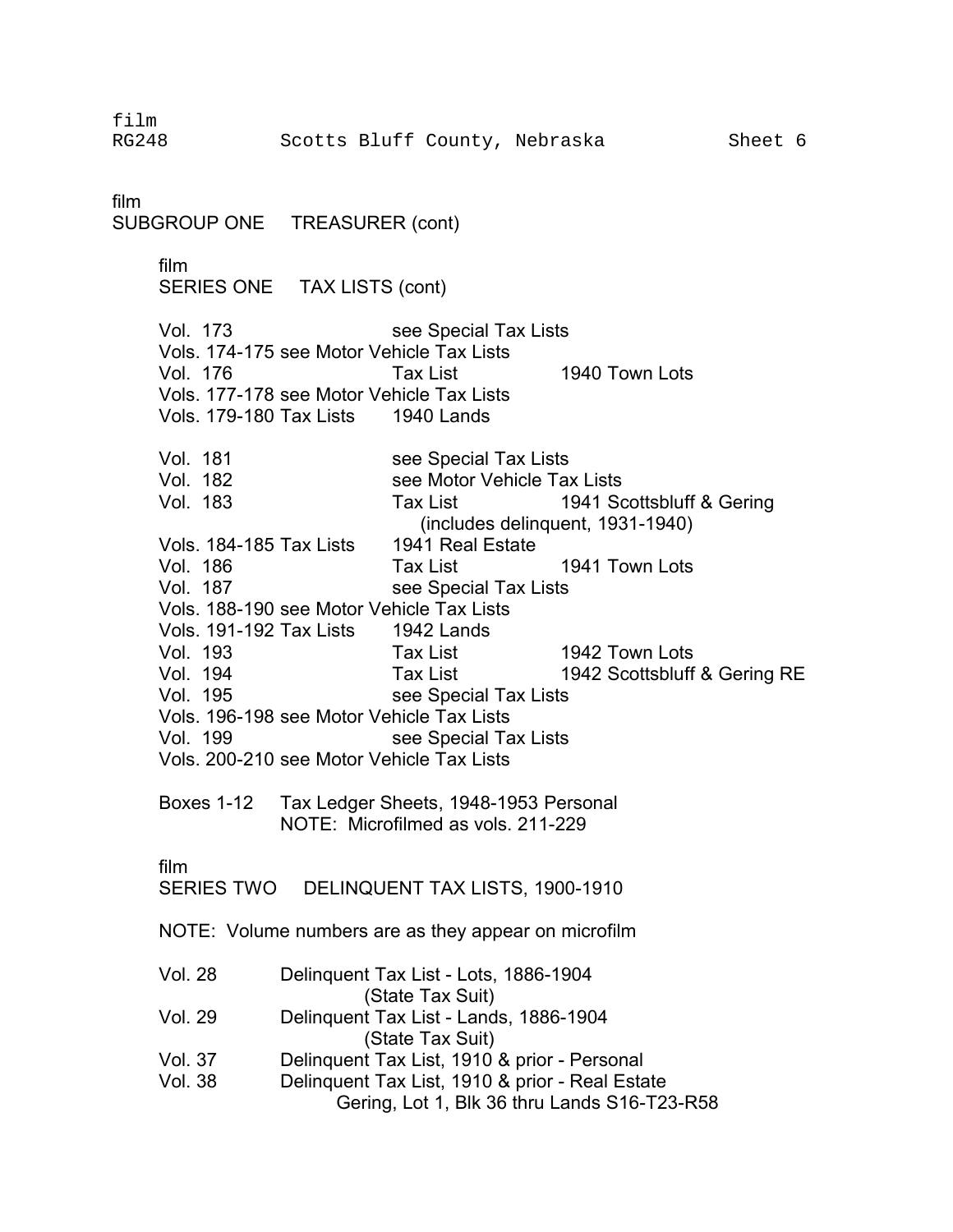film

## SUBGROUP ONE TREASURER (cont)

#### film �

SERIES THREE MOTOR VEHICLE TAX LISTS, 1924-1947

NOTE: Volume numbers are as they appear on microfilm

| <b>Motor Vehicle Registrations</b>       |
|------------------------------------------|
| (for vehicles thru 1926 and specifically |
| for 1925 registrations)                  |
| Motor Vehicle Tax Lists, 1935-1936       |
| Motor Vehicle Tax Lists, 1937            |
| Motor Vehicle Tax Lists, 1938            |
| Motor Vehicle Tax Lists, 1939            |
| Motor Vehicle Tax Lists, 1940            |
| Motor Vehicle Tax List, 1940             |
| Motor Vehicle Tax Lists, 1941            |
| Motor Vehicle Tax Lists, 1942            |
| <b>Cities, Scottsbluff, Precincts</b>    |
|                                          |

NOTE: Volume numbers are as they appear on microfilm

| Scottsbluff and by School District |
|------------------------------------|
|                                    |

film

SERIES FOUR SPECIAL ASSESSMENT RECORDS, 1922-1943

NOTE: Volume numbers are as they appear on microfilm

|          |               | Vol. 1 - Misc. Special Assessment Collections, 1916-1918 |
|----------|---------------|----------------------------------------------------------|
|          |               | Microfilmed as a part of vol. 1, Series Five             |
| Vol. 71  |               | Special - Sanitary Sewer Dists, 1922                     |
| Vol. 89  |               | Special - Irrigation Dists, 1927                         |
|          | Vol. 126      | Special - Irrigation & Drainage, 1933                    |
| Vol. 133 |               | Special - Drainage Dists, 1934                           |
|          | Vols. 140-141 | Special - Irrigation & Drainage, 1935                    |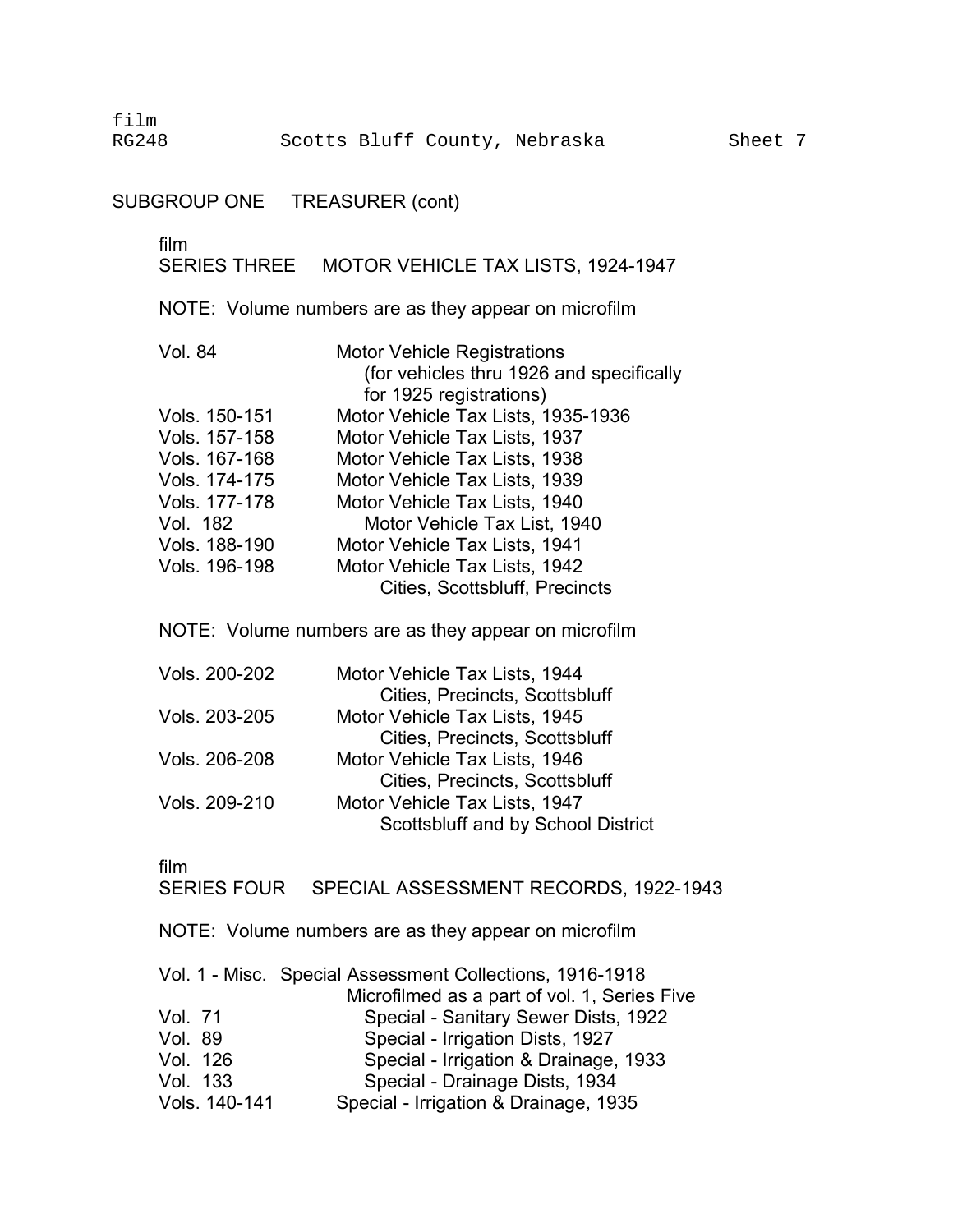| Vols. 148-149 | Special - Irrigation & Drainage, 1936 |
|---------------|---------------------------------------|
| Vol. 156      | Special - Irrigation Tax List, 1937   |
| Vols. 165-166 | Special - Irrigation & Drainage, 1938 |
| Vol. 173      | Special - Irrigation & Drainage, 1939 |
| Vol. 181      | Special - Irrigation Tax List, 1940   |
| Vol. 187      | Special - Irrigation & Drainage, 1941 |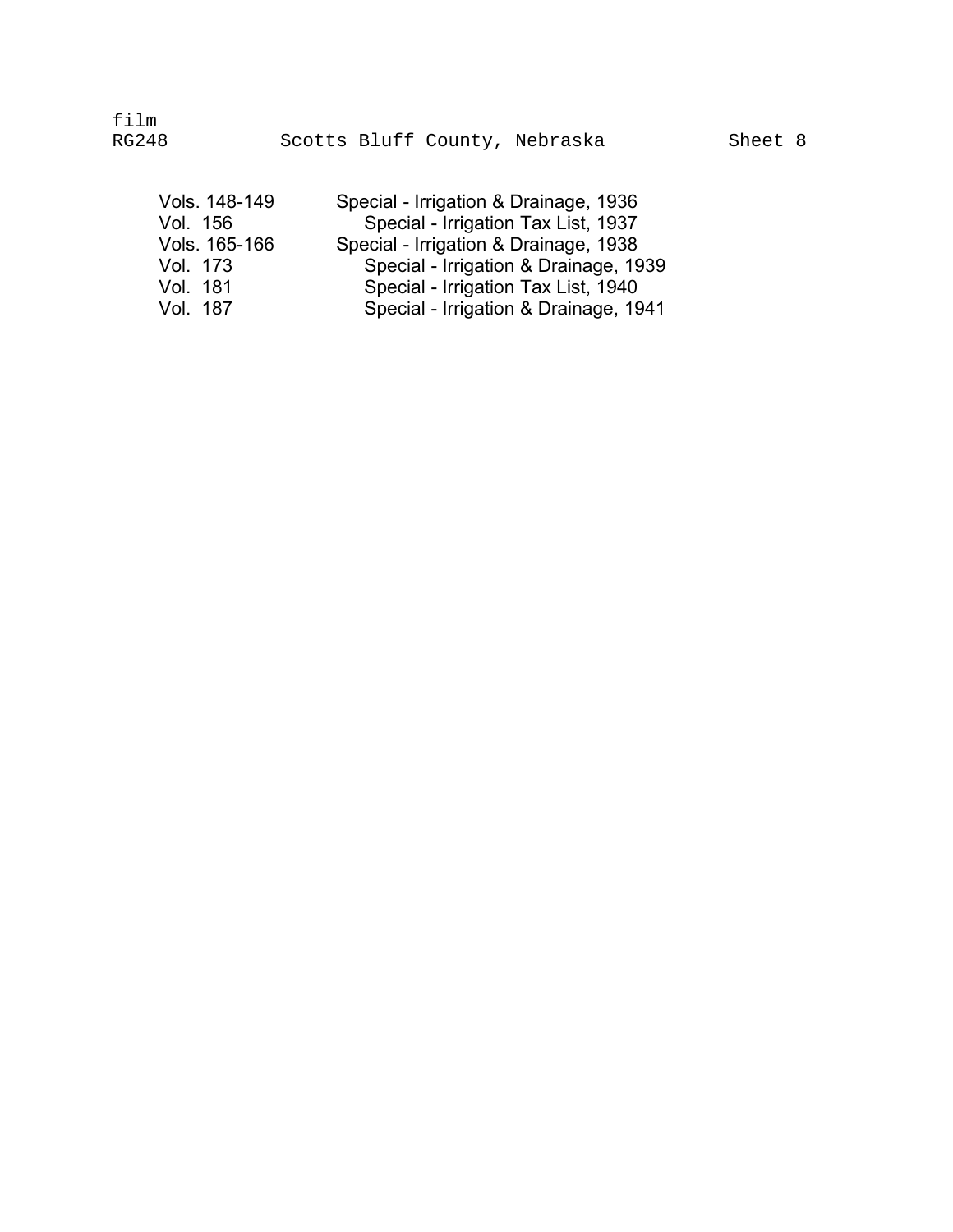| film<br><b>RG248</b>                               |                             | Scotts Bluff County, Nebraska                                                                                                                                                                                                                                                                                    | Sheet 9 |  |
|----------------------------------------------------|-----------------------------|------------------------------------------------------------------------------------------------------------------------------------------------------------------------------------------------------------------------------------------------------------------------------------------------------------------|---------|--|
| film                                               | SUBGROUP ONE                | <b>COUNTY TREASURER (cont)</b>                                                                                                                                                                                                                                                                                   |         |  |
|                                                    | film                        | SERIES FOUR SPECIAL ASSESSMENT RECORDS, 1922-1943                                                                                                                                                                                                                                                                |         |  |
|                                                    | Vol. 195<br><b>Vol. 199</b> | Special - Irrigation & Drainage, 1942<br>Special - Irrigation & Drainage, 1943                                                                                                                                                                                                                                   |         |  |
| film<br>SERIES FIVE SCHOOL LAND RECORDS, 1887-1937 |                             |                                                                                                                                                                                                                                                                                                                  |         |  |
|                                                    |                             | NOTE: Identified as miscellaneous on microfilm.                                                                                                                                                                                                                                                                  |         |  |
|                                                    | Vol. 1                      | School Land Abstract, n.d.<br>For Leases #13688 thru #60701                                                                                                                                                                                                                                                      |         |  |
|                                                    | Vol. 2                      | School Land Ledger, 1888-1937<br>#12762 (1897-1909) thru #57790 (1916-1917)<br>p.146 (#21872), 1918-1937 thru<br>p.164 (#21908), 1918-1937)<br>Final entries follow above sequence in volume.<br>numbering begins over w/ p.1. Lease numbers<br>are non-inclusive.<br>#11683 (1888-1915) thru #21864 (1918-1924) |         |  |
|                                                    | NSHS HAS ON MICROFILM.      |                                                                                                                                                                                                                                                                                                                  |         |  |

### NSHS HAS ON MICROFILM:

| film                                        | SUBGROUP ONE TREASURER - MICROFILM RECORD MP3902                                           |
|---------------------------------------------|--------------------------------------------------------------------------------------------|
| Reel 1<br>667 shots<br>1334 pgs.<br>#21,812 | Tax List, Volume 1, 1887<br>thru<br>Tax Lists, Volume 18, page 14, 1896                    |
| Reel 2<br>619 shots<br>1238 pgs.<br>#21,813 | Tax Lists, Volume 18 (cont.), page 15, 1896<br>thru<br>Tax Lists, Volume 23, page 11, 1900 |
| Reel 3<br>674 shots                         | Tax Lists, Volume 23, (cont.), page 12, 1900<br>thru                                       |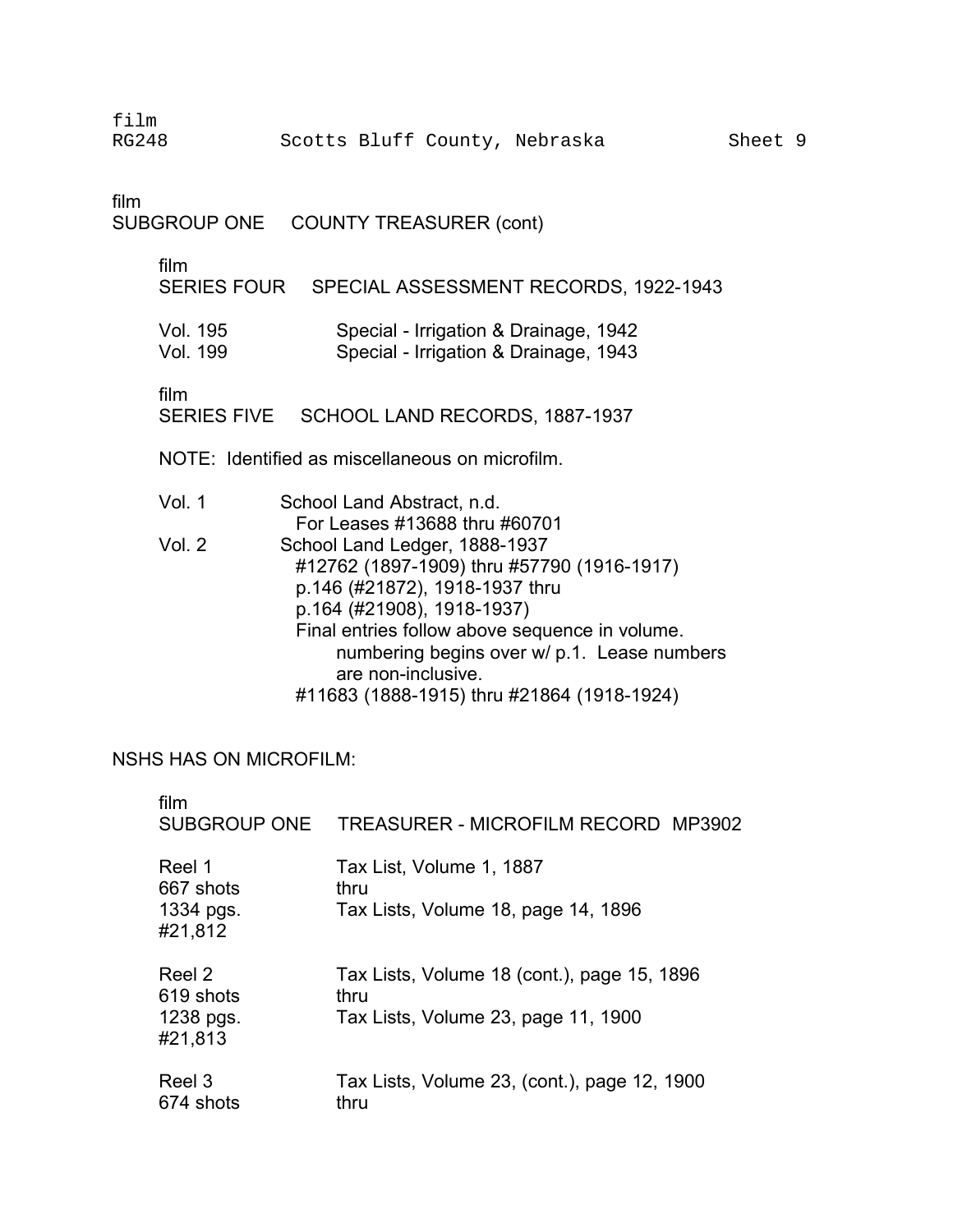| film  |  |                               |  |
|-------|--|-------------------------------|--|
| RG248 |  | Scotts Bluff County, Nebraska |  |

1348 pgs. Tax Lists, Volume 27, page 73, 1904

#21,814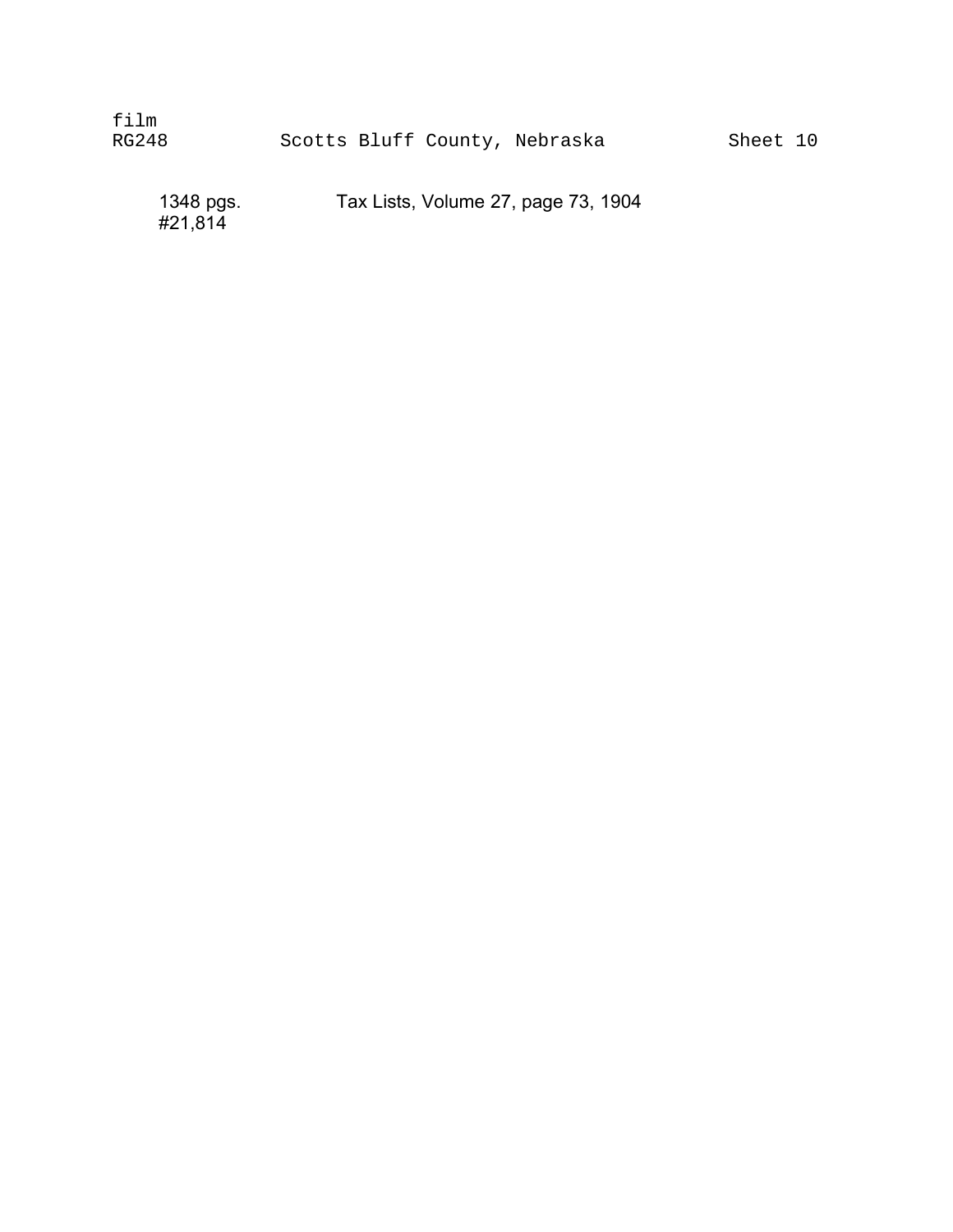film

| film                                         | SUBGROUP ONE COUNTY TREASURER - MICROFILM RECORD<br>MP3902                                                                                      |  |
|----------------------------------------------|-------------------------------------------------------------------------------------------------------------------------------------------------|--|
| Reel 4<br>629 shots<br>1258 pgs.<br>#21,815  | Tax Lists, Volume 27, (cont.), page 74, 1904<br>thru<br>Tax Lists, Volume 30, 1905                                                              |  |
|                                              | NOTE: v.28 & 29 relate to State Tax Suit, 1904                                                                                                  |  |
| Reel 5<br>646 shots<br>1292 pgs.<br>#21,817  | Tax Lists, Volume 31, 1906<br>thru<br>Tax Lists, Volume 33, 1908                                                                                |  |
| Reel 6<br>602 shots<br>1204 pgs.<br>#21,818  | Tax Lists, Volume 34, 1909<br>thru<br>Tax Lists, Volume 36, Real Property, 1910                                                                 |  |
| Reel 7<br>602 shots<br>1224 pgs.<br>#21,819  | Tax Lists, Delinquent, Personal Property,<br>Volume 37, 1901<br>thru<br>Tax Lists, Lands, Volume 42, page 94, 1912                              |  |
| Reel 8<br>632 shots<br>1264 pgs.<br>#21,820  | Tax Lists, Lands, Volume 42 (cont.), page 95, 1912<br>thru<br>Tax Lists, Lots, Volume 46, page 160,<br>& Gardners Addition to Gering, 1913      |  |
| Reel 9<br>639 shots<br>1278 pgs.<br>#21,821  | Tax Lists, Lots, Volume 46 (cont.), page 161,<br>& Gardners Addition to Gering, 1913<br>thru<br>Tax Lists, Lands, Volume 51, page 37, 1915      |  |
| Reel 10<br>630 shots<br>1260 pgs.<br>#21,822 | Tax Lists, Lands, Volume 51 (cont.), page 38, 1915<br>thru<br>Tax Lists, Lots, Volume 55, page 32,<br>Lincoln Heights Add. to Scottsbluff, 1916 |  |
| Reel 11<br>640 shots<br>1280 pgs.            | Tax Lists, Lots, Volume 55, (cont.), page 33,<br>Lincoln Heights Add. to Scottsbluff, 1916<br>thru                                              |  |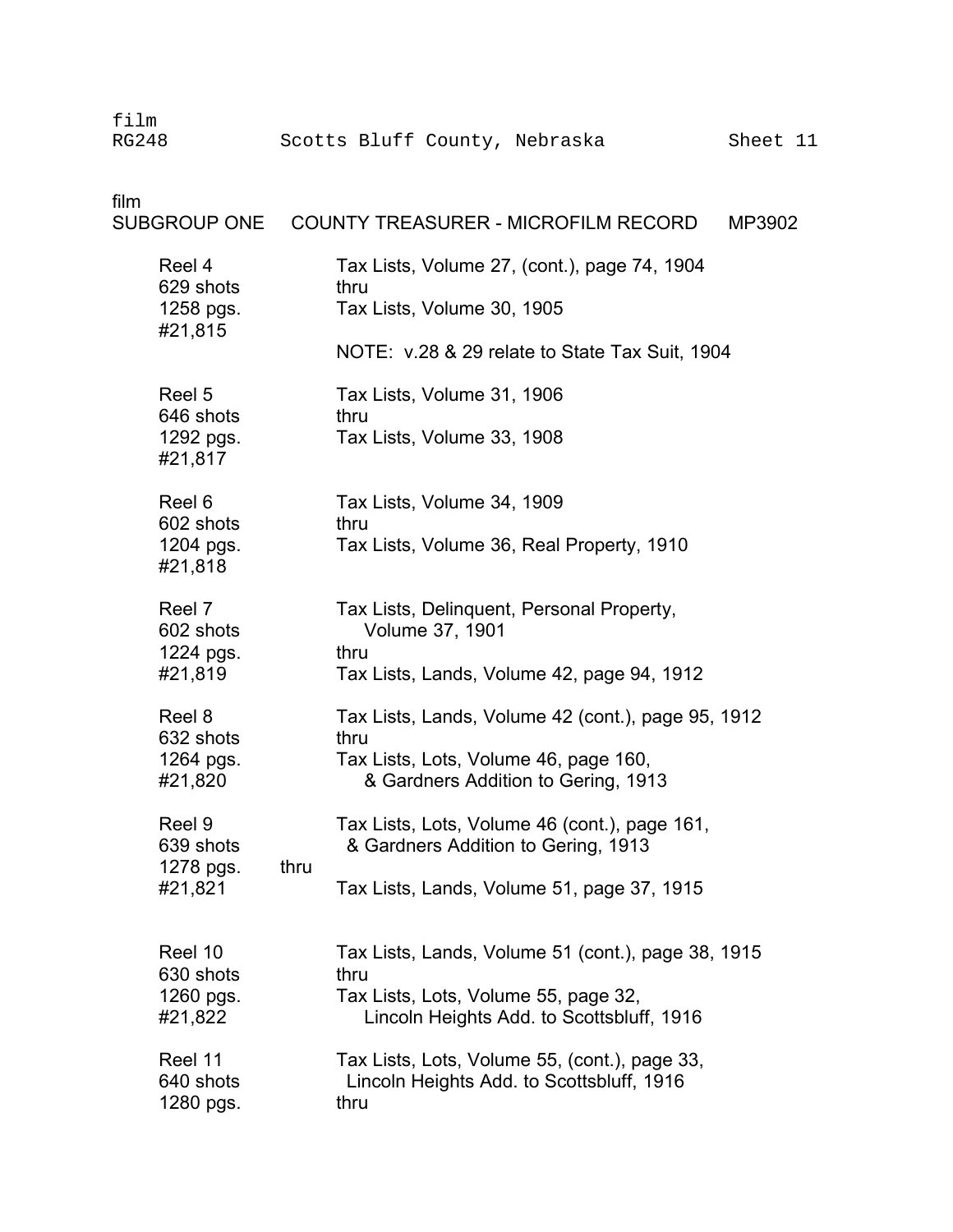| film<br>RG248                     | Scotts Bluff County, Nebraska<br>Sheet 12                                                                                                        |
|-----------------------------------|--------------------------------------------------------------------------------------------------------------------------------------------------|
| #21,823                           | Tax Lists, Lots, Volume 58, Corrections, 1917                                                                                                    |
| Reel 12<br>633 shots<br>1266 pgs. | Tax Lists, Personal Property, Volume 59, 1918<br>thru.<br>Tax Lists, Personal Property, Volume 62, page 77,<br>#21,824<br>Mitchell Village, 1919 |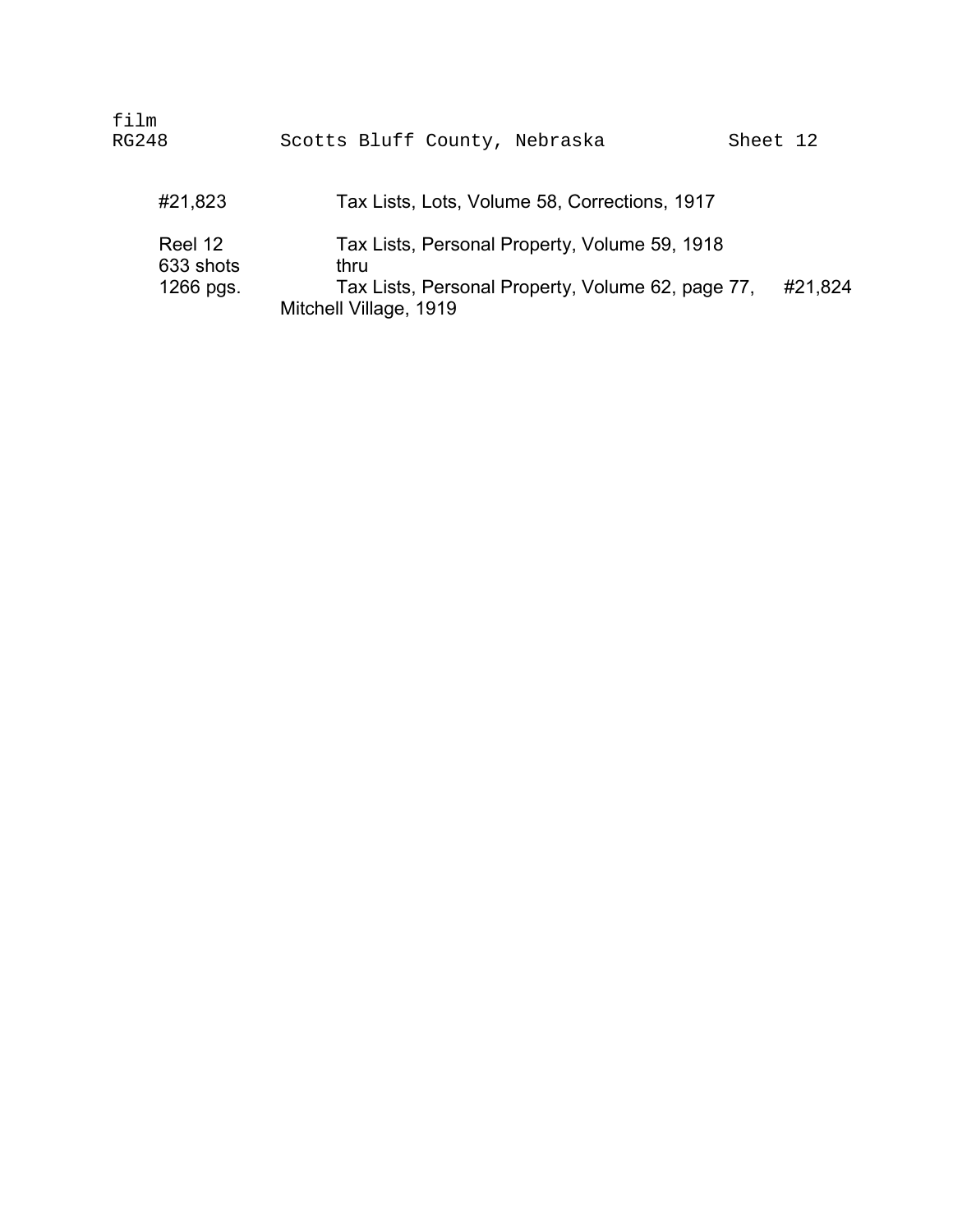| film<br><b>RG248</b> |                                                |      | Scotts Bluff County, Nebraska                                                | Sheet 13 |       |
|----------------------|------------------------------------------------|------|------------------------------------------------------------------------------|----------|-------|
| film                 | <b>SUBGROUP ONE</b>                            |      | COUNTY TREASURER - MICROFILM RECORD                                          | MP3902   |       |
|                      | Reel 13<br>Mitchell Village, 1919              |      | Tax Lists, Personal Property, Vol.62 (cont.), p.78                           | 643      | shots |
|                      | 1286 pgs.<br>#21,825                           | thru | Tax Lists, Personal Property, Volume 65, page 142,<br>Scottsbluff City, 1920 |          |       |
|                      | Reel 14<br>Scottsbluff City, 1920<br>1278 pgs. | thru | Tax Lists, Personal Property, Vol. 65 (cont.), p.143                         | 639      | shots |
|                      | #21,826                                        |      | Tax Lists, Personal Property, Volume 68, page 132,<br>Scottsbluff City, 1921 |          |       |
|                      |                                                |      | NOTE: Volume 68 filmed from bound volume                                     |          |       |
|                      | Reel 15<br>Scottsbluff City, 1921<br>1256 pgs. | thru | Tax Lists, Personal Property, Vol. 68 (cont.), p.133                         | 628      | shots |
|                      | #21,827                                        |      | Tax Lists, Personal Property, Volume 72, page 114,<br>Mitchell City, 1922    |          |       |
|                      | Reel 16<br>Mitchell City, 1922                 |      | Tax Lists, Personal Property, Vol. 72 (cont.), p.115                         | 636      | shots |
|                      | 1272 pgs.<br>#21,828                           | thru | Tax Lists, Personal Property, Volume 75, page 82,<br>Gering City, 1923       |          |       |
|                      | Reel 17<br>638 shots                           |      | Tax Lists, Personal Property, Vol. 75 (cont.), p.83<br>Gering City, 1923     |          |       |
|                      | 1276 pgs.<br>#21,829                           | thru | Tax Lists, Personal Property, Volume 78, page 49,<br>Kiowa Precinct, 1924    |          |       |
|                      | Reel 18<br>646 shots                           |      | Tax Lists, Personal Property, Vol. 78 (cont.), p.50<br>Kiowa Precinct, 1924  |          |       |
|                      | 1292 pgs.<br>#21,830                           | thru | Tax Lists, Personal Property, Volume 81, page 21,<br>Field Precinct, 1925    |          |       |
|                      | Reel 19<br>644 shots                           |      | Tax Lists, Personal Property, Vol. 81 (cont.), p.22<br>Ford Precinct, 1925   |          |       |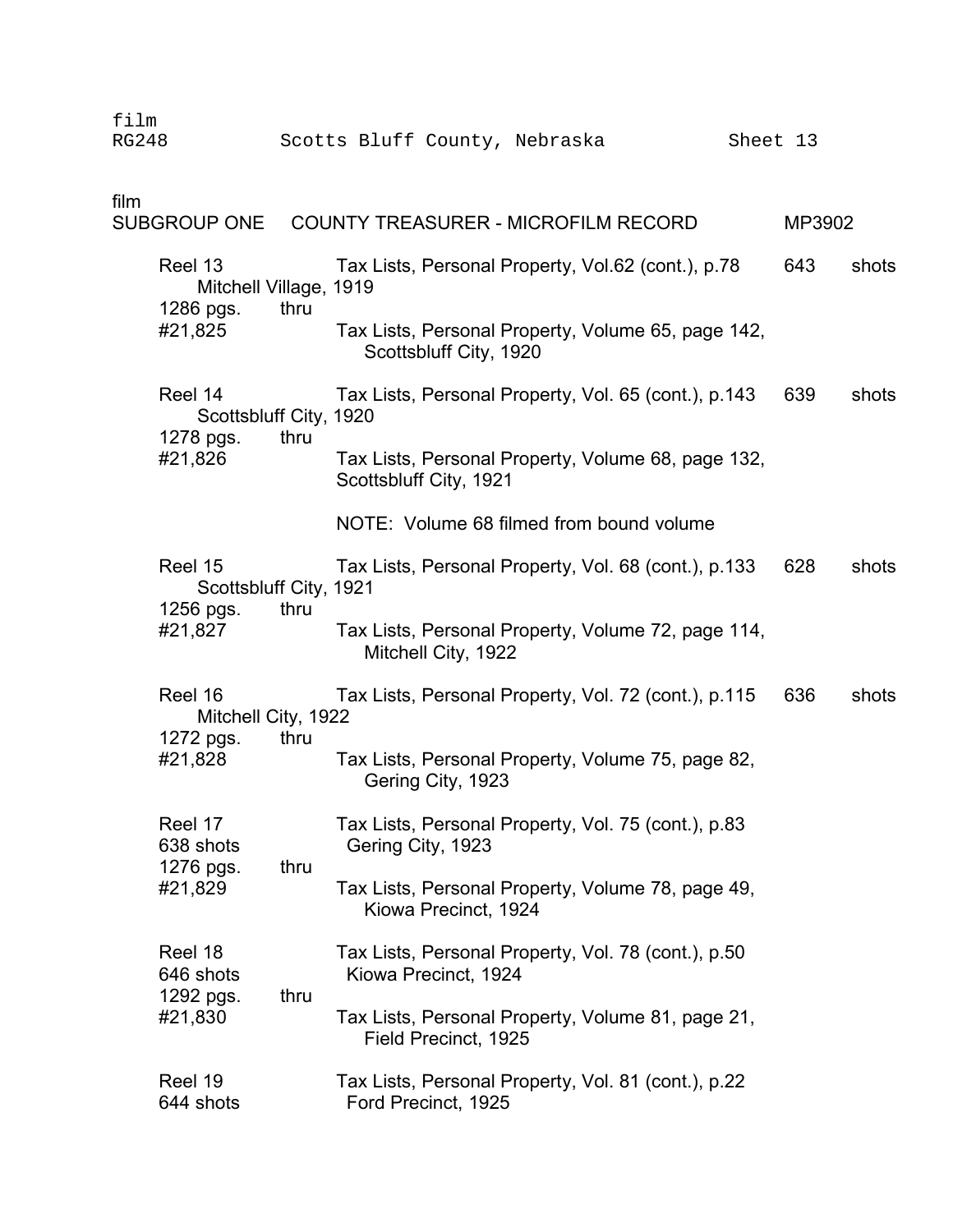film RG248 Scotts Bluff County, Nebraska Sheet 14

1288 pgs. thru<br>#21,831 Tax

Tax Lists, Lots, Volume 83, page 247, Lyman Village, 1925 �

NOTE: Volume 81, page 67, Frame #68, missed during initial filming. Retake spliced at End of Reel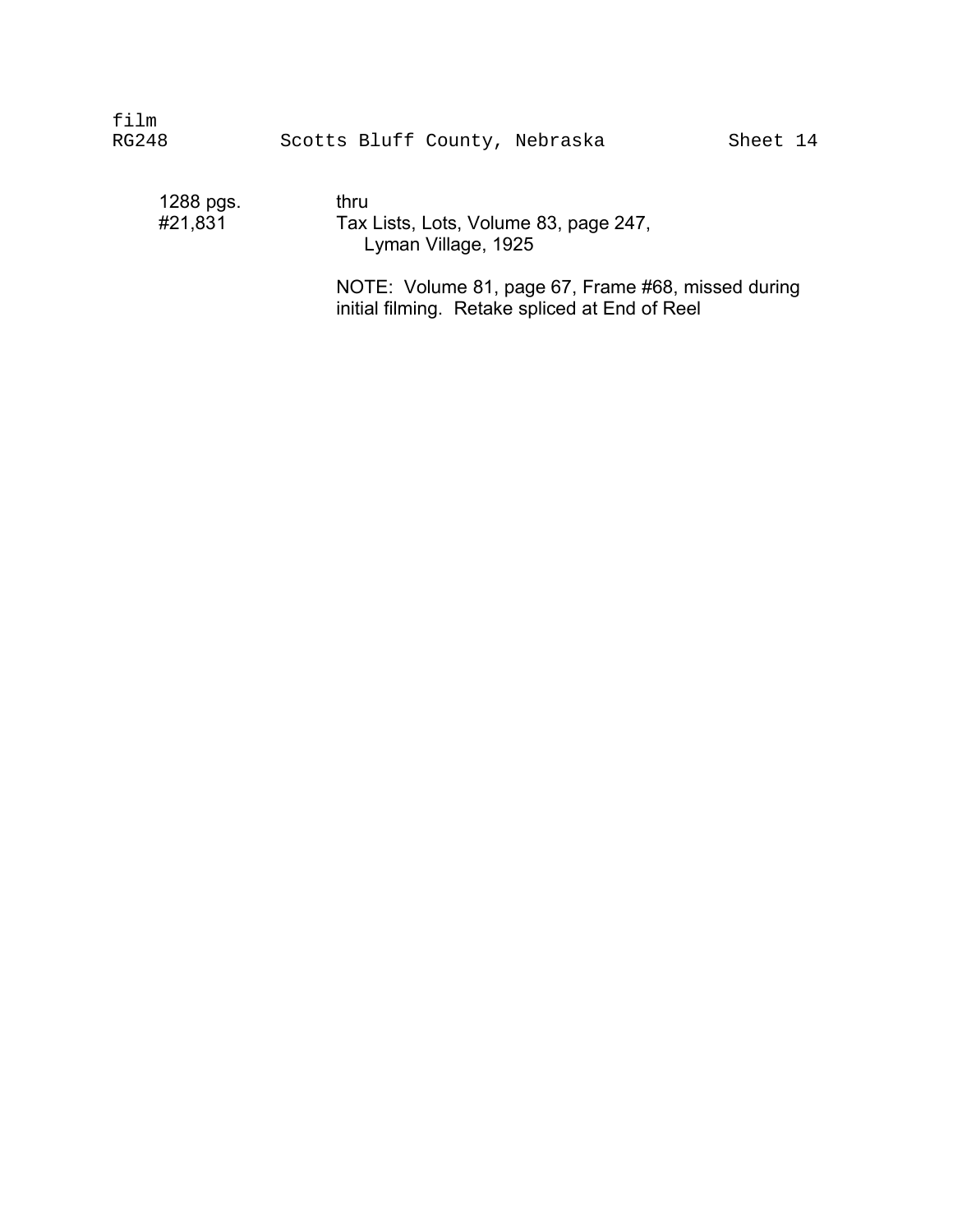| film<br><b>RG248</b>              |                             | Scotts Bluff County, Nebraska                                                                                                                                                                        | Sheet 15 |       |
|-----------------------------------|-----------------------------|------------------------------------------------------------------------------------------------------------------------------------------------------------------------------------------------------|----------|-------|
| film<br><b>SUBGROUP ONE</b>       |                             | COUNTY TREASURER - MICROFILM RECORD                                                                                                                                                                  | MP3902   |       |
| Reel 20<br>626 shots<br>1252 pgs. | thru                        | Tax Lists, Lots, Volume 83 (cont.), page 248,<br>Lyman Village, 1925                                                                                                                                 |          |       |
| #21,833                           |                             | Tax Lists, Real Property, Volume 86, page 56,<br>T21-R54, 1926                                                                                                                                       |          |       |
|                                   |                             | NOTE: v.84, Motor Vehicles is Targeted in<br>Error as Motor Vehicle Tax List. This volume<br>is a Motor Vehicle Registration Record for<br>vehicles dating through 1926 and specifically<br>for 1925 |          |       |
| Reel 21<br>637 shots<br>1274 pgs. | thru                        | Tax Lists, Real Property, Vol. 86 (cont.), p.57,<br>T21-R54, 1926                                                                                                                                    |          |       |
| #21,833                           |                             | Tax Lists, Personal Property, Volume 88,<br>Corrections, 1927                                                                                                                                        |          |       |
| Reel 22<br>642 shots<br>1284 pgs. | thru                        | Tax Lists, Irrigation, Volume 89,<br>Castle Rock District, 1927                                                                                                                                      |          |       |
| #21,834                           |                             | Tax Lists, Real Property, Volume 91, page 165,<br>Range 55, 1928                                                                                                                                     |          |       |
| Reel 23<br>604 shots<br>1208 pgs. | thru                        | Tax Lists, Real Property, Vol. 91 (cont.), p.166,<br>Range 55, 1928                                                                                                                                  |          |       |
| #21,835                           |                             | Tax Lists, Personal Property, Volume 95, page 130,<br>Henry Village, 1929                                                                                                                            |          |       |
| Reel 24<br>1276 pgs.              | Lyman Village, 1929<br>thru | Tax Lists, Personal Property, Vol. 95 (cont.), p.131                                                                                                                                                 | 638      | shots |
| #21,836                           |                             | Tax Lists, Real Property, Volume 98, page 161,<br>Range 58, 1929                                                                                                                                     |          |       |
| Reel 25<br>631 shots<br>1262 pgs. | thru                        | Tax Lists, Real Property, Vol. 98 (cont.), p.162,<br>Range 58, 1929                                                                                                                                  |          |       |
| #21,837                           |                             | Tax Lists, Real Property, Volume 103, page 23,                                                                                                                                                       |          |       |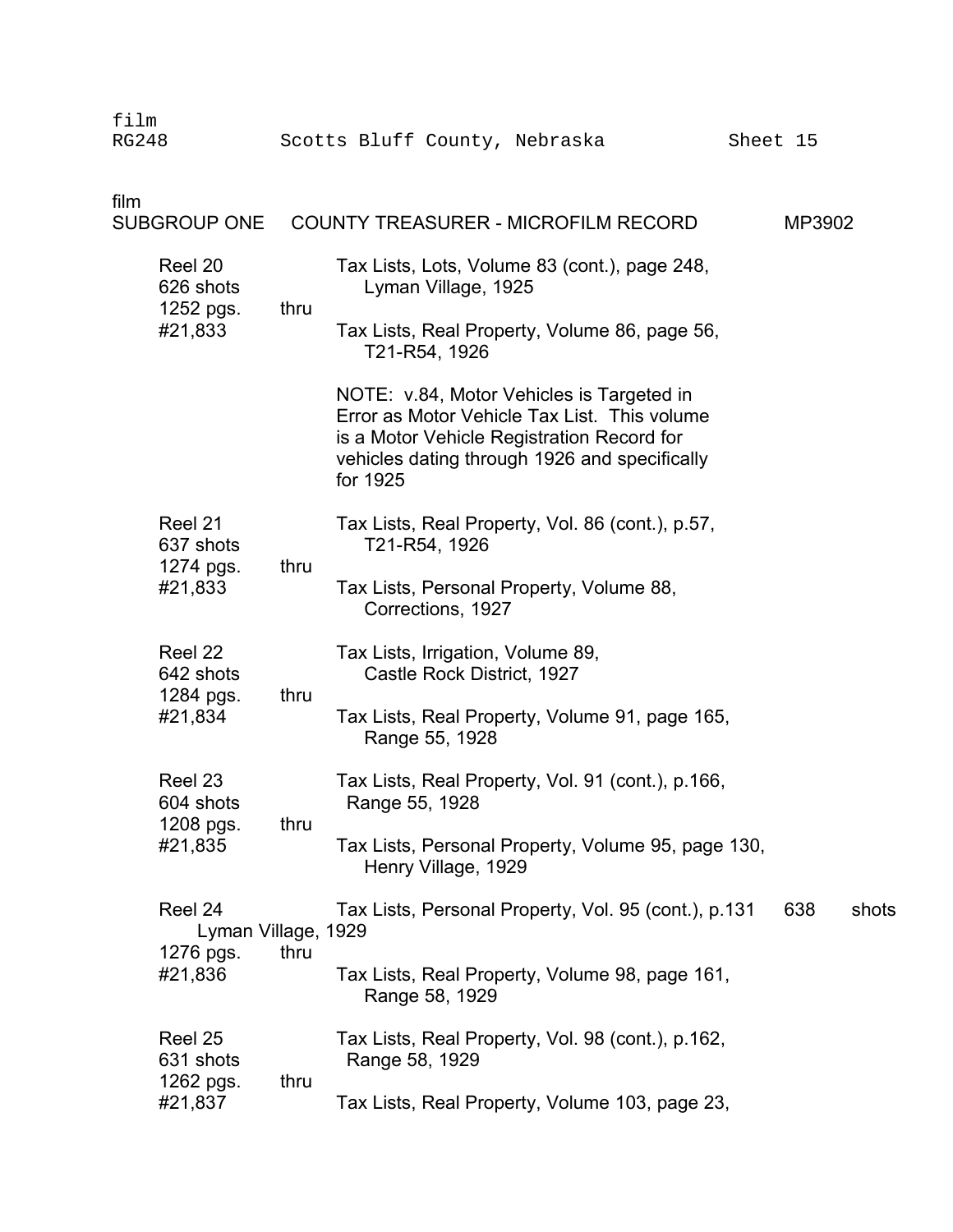film RG248 Scotts Bluff County, Nebraska Sheet 16

District #6, 1930

| Reel 26   | Tax Lists, Real Property, Vol. 103 (cont.), p.24,                 |
|-----------|-------------------------------------------------------------------|
| 637 shots | District #6, 1930                                                 |
| 1274 pgs. | thru                                                              |
| #21,838   | Tax Lists, Real Property, Vol. 106, page 97,<br>Gering City, 1930 |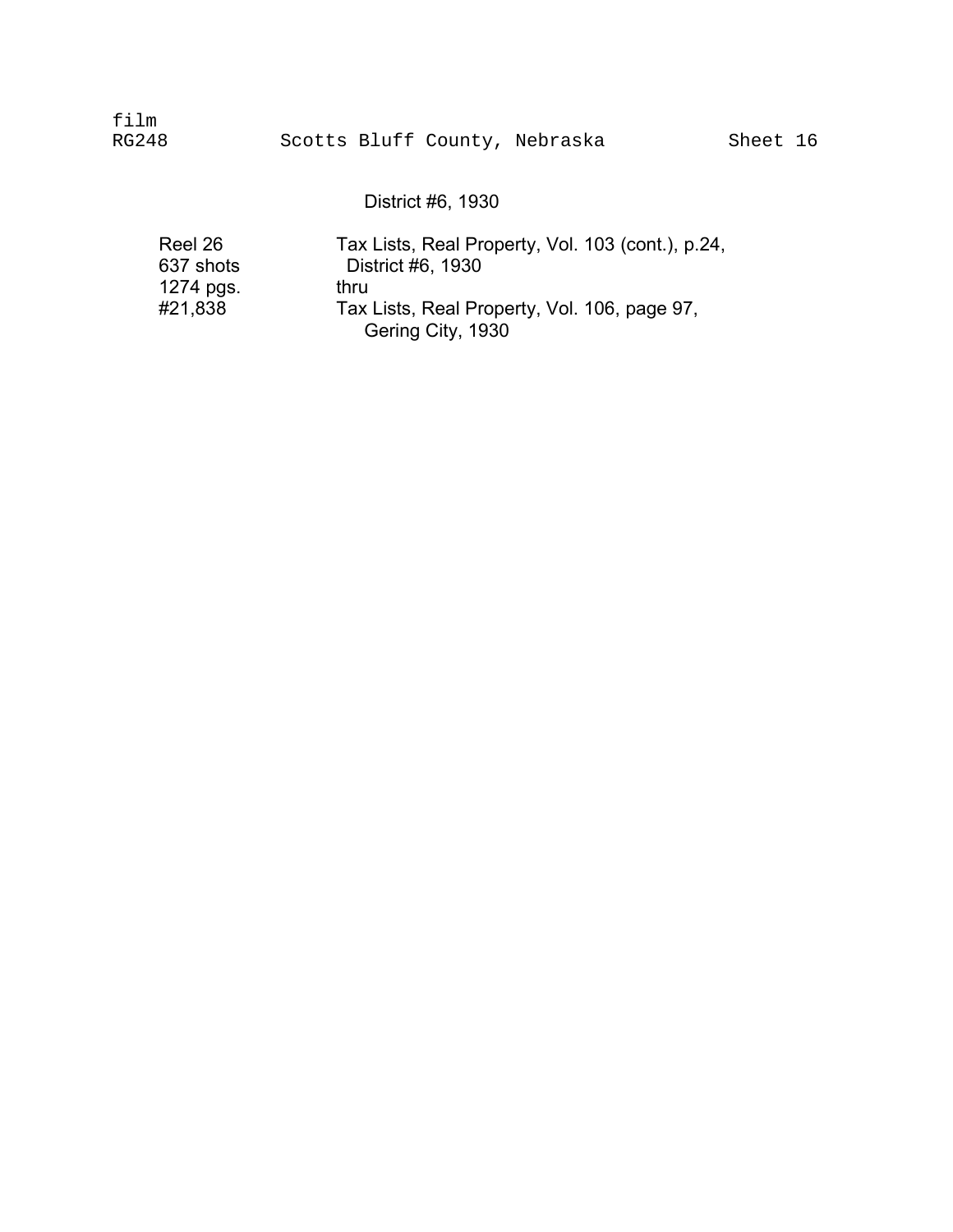| film<br><b>RG248</b>                         |      | Scotts Bluff County, Nebraska                                                                                                                     | Sheet 17 |
|----------------------------------------------|------|---------------------------------------------------------------------------------------------------------------------------------------------------|----------|
| film<br><b>SUBGROUP ONE</b>                  |      | COUNTY TREASURER - MICROFILM RECORD                                                                                                               | MP3902   |
| Reel 27<br>643 shots<br>1286 pgs.<br>#21,839 |      | Tax Lists, Real Property, Vol. 106 (cont.), p. 98,<br>Gering City, 1930<br>thru<br>Tax Lists, Real Property, Vol. 110, page 30,<br>Range 56, 1931 |          |
| Reel 28<br>575 shots<br>1150 pgs.            | thru | Tax Lists, Real Property, Vol. 110 (cont.), p.31,<br>Range 56, 1931                                                                               |          |
| #21,840                                      |      | Tax Lists, Personal Property, Vol. 113, page 142,<br>Scottsbluff City, 1932                                                                       |          |
| Reel 29<br>645 shots<br>1290 pgs.            | thru | Tax Lists, Personal, Vol. 113 (cont.), p.143<br>Scottsbluff City, 1932                                                                            |          |
| #21,841                                      |      | Tax Lists, Real Property, Volume 116,<br>Corrections, 1932                                                                                        |          |
| Reel 30<br>642 shots<br>1284 pgs.            | thru | Tax Lists, Town Lots, Volume 117,<br>Mitchell Village, 1932                                                                                       |          |
| #21,842                                      |      | Tax Lists, Personal Property, Vol. 120, p.74<br>Gering Precinct, 1933                                                                             |          |
| Reel 31<br>613 shots<br>1226 pgs.            | thru | Tax Lists, Personal, Vol. 120 (cont.), p.75<br>Gering Precinct, 1933                                                                              |          |
| #21,843                                      |      | Tax Lists, Real Property, Vol.123, p.173,<br>Range 58, 1933                                                                                       |          |
| Reel 32<br>643 shots<br>1286 pgs.            | thru | Tax Lists, Real Property, Vol.123 (cont.), p.174,<br>Range 58, 1933                                                                               |          |
| #21,844                                      |      | Tax Lists, Drainage, Volume 126, 1933                                                                                                             |          |
| Reel 33<br>631 shots<br>1262 pgs.            |      | Tax Lists, Personal Property, Volume 127,<br>Gering City, 1934<br>thru                                                                            |          |
| #21,845                                      |      | Tax Lists, Real Property, Vol. 130, p. 17,<br>Range 56, 1934                                                                                      |          |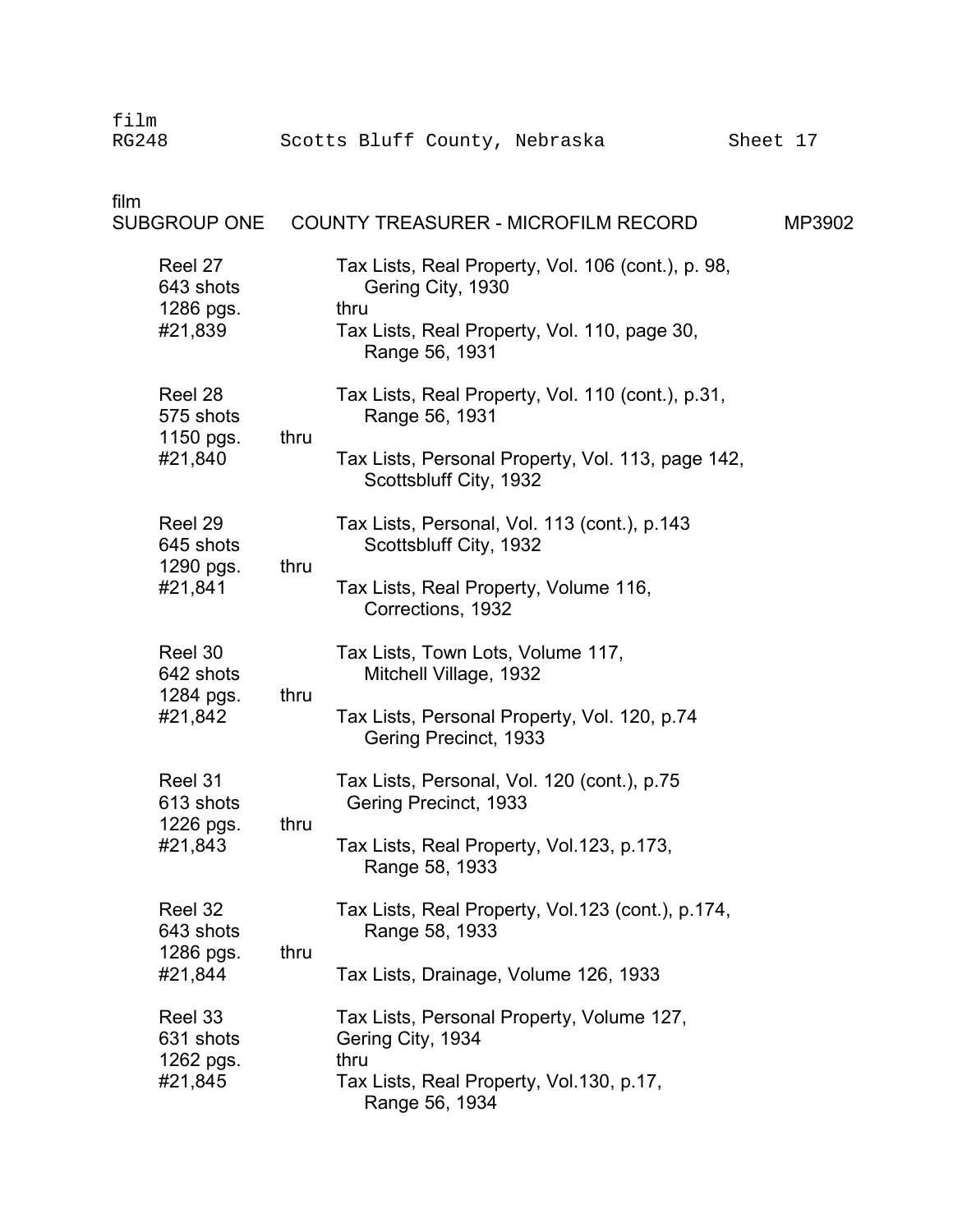film

| Reel 34   | Tax Lists, Real Property, Vol.130 (cont.), p.18, |
|-----------|--------------------------------------------------|
| 642 shots | Range 56, 1934                                   |
| 1284 pgs. | Tax Lists, Drainage, Volume 133, p.111,          |
| #21,846   | <b>Bristol Addition, 1934</b>                    |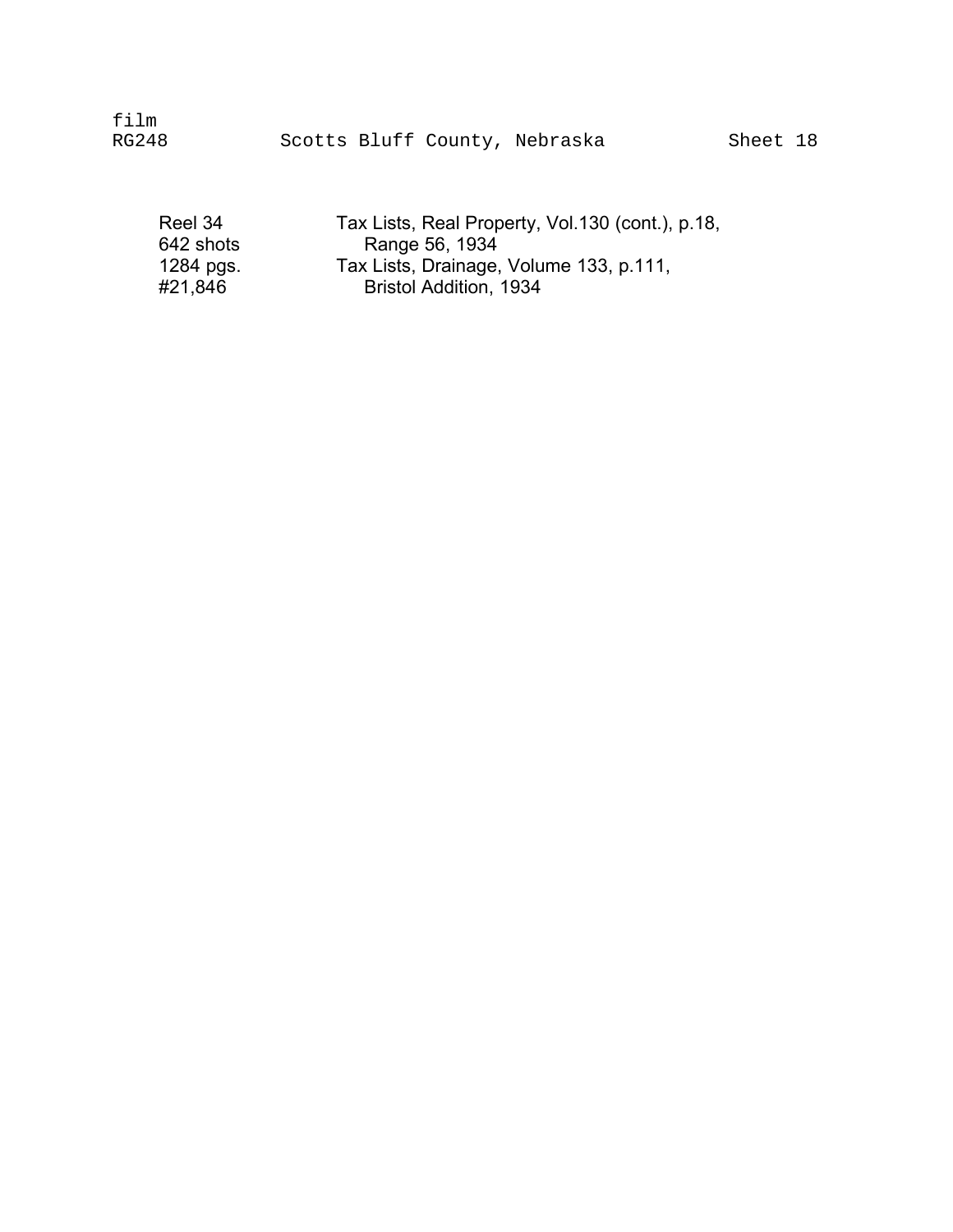| film<br><b>RG248</b> |                                              |      | Scotts Bluff County, Nebraska                                                                     | Sheet 19                                                                    |        |  |
|----------------------|----------------------------------------------|------|---------------------------------------------------------------------------------------------------|-----------------------------------------------------------------------------|--------|--|
| film                 | <b>SUBGROUP ONE</b>                          |      | <b>COUNTY TREASURER - MICROFILM RECORD</b>                                                        |                                                                             | MP3902 |  |
|                      | Reel 35<br>635 shots<br>1270 pgs.            | thru | Tax Lists, Drainage, Volume 133 (cont.), p.112,<br>Shafer Tracts, 1934                            |                                                                             |        |  |
|                      | #21,848                                      |      | Tax Lists, Real Property, Vol.136, p.159,<br>Range 55, 1935                                       |                                                                             |        |  |
|                      | Reel 36<br>644 shots                         | thru | Tax Lists, Real Property, Vol.136 (cont.), p.160,<br>Range 55, 1935                               |                                                                             |        |  |
|                      | 1288 pgs.<br>#21,849                         |      | Tax Lists, Irrigation, Vol. 140, p. 107,<br>Goos Tracts, 1935                                     |                                                                             |        |  |
|                      | Reel 37<br>673 shots<br>1346 pgs.            |      | Tax Lists, Irrigation, Vol.40 (cont.), p.108,<br>Goos Tracts, 1935                                |                                                                             |        |  |
|                      | #21,850                                      | thru | Tax Lists, Real Property, Vol. 144, p. 15,<br>Range 52, 1936                                      |                                                                             |        |  |
|                      | Reel 38<br>669 shots                         |      | Tax Lists, Real Property, Vol. 144 (cont.), p. 16,<br>Range 53, 1936                              |                                                                             |        |  |
|                      | 1328 pgs.<br>#21,851                         | thru | Tax Lists, Lots, Volume 147, page 82,<br>Babcock's Addition, 1936                                 |                                                                             |        |  |
|                      |                                              |      | NOTE: Microfilm Operator's Certificate in error,<br>start of reel. Should read Volume 144, 1936   |                                                                             |        |  |
|                      |                                              |      | NOTE: Volume 146, page 3, Frame #366 missed in<br>initial filming, Retake spliced at End of Reel. |                                                                             |        |  |
|                      | Reel 39<br>678 shots                         |      | Tax Lists, Lots, Volume 147 (cont.), page 83,<br>Merrill's Addition, 1936                         |                                                                             |        |  |
|                      | 1356 pgs.<br>#21,852                         | thru | Tax Lists, Motor Vehicle, Volume 151, page 86,<br>Kiowa Precinct, 1936                            |                                                                             |        |  |
|                      | Reel 40<br>696 shots<br>1312 pgs.<br>#21,853 |      |                                                                                                   | Tax Lists, Motor Vehicle, Volume 151 (cont.), p.87,<br>Kiowa Precinct, 1936 |        |  |
|                      |                                              | thru | Tax Lists, Lots, Volume 155, page 100,                                                            |                                                                             |        |  |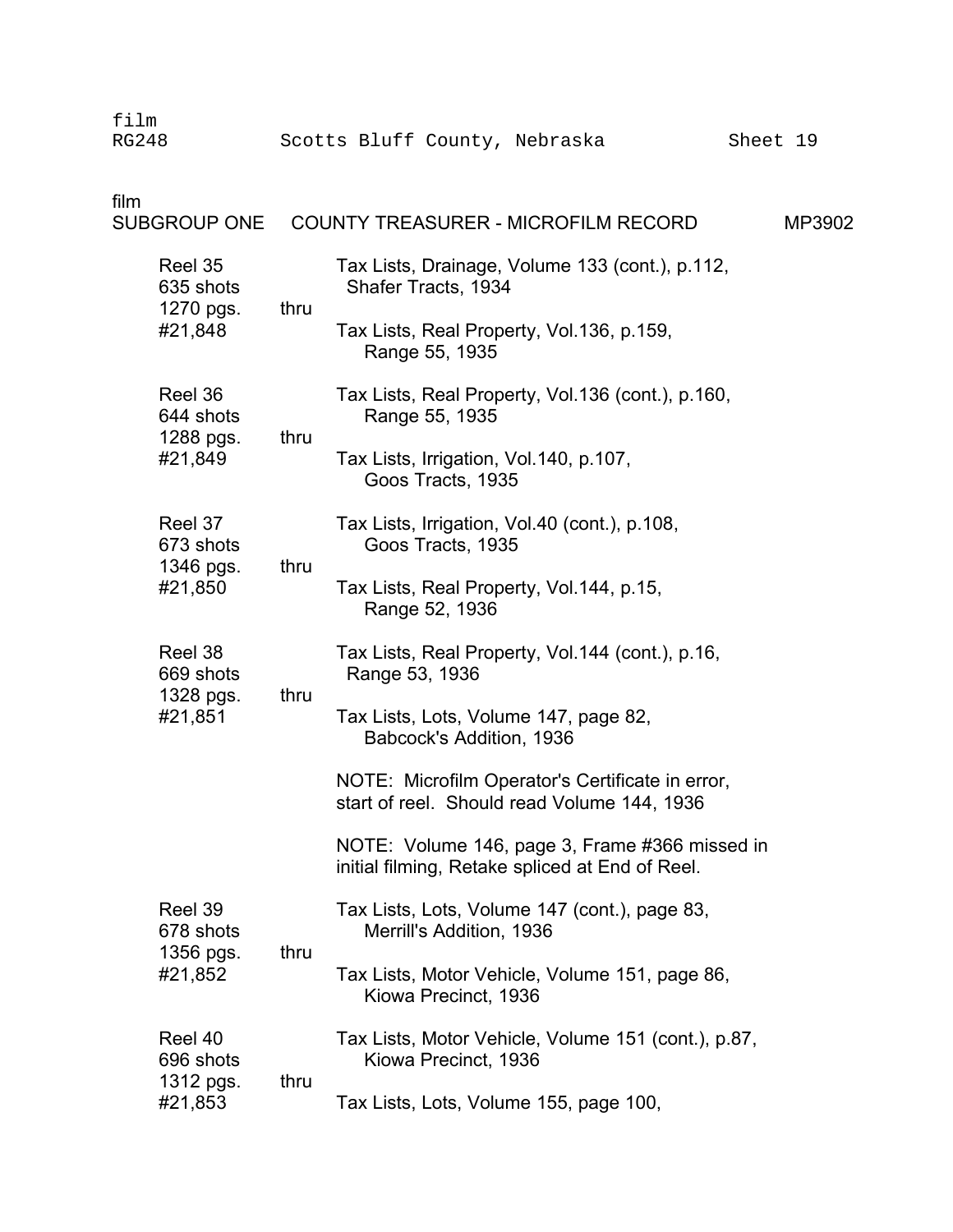| film  |  |                               |
|-------|--|-------------------------------|
| RG248 |  | Scotts Bluff County, Nebraska |

Scottsbluff, Country Club View addition, 1937

NOTE: V.155, pages 1-31, beginning with frame #513, density incorrect. Corrected & refilmed at frame ,<br>#545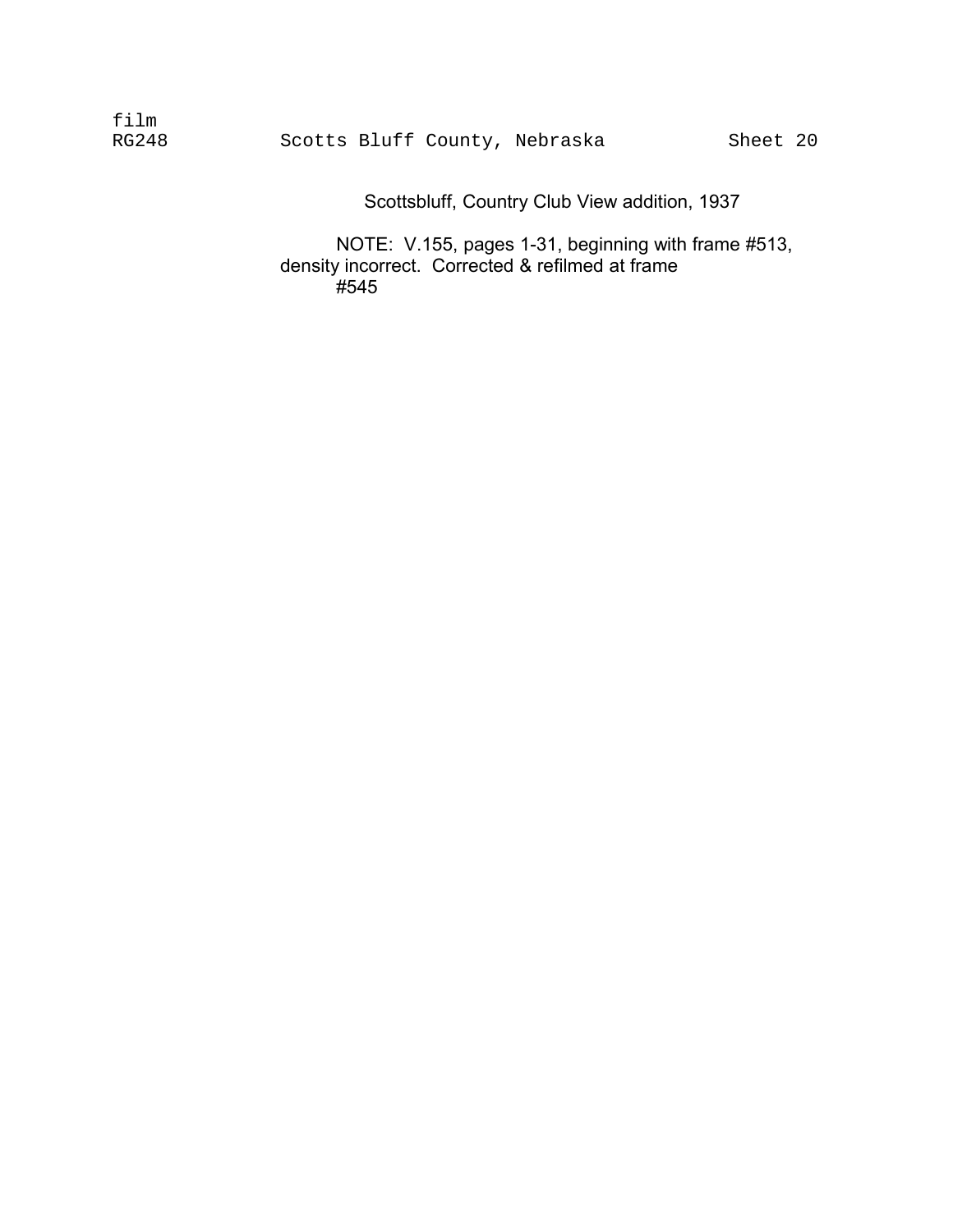| film<br><b>RG248</b>              |      | Scotts Bluff County, Nebraska                                                        | Sheet 21 |       |
|-----------------------------------|------|--------------------------------------------------------------------------------------|----------|-------|
| film<br><b>SUBGROUP ONE</b>       |      | <b>COUNTY TREASURER - MICROFILM RECORD</b>                                           | MP3902   |       |
| Reel 41<br>673 shots<br>1346 pgs. | thru | Tax Lists, Volume 155 (cont.), page 101,<br>Scottsbluff Country Club View Add., 1937 |          |       |
| #21,854                           |      | Tax Lists, Personal Property, Volume 159, p.46,<br>McGrew Village, 1938              |          |       |
| Reel 42<br>642 shots<br>1284 pgs. | thru | Tax Lists, Personal Property, Vol.159 (cont.), p.47,<br>Melbeta Village, 1938        |          |       |
| #21,855                           |      | Tax Lists, Real Property, Volume 162, page 83,<br>Range 57, 1938                     |          |       |
| Reel 43<br>649 shots<br>1298 pgs. | thru | Tax Lists, Real Property, Volume 162 (cont.), p.84,<br>Range 58, 1938                |          |       |
| #21,856                           |      | Tax Lists, Irrigation, Volume 165, page 217,<br>McGrew Village, 1938                 |          |       |
| Reel 44<br>648 shots<br>1296 pgs. | thru | Tax Lists, Irrigation, Volume 165 (cont.), p.218,<br>McGrew Village, 1938            |          |       |
| #21,857                           |      | Tax Lists, Town Lots, Volume 169, page 73,<br>Scottsbluff<br>City, 1939              |          |       |
| Reel 45                           | thru | Tax Lists, Town Lots, Volume 169 (cont.), page 74,<br>Scottsbluff City, 1939         | 644      | shots |
| 1288 pgs.<br>#21,858              |      | Tax Lists, Irrigation, Volume 173, page 28,<br><b>Farmers District, 1939</b>         |          |       |
| Reel 46<br>645 shots              |      | Tax Lists, Irrigation, Volume 173 (cont.), page 29,<br>Farmers District, 1939        |          |       |
| 1290 pgs.<br>#21,859              | thru | Tax Lists, Motor Vehicle, Volume 177, page 136,<br>Scottsbluff City, 1940            |          |       |
| Reel 47<br>646 shots              |      | Tax Lists, Motor Vehicle, Volume 177 (cont.), p.137,<br>Scottsbluff City, 1940       |          |       |
| 1292 pgs.<br>#21,860              | thru | Tax Lists, Irrigation, Volume 181, page 70,                                          |          |       |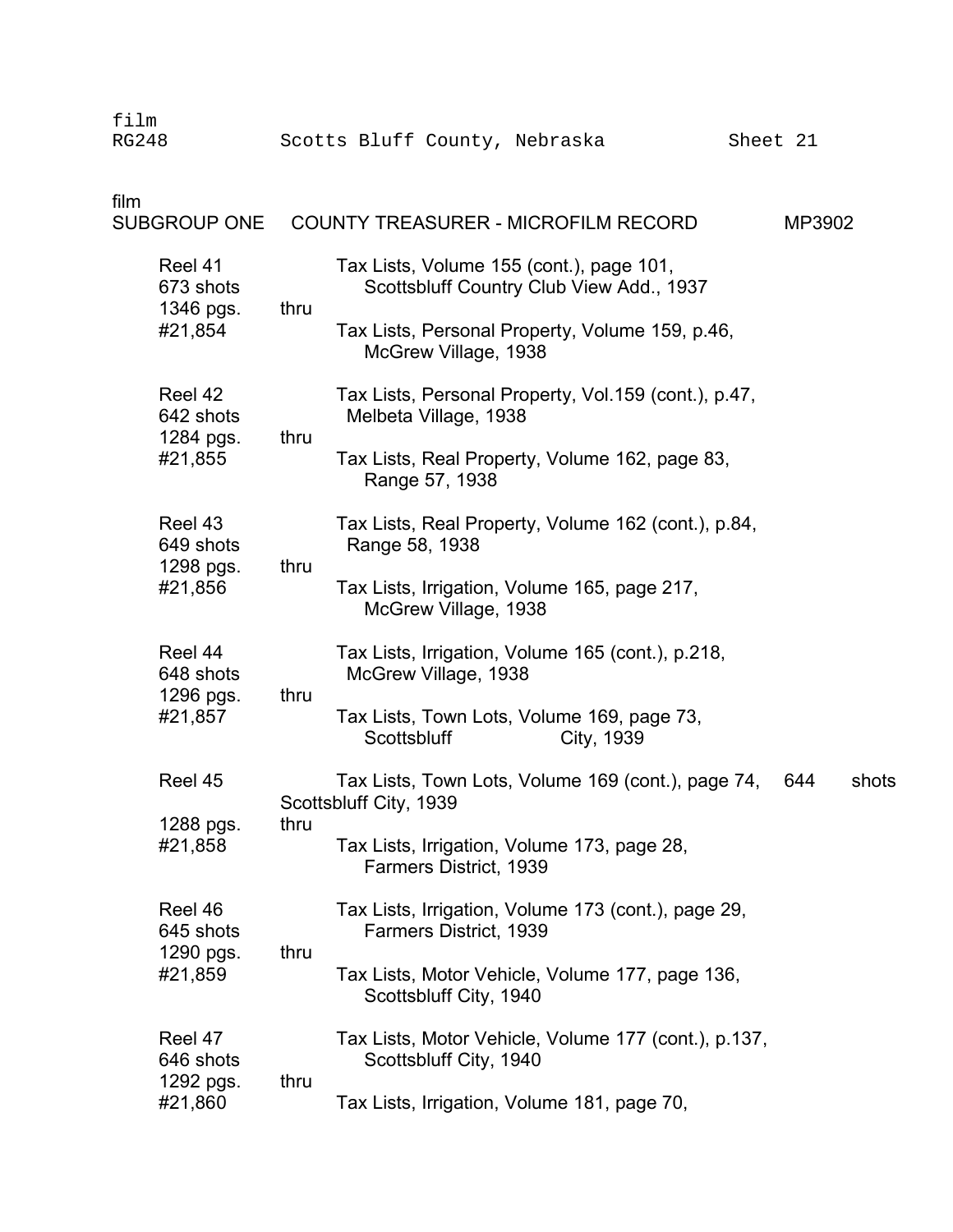film RG248 Scotts Bluff County, Nebraska Sheet 22

NOTE: Microfilm Operators Certificate in error, should read ending, Range 54, 1940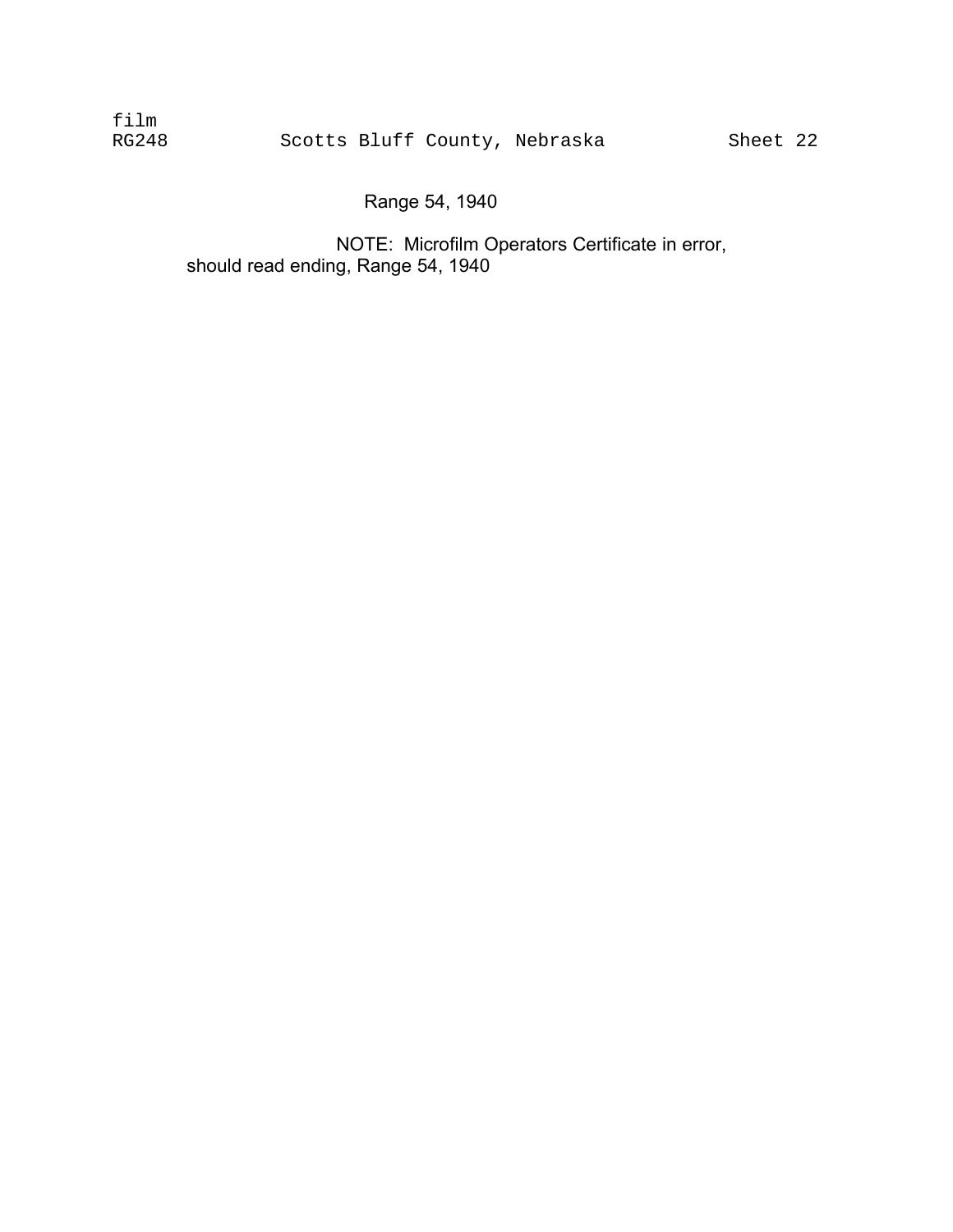| film<br><b>RG248</b> |                                   |      | Scotts Bluff County, Nebraska                                                                              | Sheet 23 |        |
|----------------------|-----------------------------------|------|------------------------------------------------------------------------------------------------------------|----------|--------|
| film                 | <b>SUBGROUP ONE</b>               |      | <b>COUNTY TREASURER - MICROFILM RECORD</b>                                                                 |          | MP3902 |
|                      | Reel 48<br>655 shots<br>1310 pgs. | thru | Tax Lists, Irrigation, Volume 181 (cont.), p.71,<br>Range 54, 1940                                         |          |        |
|                      | #21,863                           |      | Tax Lists, Real Property, Volume 185, page 66,<br>Range 57, 1941                                           |          |        |
|                      |                                   |      | NOTE: Microfilm Operators Certificate, start of<br>reel in error, should read beginning, Range 54,<br>1940 |          |        |
|                      | Reel 49<br>658 shots<br>1316 pgs. | thru | Tax Lists, Real Property, Vol.185 (cont.), p.67,<br>Range 57, 1941                                         |          |        |
|                      | #21,864                           |      | Tax Lists, Motor Vehicle, Volume 189, page 74,<br>Scottsbluff City, 1941                                   |          |        |
|                      | Reel 50<br>648 shots<br>1296 pgs. | thru | Tax Lists, Motor Vehicle, Vol. 189 (cont.), p.75,<br>Scottsbluff City, 1941                                |          |        |
|                      | #21,865                           |      | Tax Lists, Lots, Volume 194, page 1,<br>Gering City, 1942                                                  |          |        |
|                      | Reel 51<br>664 shots<br>1328 pgs. | thru | Tax Lists, Lots, Volume 194, (cont.), page 2,<br>Gering City, 1942                                         |          |        |
|                      | #21,866                           |      | Tax Lists, Motor Vehicle, Volume 197, page 104,<br>Scottsbluff City, 1942                                  |          |        |
|                      | Reel 52<br>649 shots<br>1298 pgs. | thru | Tax Lists, Motor Vehicle, Vol.197 (cont.), p.105,<br>Scottsbluff City, 1942                                |          |        |
|                      | #21,867                           |      | Tax Lists, Motor Vehicle, Volume 201, page 45,<br>Field Precinct, 1944                                     |          |        |
|                      | Reel 53<br>649 shots              | thru | Tax Lists, Motor, Volume 201 (cont.), page 46,<br>Ford Precinct, 1944                                      |          |        |
| 1298 pgs.<br>#21,868 |                                   |      | Tax Lists, Motor Vehicle, Volume 205, page 34,<br>Scottsbluff City, 1945                                   |          |        |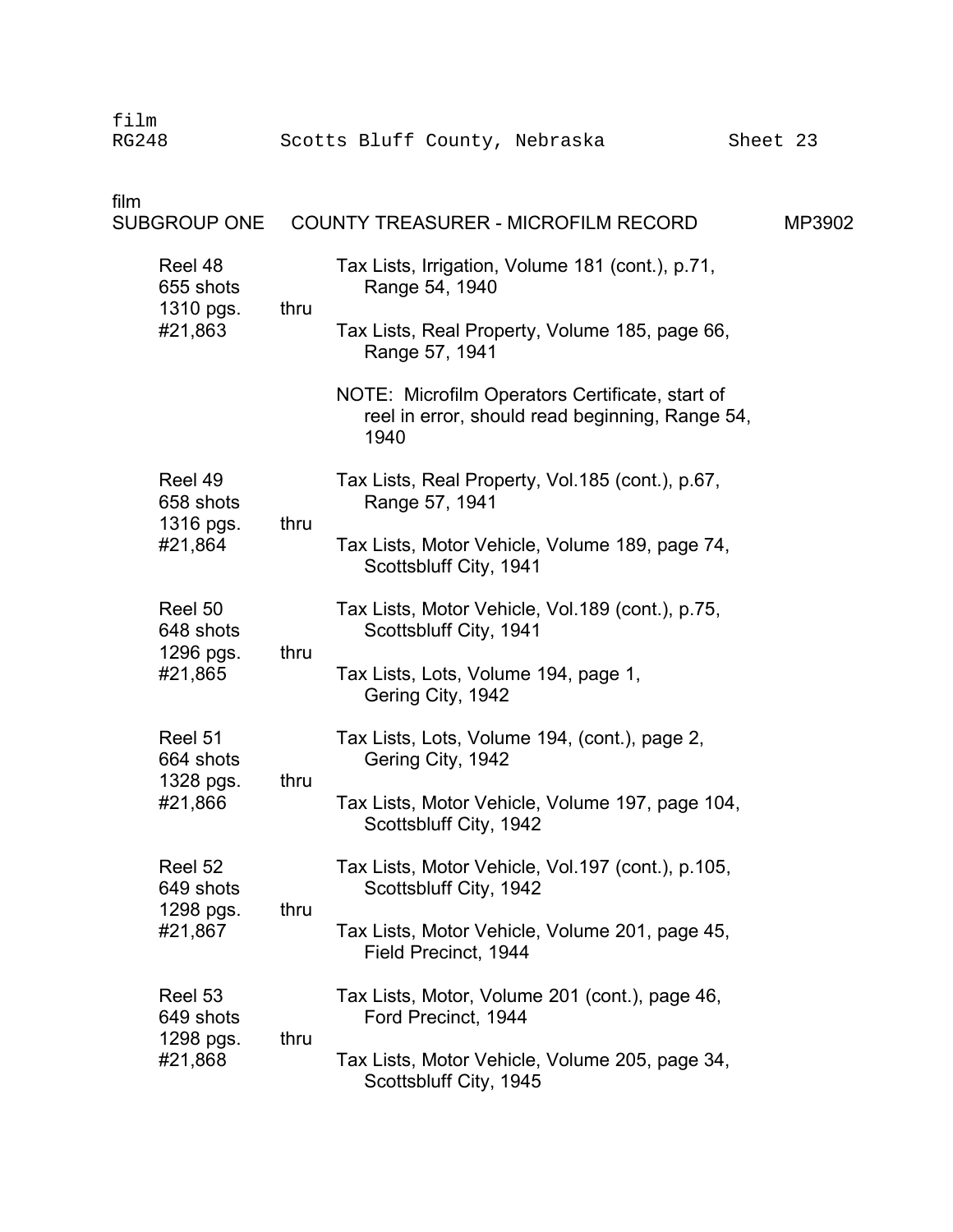| RG248                             | Scotts Bluff County, Nebraska                                                      | Sheet 24 |
|-----------------------------------|------------------------------------------------------------------------------------|----------|
| Reel 54<br>621 shots<br>1242 pgs. | Tax Lists, Motor Vehicle, Vol.205 (cont.), p.35,<br>Scottsbluff City, 1945<br>thru |          |

#21,869 Tax Lists, Motor Vehicle, Volume 209, page 61, Scottsbluff City, 1947

film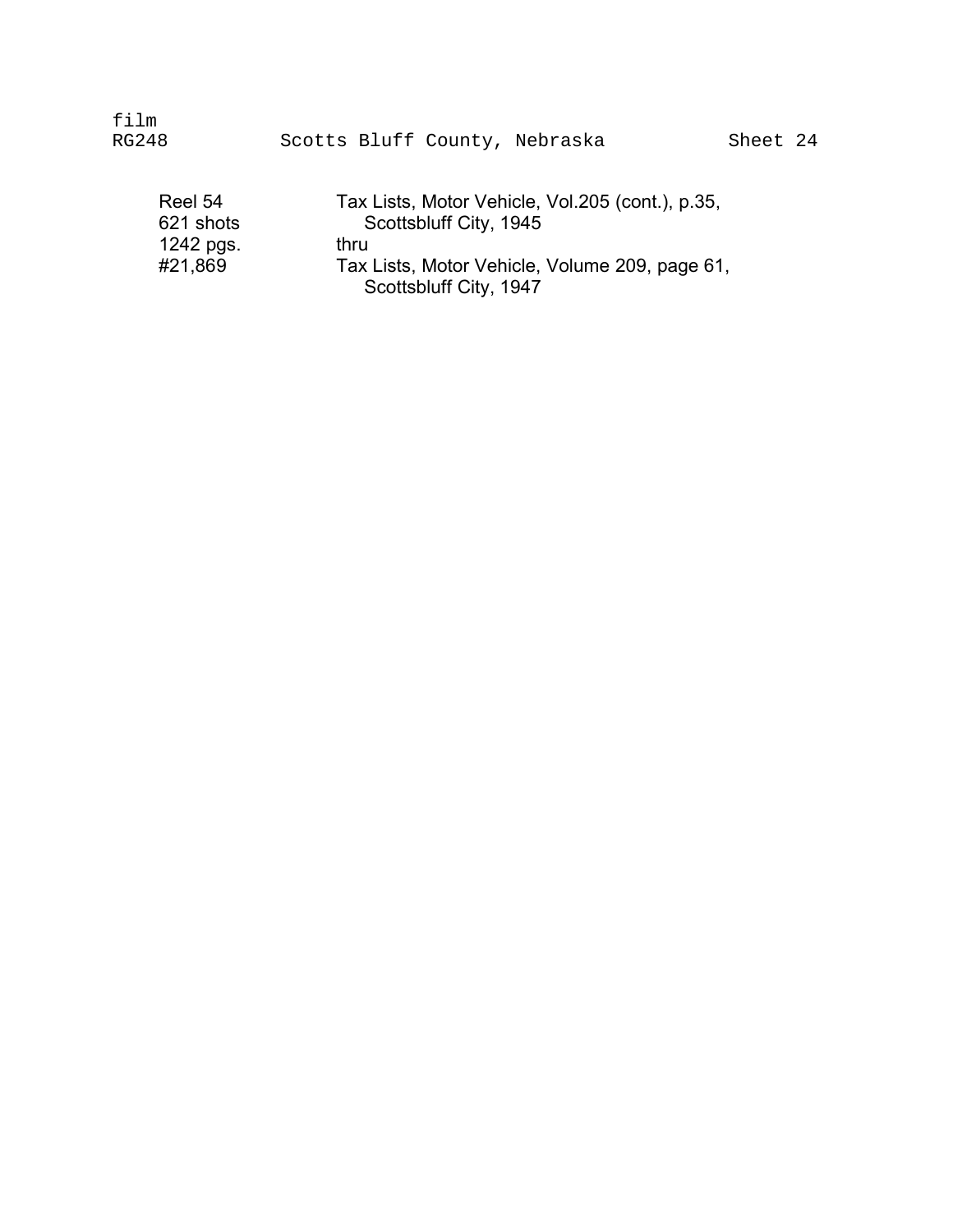|                                    | film<br><b>RG248</b>               |      | Scotts Bluff County, Nebraska                                                                                                                                                                                                                                                                         | Sheet 25 |
|------------------------------------|------------------------------------|------|-------------------------------------------------------------------------------------------------------------------------------------------------------------------------------------------------------------------------------------------------------------------------------------------------------|----------|
|                                    | film<br><b>SUBGROUP ONE</b>        |      | <b>COUNTY TREASURER - MICROFILM RECORD</b>                                                                                                                                                                                                                                                            | MP3902   |
|                                    | Reel 55<br>904 shots               |      | Tax Lists, Motor Vehicle, Vol.209 (cont.), p.62,<br>Scottsbluff City, 1947                                                                                                                                                                                                                            |          |
|                                    | 1808 pgs.<br>#21,870               | thru | Tax Lists, Personal Property, Volume 211,<br>Howard Hale, District 2F, 1948                                                                                                                                                                                                                           |          |
|                                    |                                    |      | NOTE: Microfilm Operator's Cert. End of reel,<br>in error, should read Howard Hale, Dist. 2F, 1948<br>NOTE: Volumes 211-229 are Personal Property Tax<br>Ledgers, 1948-1953, identified as Boxes 1-12<br>on original inventory. Targeted as 1948-1950<br>only, some sheets have entries through 1953. |          |
|                                    | Reel 56<br>1384 shots              |      | Tax Lists, Personal Property, Volume 211 (cont.),<br>Howard Hale, District 2F, 1948                                                                                                                                                                                                                   |          |
|                                    | 1768 pgs.<br>#21,871               | thru | Tax Lists, Personal Property, Volume 212,<br>Marion E. Walrath, District 16, 1950                                                                                                                                                                                                                     |          |
|                                    |                                    | 1948 | NOTE: Operator's Cert., start of reel, should read                                                                                                                                                                                                                                                    |          |
| Reel 57<br>1414 shots<br>2828 pgs. |                                    |      | Tax Lists, Personal Property, Volume 212 (cont.),<br>Kathen Walters, Dist. 16, 1950<br>thru                                                                                                                                                                                                           |          |
|                                    | #21,872                            |      | Tax Lists, Personal Property, Vol.214<br>Jane Knaub, District 32, 1948-1950                                                                                                                                                                                                                           |          |
|                                    |                                    |      | NOTE: Frame target incorrect for Volume 213, should<br>include Dist. 31                                                                                                                                                                                                                               |          |
|                                    | Reel 58<br>1443 shots              |      | Tax Lists, Personal Property, Volume 214 (cont.),<br>Phillip Knaub, District #32, 1950                                                                                                                                                                                                                |          |
|                                    | 2886 pgs.<br>#21,873               | thru | Tax Lists, Personal Property, Volume 215,<br>Dave Dreith (Feeder), District #52F, 1950                                                                                                                                                                                                                |          |
|                                    | Reel 59<br>1478 shots<br>1956 pgs. | thru | Tax Lists, Personal Property, Volume 215 (cont.),<br>Harold Drieth, District 52F, 1950                                                                                                                                                                                                                |          |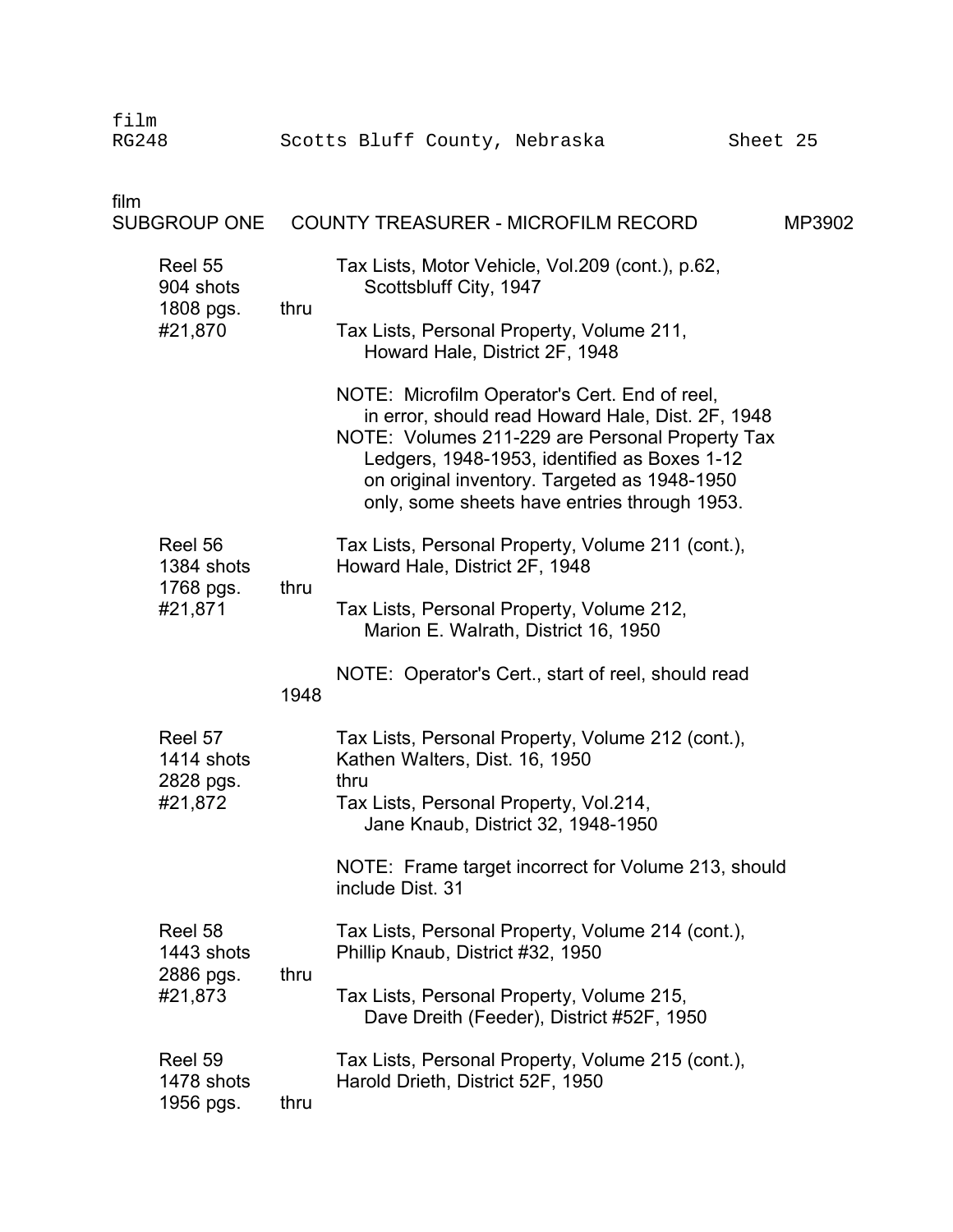| film  |  |                               |          |  |
|-------|--|-------------------------------|----------|--|
| RG248 |  | Scotts Bluff County, Nebraska | Sheet 26 |  |
|       |  |                               |          |  |

### #21,874 Tax Lists, Personal Property, Volume 217, Leo Bolin, Gering District, 1950 �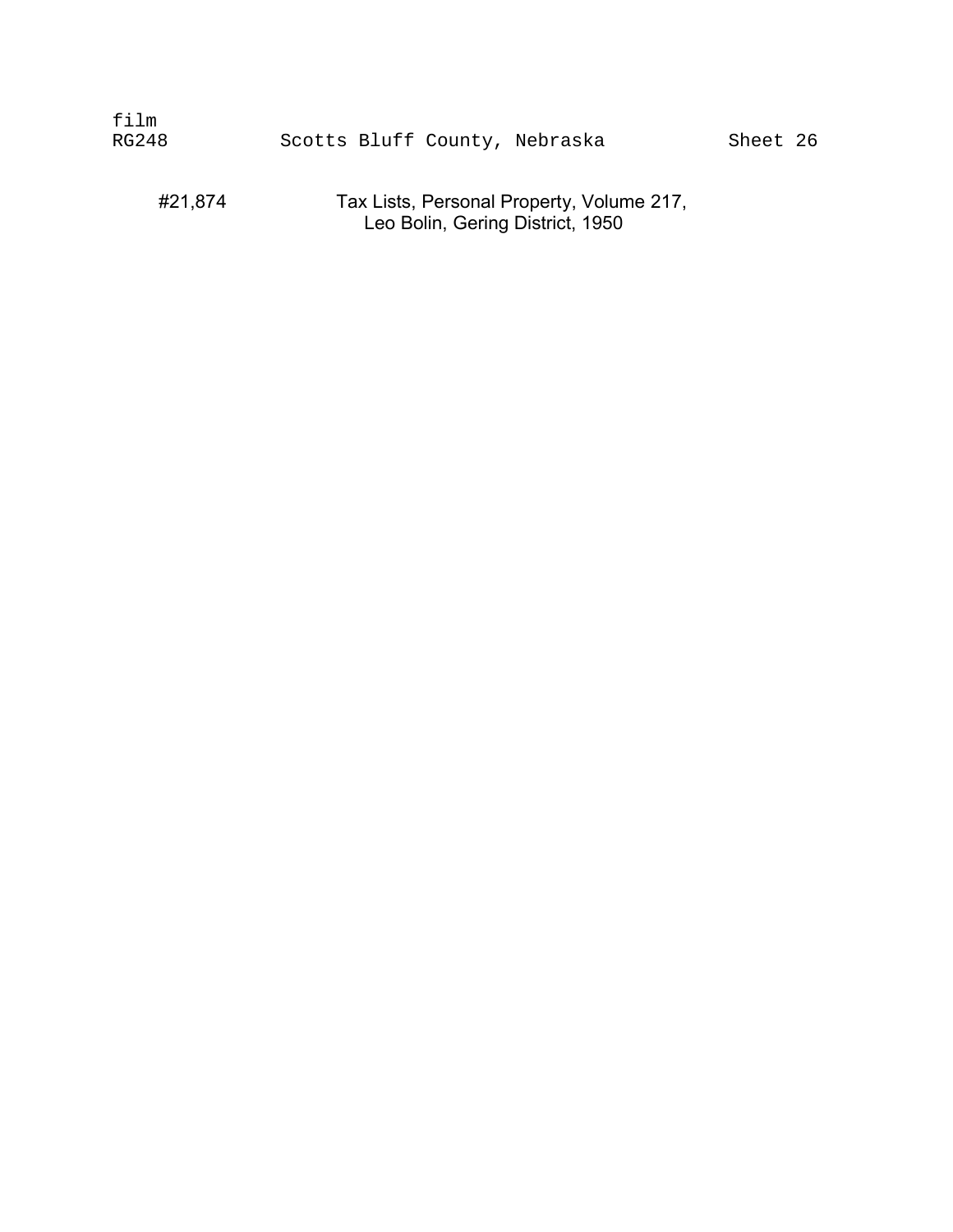| film<br><b>RG248</b> |                       |      | Scotts Bluff County, Nebraska                                                                         | Sheet 27 |        |
|----------------------|-----------------------|------|-------------------------------------------------------------------------------------------------------|----------|--------|
| film                 | <b>SUBGROUP ONE</b>   |      | <b>COUNTY TREASURER - MICROFILM RECORD</b>                                                            |          | MP3902 |
|                      | Reel 60<br>1378 shots |      | Tax Lists, Personal Property, Vol.217 (cont.),<br>Donald Boone, Gering District, 1950                 |          |        |
| 2756 pgs.<br>#21,875 |                       | thru | Tax Lists, Personal Property, Volume 218,<br>Lester Skeen Lyman District, 1950                        |          |        |
|                      | Reel 61<br>1434 shots | thru | Tax Lists, Personal Property, Vol.218 (cont.),<br>Bill Sleeper, Jr, Lyman District, 1948-1950         |          |        |
|                      | 2868 pgs.<br>#21,876  |      | Tax Lists, Personal Property, Volume 219,<br>J. F. Springer, Mitchell District, 1950                  |          |        |
|                      |                       |      | NOTE: Microfilm Operators Cert., start of reel,<br>should read 1948                                   |          |        |
|                      | Reel 62<br>1455 shots | thru | Tax Lists, Personal Property, Volume 219 (cont.),<br>Lawrence L. Spurling, Mitchell Dist., 1948, 1950 |          |        |
|                      | 2910 pgs.<br>#21,877  |      | Tax Lists, Personal Property, Volume 221,<br>S.H. Allen, Scottsbluff City, 1949                       |          |        |
|                      |                       |      | NOTE: Operator's Cert., start of reel, in error,<br>should read 1948.                                 |          |        |
|                      | Reel 63<br>1509 shots |      | Tax Lists, Personal Property, Volume 221 (cont.),<br>Charles Allred, Scottsbluff City, 1948, 1950     |          |        |
|                      | 2018 pgs.<br>#21,878  |      | thru<br>Tax Lists, Personal Property, Volume 224,<br>Fairmont Food Co., Scottsbluff City, 1950        |          |        |
|                      |                       |      | NOTE: Operator's Cert., start of reel, in error,<br>should read 1948                                  |          |        |
|                      | Reel 64<br>1390 shots |      | Tax Lists, Personal Property, Volume 224 (cont.),<br>L. S. Fangman, Scottsbluff City, NE, 1948        |          |        |
|                      | 1780 pgs.<br>#21,879  |      | thru<br>Tax Lists, Personal Property, Volume 225,<br>Henry R. Kraft, Scottsbluff City, 1948-50        |          |        |
|                      | Reel 65               |      | Tax Lists, Personal Property, Volume 225 (cont.),                                                     |          |        |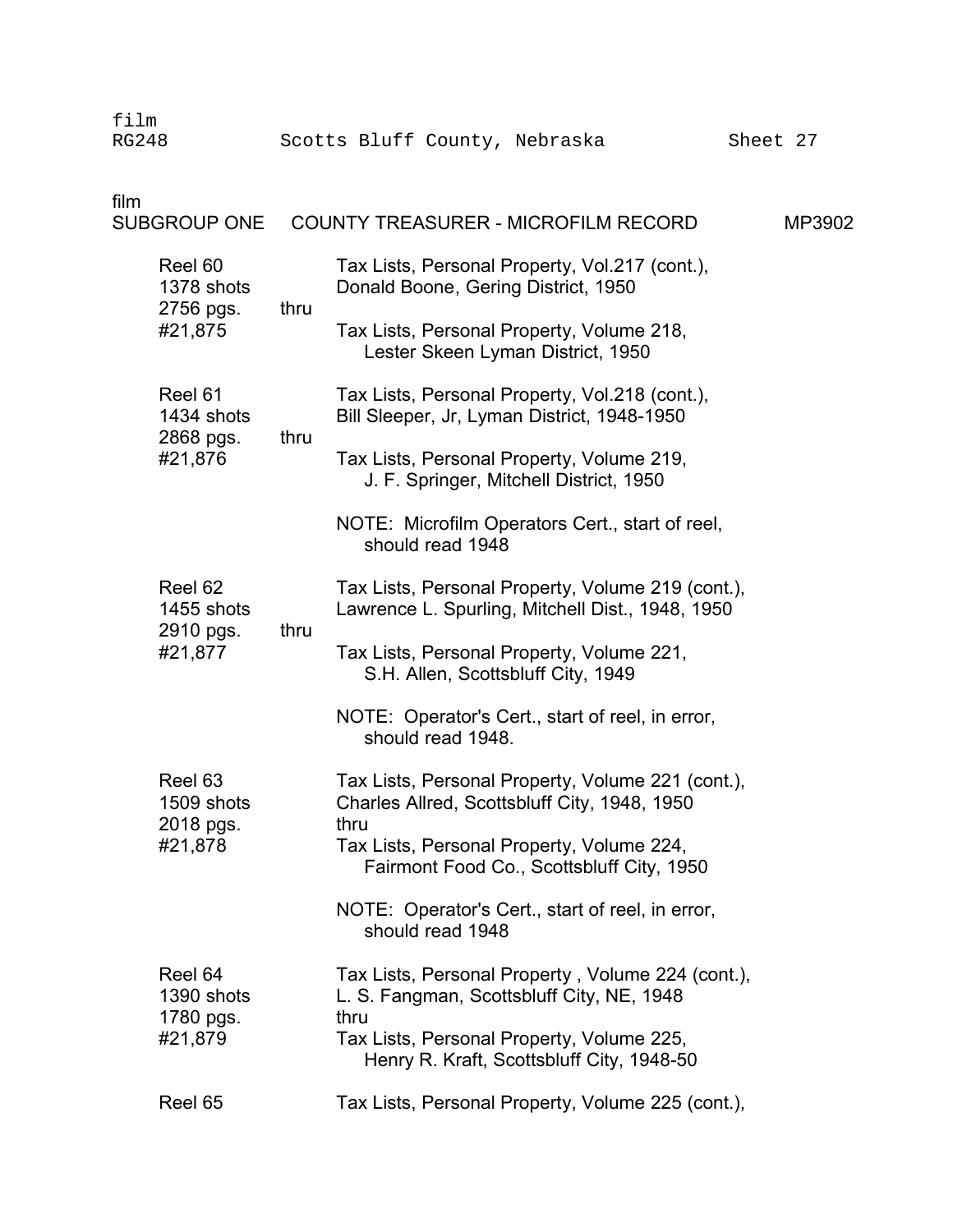| film<br>RG248                      |      | Scotts Bluff County, Nebraska                                                                                                       | Sheet 28 |  |
|------------------------------------|------|-------------------------------------------------------------------------------------------------------------------------------------|----------|--|
| 1435 shots<br>2870 pgs.<br>#21,880 | thru | Herald Kraft, Scottsbluff City, 1950<br>Tax Lists, Personal Property, Volume 227,<br>Bessie L. Perkins, Scottsbluff City, 1948-1950 |          |  |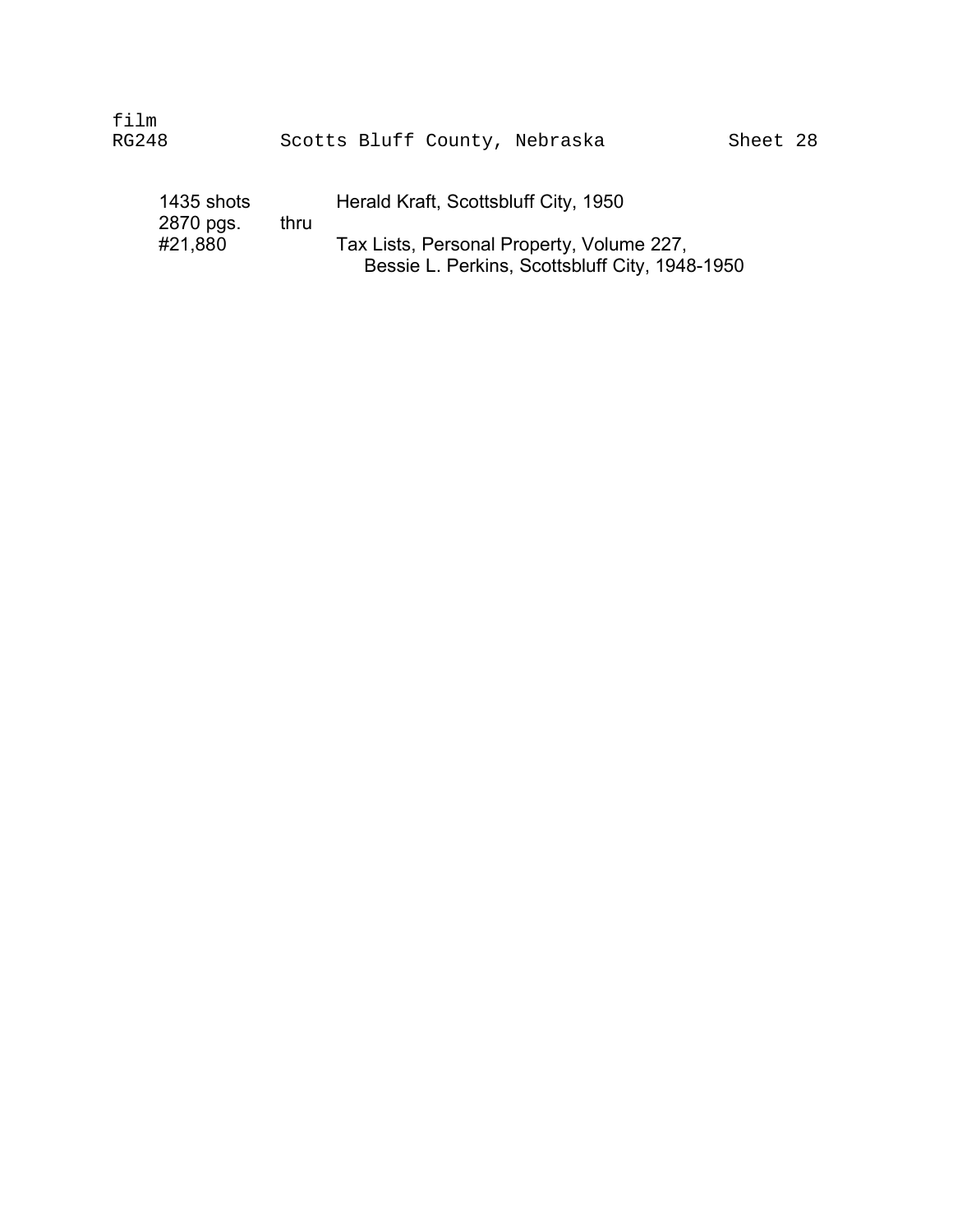| film<br><b>RG248</b>                          | Scotts Bluff County, Nebraska                                                                                                                                                                                                                                             | Sheet 29 |  |  |  |
|-----------------------------------------------|---------------------------------------------------------------------------------------------------------------------------------------------------------------------------------------------------------------------------------------------------------------------------|----------|--|--|--|
| film<br><b>SUBGROUP ONE</b>                   | <b>COUNTY TREASURER - MICROFILM RECORD</b>                                                                                                                                                                                                                                | MP3902   |  |  |  |
| Reel 66<br>1429 shots<br>2858 pgs.<br>#21,881 | Tax Lists, Personal Property, Volume 227 (cont.),<br>Billie B. Perkins, Scottsbluff City, 1949<br>thru<br>Tax Lists, Personal Property, Volume 229,<br>J.H. Snow, Scottsbluff City, 1948-50                                                                               |          |  |  |  |
| Reel 67<br>762 shots<br>1524 pgs.<br>#21,822  | Tax Lists, Personal Property, Volume 229 (cont.),<br>Mrs. Carrie Snyder, Scottsbluff City, 1948-1950<br>thru<br>Subgroup Four, v.2, page 46, School Land Ledger,<br>1924                                                                                                  |          |  |  |  |
|                                               | NOTE: V.1- Misc. is School Land Abstract<br>identified in Series Five of original inventory<br>v.1- Misc. includes Cash Book of Collections for<br>Sanitary Sewer Taxes, 1916-1918<br>v.2- Misc. is School Land Ledger identified in<br>Series Five of original inventory |          |  |  |  |
| film                                          | SUBGROUP TWO ASSESSOR, 1889-1960                                                                                                                                                                                                                                          |          |  |  |  |
| <b>Rolls 1-33</b>                             | Personal & Real Estate Assessments, 1889-1935                                                                                                                                                                                                                             |          |  |  |  |
| <b>Rolls 34-41</b>                            | Intangible, Tangible, Personal, 1930, 1935                                                                                                                                                                                                                                |          |  |  |  |
| <b>Rolls 42-54</b>                            | Assessment Work Sheets (personal), 1908-1919                                                                                                                                                                                                                              |          |  |  |  |
| <b>Rolls 55-62</b>                            | Personal Assessment Schedules, 1960                                                                                                                                                                                                                                       |          |  |  |  |

Note: Microfilm Record begins on next page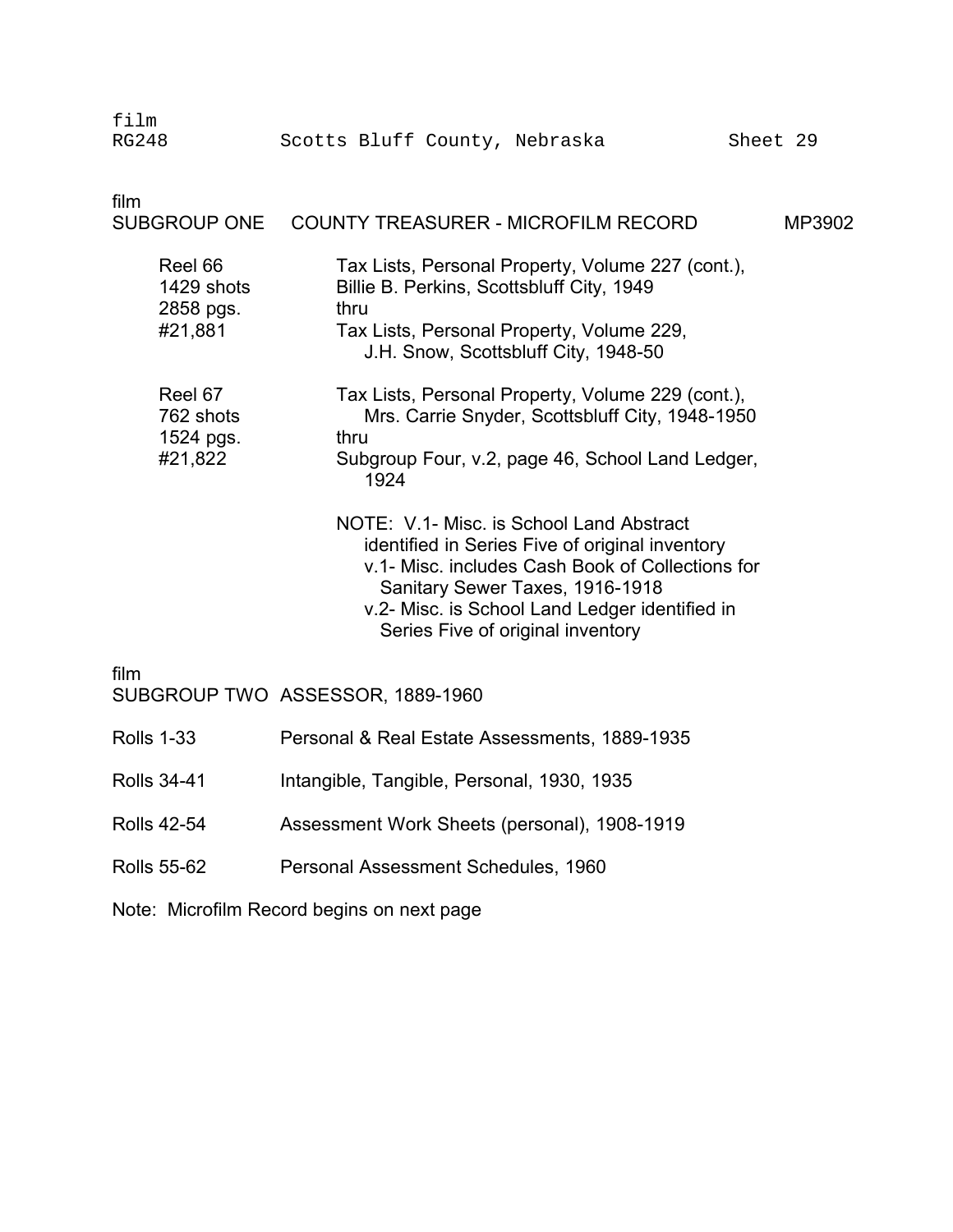#### SUBGROUP TWO ASSESSMENT RECORDS

#### MICROFILM RECORD

NOTE: The Schedules are filmed in chronological order and alphabetical by precinct, Personal & Real Estate assessments are together in one volume thru 1909.

- NOTE: The following schedules not microfilmed at first filming due to poor print. These volumes were microfilmed in 1982 and cam be found on Reels 34 thru 41.
- 1930 Intangible Tax Schedules: Gering, Henry, Lyman, Scottsbluff City, A-K Scottsbluff City, L-Z
- 1930 Personal Property Schedules: Rose, Field, Fanning, Dewey, Ford & Castle Rock Precincts. Henry, Minatare, Melbeta, Morrill, McGrew, & Mitchell Precincts. Lyman Village & Gering City; Scottsbluff � City, A-J and K-Z
- 1935 Personal Property Schedules: Rose, Roubadeau, Mitchell, Kiowa Precincts. Highland, Gering, Funston, Ford, Winter Creek & Tabor Precincts. Scottsbluff City, H-Q; R-Z Melbeta Village & Morrill Village

NSHS HAS ON MICROFILM:

film

SUBGROUP TWO ASSESSMENT RECORDS - MICROFILM RECORD MP3302

| Reel 1    | 1889 - Personal Assessment,                      |
|-----------|--------------------------------------------------|
| 641 shots | <b>Castle Rock Precinct</b>                      |
| 1282 pgs. | thru                                             |
| #18,610   | 1890 - Personal Assessment<br>Rose Precinct, "Z" |
|           | NOTE: Ughland Det, Desans                        |

NOTE: Highland Pct., Recaps., 1889, fr. #158. Rose Pct., Recaps, 1889, fr. #271 & 272.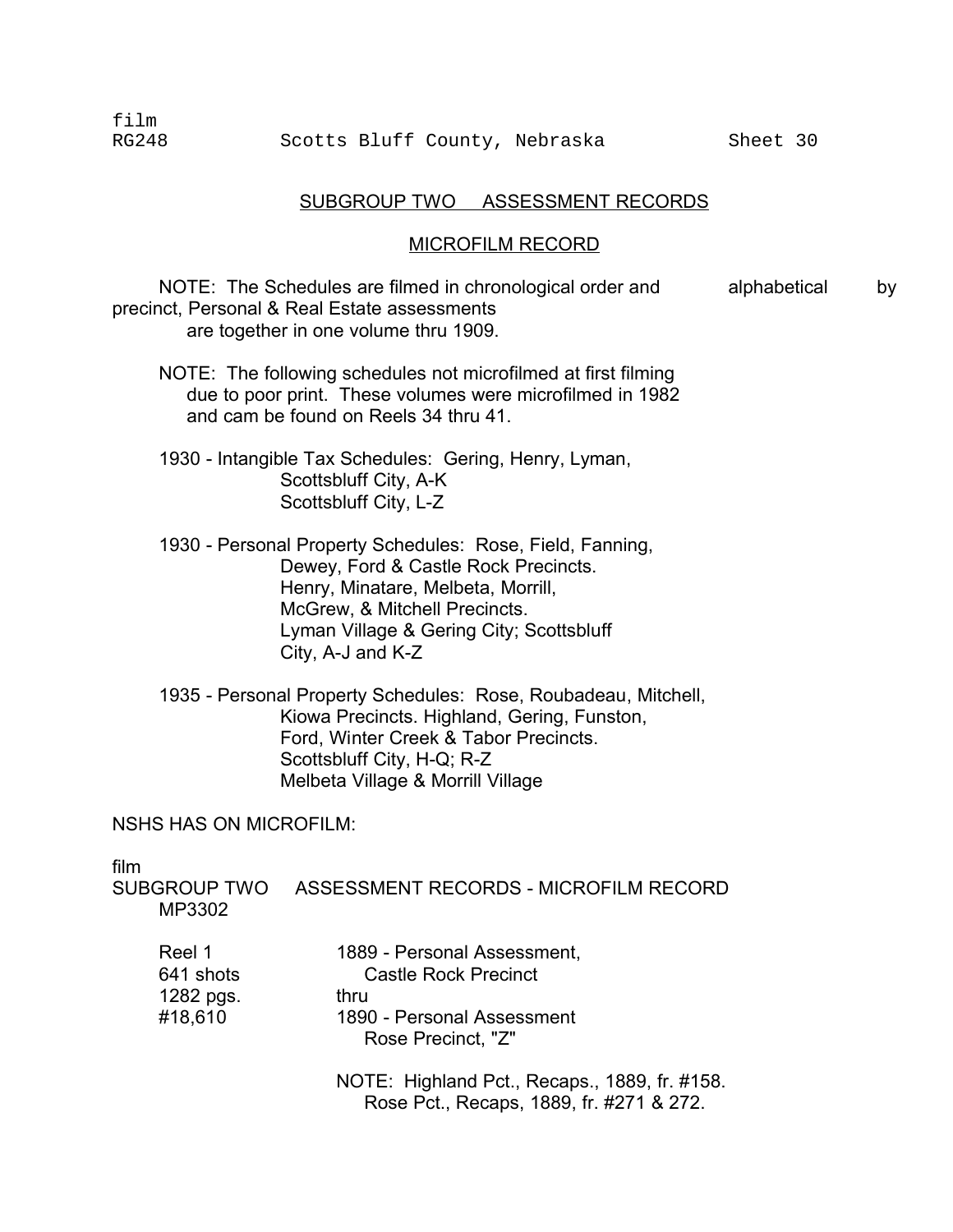| film  |  |                         |  |
|-------|--|-------------------------|--|
| RG248 |  | Scotts Bluff County, Ne |  |

braska Sheet 31

Tabor Pct., Personal assessment, 1889, recaps., fr. #340 & 341.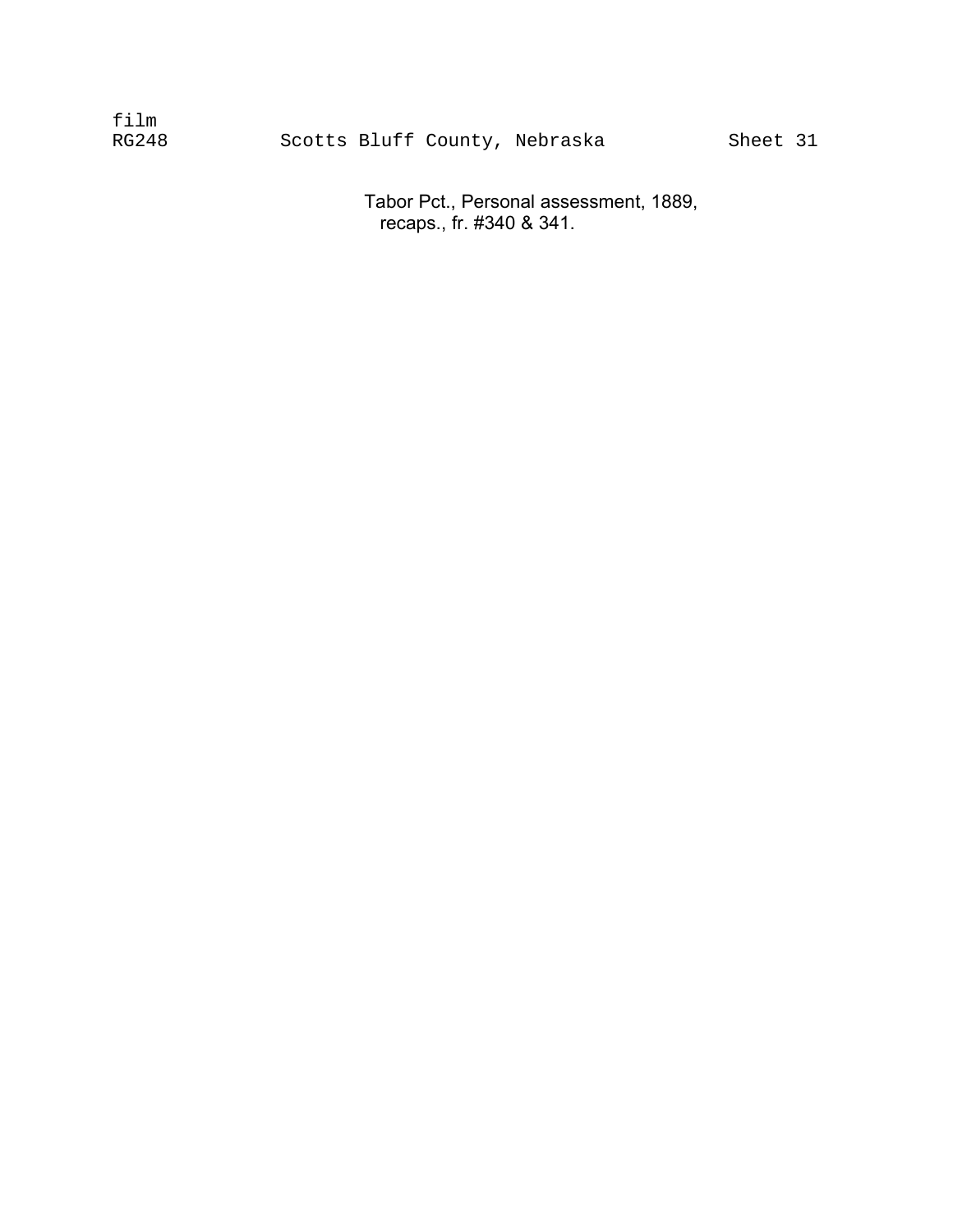| film<br><b>RG248</b>                        | Scotts Bluff County, Nebraska                                                                                                                                                                                         | Sheet 32 |
|---------------------------------------------|-----------------------------------------------------------------------------------------------------------------------------------------------------------------------------------------------------------------------|----------|
| film<br>MP3302                              | SUBGROUP TWO ASSESSMENT RECORDS - MICROFILM RECORD                                                                                                                                                                    |          |
| Reel 2<br>790 shots<br>1580 pgs.<br>#18,580 | 1890 - Real Estate Assessments<br><b>Rose Precinct</b><br>1892 - Real Estate Assessments<br>Roubideau Precinct                                                                                                        |          |
|                                             | NOTE: 1891, Castle Rock Precinct, Personal<br>assessments, were not in alphabetical order.<br>1891, Highland Precinct, Personal - frame #242<br>no pages covering 9-27 categories, also<br>no entries for "P, Q & R". |          |
| Reel 3<br>828 shots                         | 1892 - Personal Assessment, Tabor Precinct<br>thru                                                                                                                                                                    |          |
| 1656 pgs.<br>#18,581                        | 1894 - Real Estate Assessments, Roubedeau Precinct                                                                                                                                                                    |          |
|                                             | NOTE: 1893, Personal assessment, Gering Pct.,<br>there are no "A" entries                                                                                                                                             |          |
| Reel 4<br>925 shots                         | 1894 - Personal Assessment, Tabor Precinct                                                                                                                                                                            |          |
| 1850 pgs.<br>#18,582                        | thru<br>1897, Personal Assessment, Castle Rock Precinct                                                                                                                                                               |          |
| Reel 5<br>914 shots                         | 1897 - Real Estate Assessment, Castle Rock Precinct<br>thru                                                                                                                                                           |          |
| 1828 pgs.<br>#18,583                        | 1899 - Personal Assessment, Gering Precinct                                                                                                                                                                           |          |
| Reel 6                                      | 1897 - Real Estate Assessment, Gering Precinct                                                                                                                                                                        |          |
| 913 shots<br>1826 pgs.<br>#18,584           | thru<br>1901 - Real Estate Assessment, Gering Precinct                                                                                                                                                                |          |
|                                             | NOTE: Fanning Precinct begins in 1901<br>Ford Precinct, Personal, no entries for<br>"I"-"J" and page one "K" entries missing                                                                                          |          |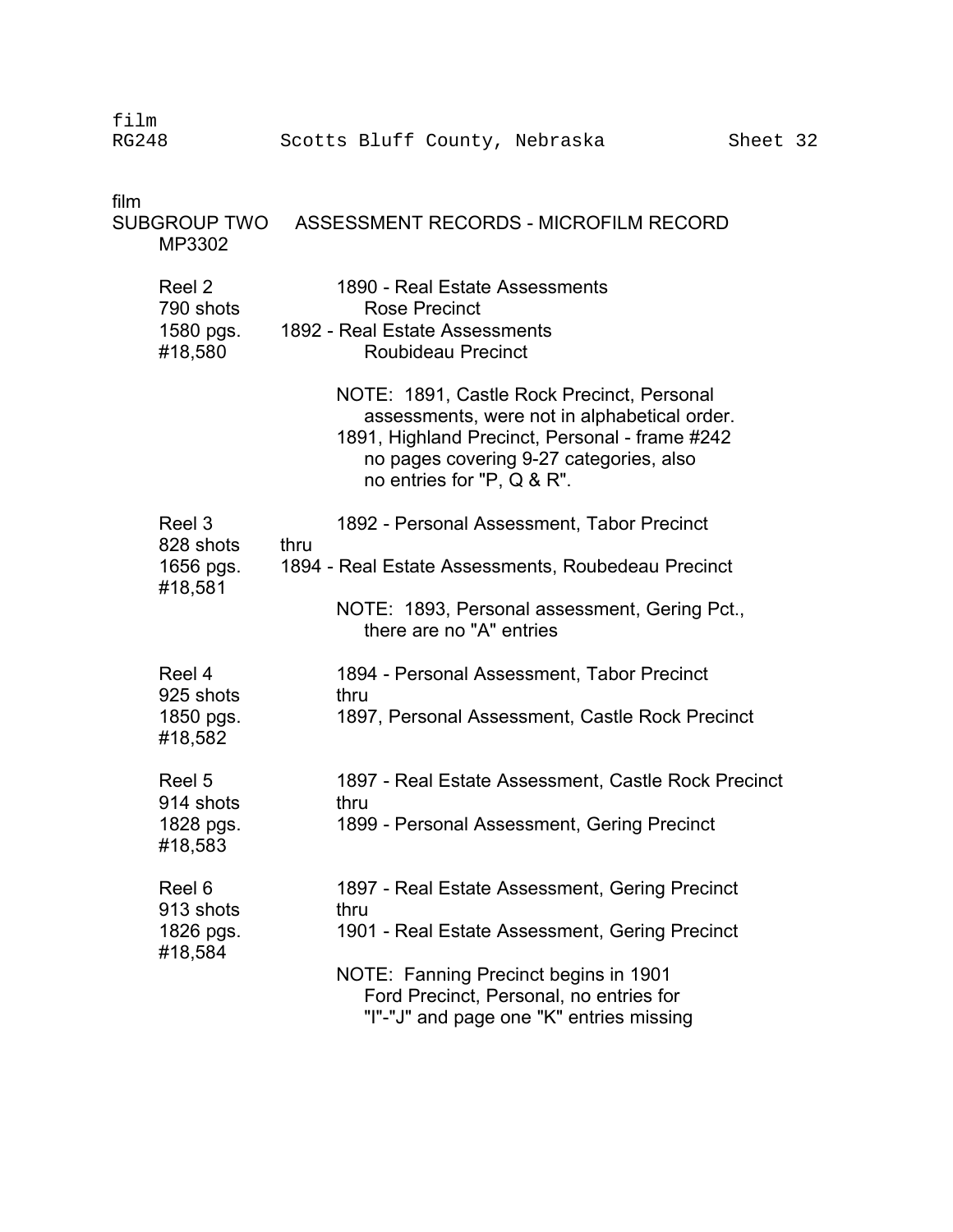film RG248 Scotts Bluff County, Nebraska Sheet 33 film SUBGROUP TWO ASSESSMENT RECORDS - MICROFILM RECORD MP3302 Reel 7 1901 - Real Estate Assessments, Gering Pct (cont)

910 shots thru 1820 pgs. 1903 - Personal Assessments, Ford Precinct "A" #18,585 NOTE: Recaps at end of each precinct. Reel 8 1903 - Personal Assessments, Ford Precinct "B" 780 shots thru 1560 pgs. 1904 - Personal Assessments, Ford Precinct, "G" #18,586 Reel 9 1904 - Personal Assessments, Ford Precinct, "H" 581 shots thru 1162 pgs. 1904 - Personal Assessments, Mitchell Precinct, "E" #18,592 Reel 10 1904 - Personal Assessments, Mitchell Precinct "F" 618 shots thru 1236 pgs. 1904 - Real Estate Assessments, Winter Creek Pct #18,593 Reel 11 1904 - Real Estate Assessments, Winter Creek Pct 441 shots thru 882 pgs. 1905 - Personal Assessments - Ford Precinct "N" #18,611 NOTE: The "Abstract" for precincts, Personal and Real Estate, 1904 thru 1907 begin at frame #11 and end with frame #64. Reel 12 1905 - Personal Assessments, Ford Precinct, "O" 601 shots thru 1202 pgs. 1905 - Personal Assessments, Mitchell Precinct, "N" #18,594

| Reel 13   | 1905 - Personal Assessments, Mitchell Precinct, "O" |
|-----------|-----------------------------------------------------|
| 617 shots | thru                                                |
| 1234 pgs. | 1905 - Real Estate Assessments, Winter Creek Pct    |
| #18,595   |                                                     |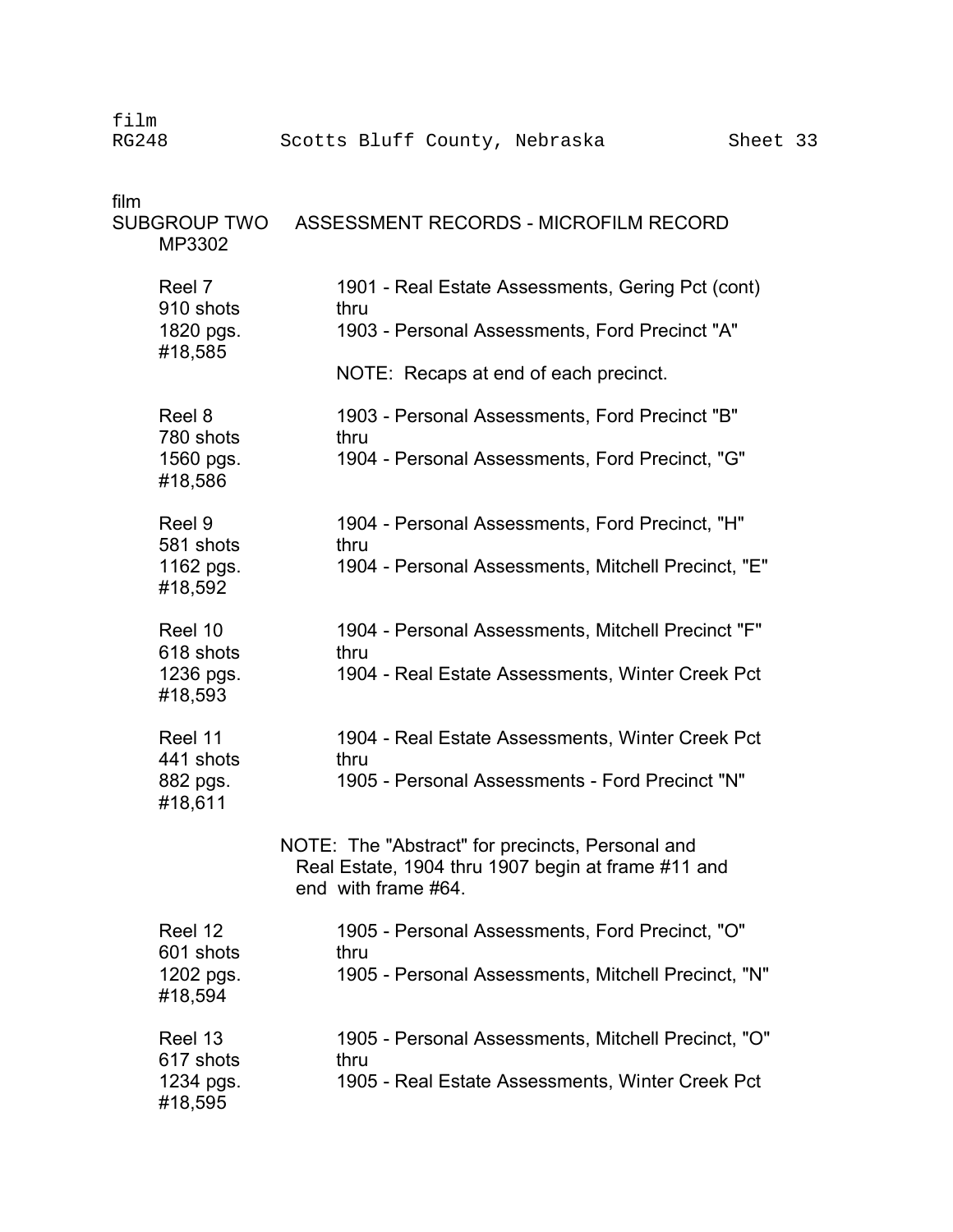| film  |  |                               |
|-------|--|-------------------------------|
| RG248 |  | Scotts Bluff County, Nebraska |

NOTE: 1905, Personal - Roubideau "A" shows no names, evaluations only at frame #0077, Also, "F" is blank, at counter #0119.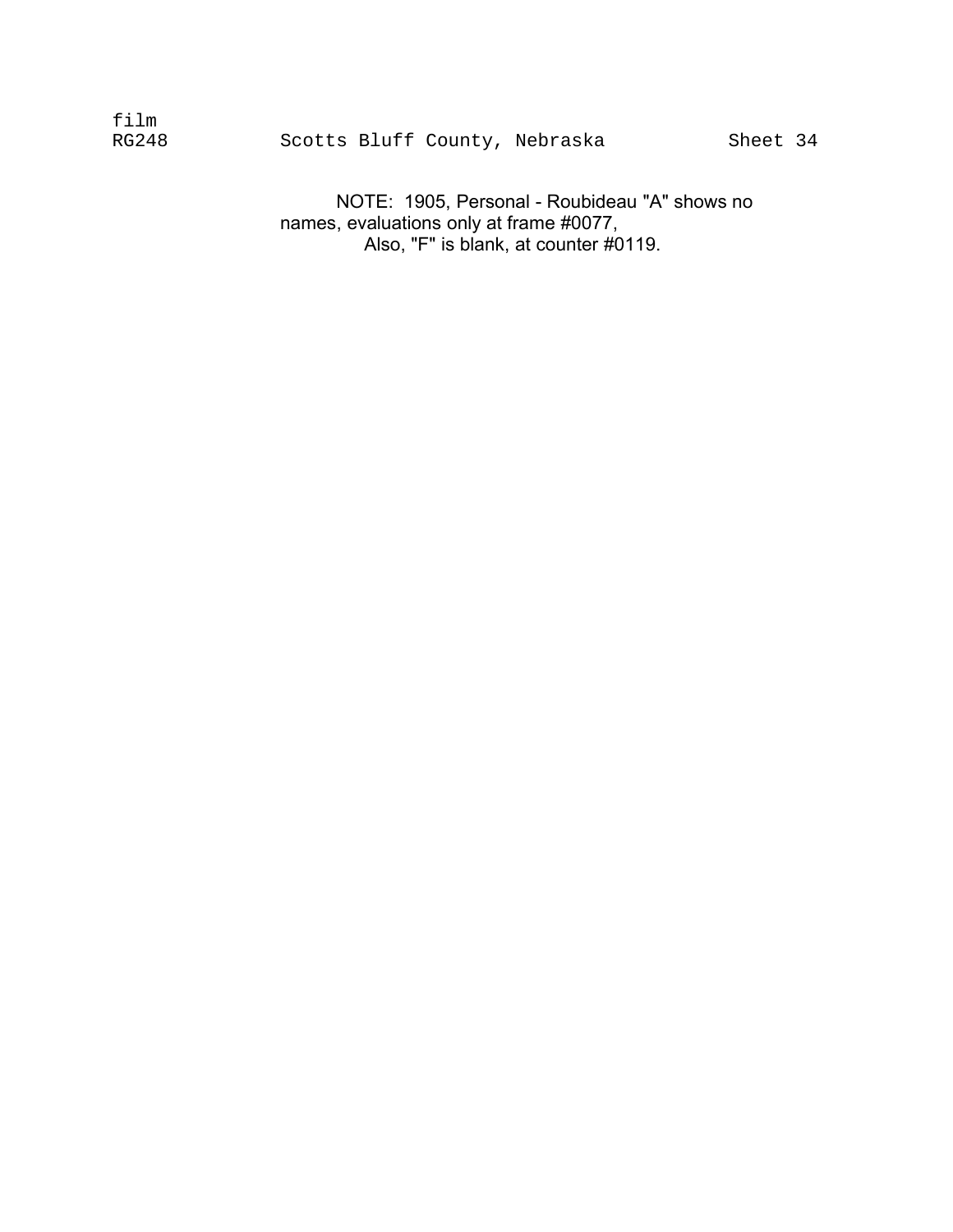RG248 Scotts Bluff County, Nebraska Sheet 35 film SUBGROUP TWO ASSESSMENT RECORDS - MICROFILM RECORD MP3302 Reel 14 1905 - Real Estate Assessments - Winter Creek Pct, 695 shots (Town of Scottsbluff) 1390 pgs. thru 18,596 1906 - Personal Assessments, Highland Precinct, "L" NOTE: Correction, frame #0307, Fanning Pct., 1905 target shows Real Property should be Personal. Target should also be 1906. Same correction for Castle Rock Pct. NOTE: Retake, 1906 Personal, Highland Pct., columns 1-12 missed in original filming. Retake spliced at End of Reel. Reel 15 1906 - Personal Assessments, Highland Precinct, "M" 589 shots thru 1178 pgs. 1906 - Personal Assessments, Tabor Precinct, "J" #18,597 Reel 16 1906 - Personal Assessments, Tabor Precinct, "K" 702 shots thru 1404 pgs. 1907 - Personal, Fanning Precinct, "U" & "V" #18,598 Reel 17 1907 - Personal Assessments, Fanning Precinct, "W" 703 shots thru 1406 pgs. 1907 - Personal Assessments, Highland Precinct, "R" #18,602 Reel 18 1907 - Personal Assessments, Highland Precinct, "S" 692 shots thru 1384 pgs. 1907 - Personal Assessments, Winter Creek Pct, "E" #18,603 Reel 19 1907 - Personal Assessments, Winter Creek Pct, "F" 640 shots thru 1280 pgs. 1908 - Real Estate Assessments, Ford Precinct

film

#18,604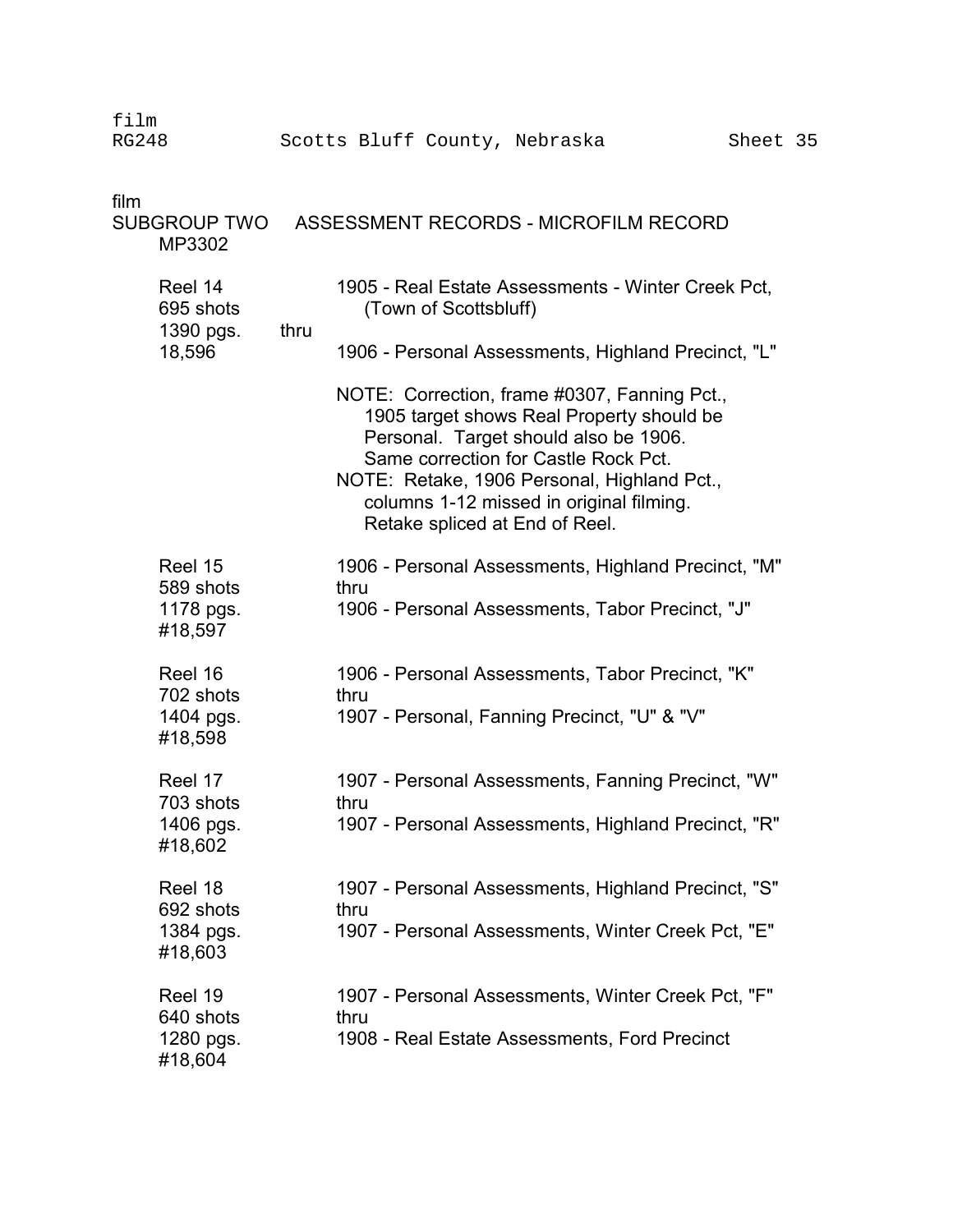| film<br><b>RG248</b>                         | Scotts Bluff County, Nebraska<br>Sheet 36                                                                                                                                                                         |
|----------------------------------------------|-------------------------------------------------------------------------------------------------------------------------------------------------------------------------------------------------------------------|
| film                                         | SUBGROUP ONE ASSESSMENT RECORDS - MICROFILM RECORD<br>MP3302                                                                                                                                                      |
| Reel 20<br>665 shots<br>1330 pp.<br>#18,605  | 1908 - Real Estate Assessments, Ford Precinct,<br><b>Town of Morrill</b><br>thru<br>1908 - Personal Assessments, Tabor Pct, "N", "O"                                                                              |
|                                              | NOTE: 1908 - Funston Precinct, shows only Personal<br>assessments, "Grand Total" found between "A" &<br>"B", frame #34-36.<br>1908 - Mitchell Pct., Personal - frame #0460,<br>columns 9-24, "E" & "F" are blank. |
|                                              | RETAKE: 1908, Tabor Pct - Personal, Col. "A"<br>missed in filming. Retake spliced at End of Reel.                                                                                                                 |
| Reel 21<br>705 shots<br>1410 pgs.<br>#18,606 | 1908 - Personal Assessments, Tabor Pct, "P" & "Q"<br>thru<br>1910 - Personal Assessments, Field Precinct, "G"                                                                                                     |
|                                              | NOTE: 1908 - Personal assessments, Tabor Precinct,<br>Grand Total, frame #0024.<br>NOTE: Personal assessments, 1911 - missing<br>1910 & 1911 Real Estate combined.                                                |
|                                              | RETAKE: 1909, Personal, Rose Pct., "M", fr. #0423<br>was blurred. Retake spliced at End of Reel.                                                                                                                  |
| Reel 22<br>649 shots<br>1298 pgs.            | 1910 - Personal Assessments, Field Pct., "H"<br>thru<br>1910-1911 Real Estate, Winter Creek Precinct,<br>Town of Scottsbluff, pg.1                                                                                |
|                                              | NOTE: 1910-1911, Field Precinct, frame #0016,<br>names appearing on line for 1911, Questionable?                                                                                                                  |
| Reel 23                                      | 1910-1911- Real Estate Assessments, Winter Creek 667<br>shots<br>Precinct, Town of Scottsbluff, page 2                                                                                                            |
| 1334 pgs.<br>#18,613                         | thru<br>1920 - Personal Assessments, Field Precinct, "A"                                                                                                                                                          |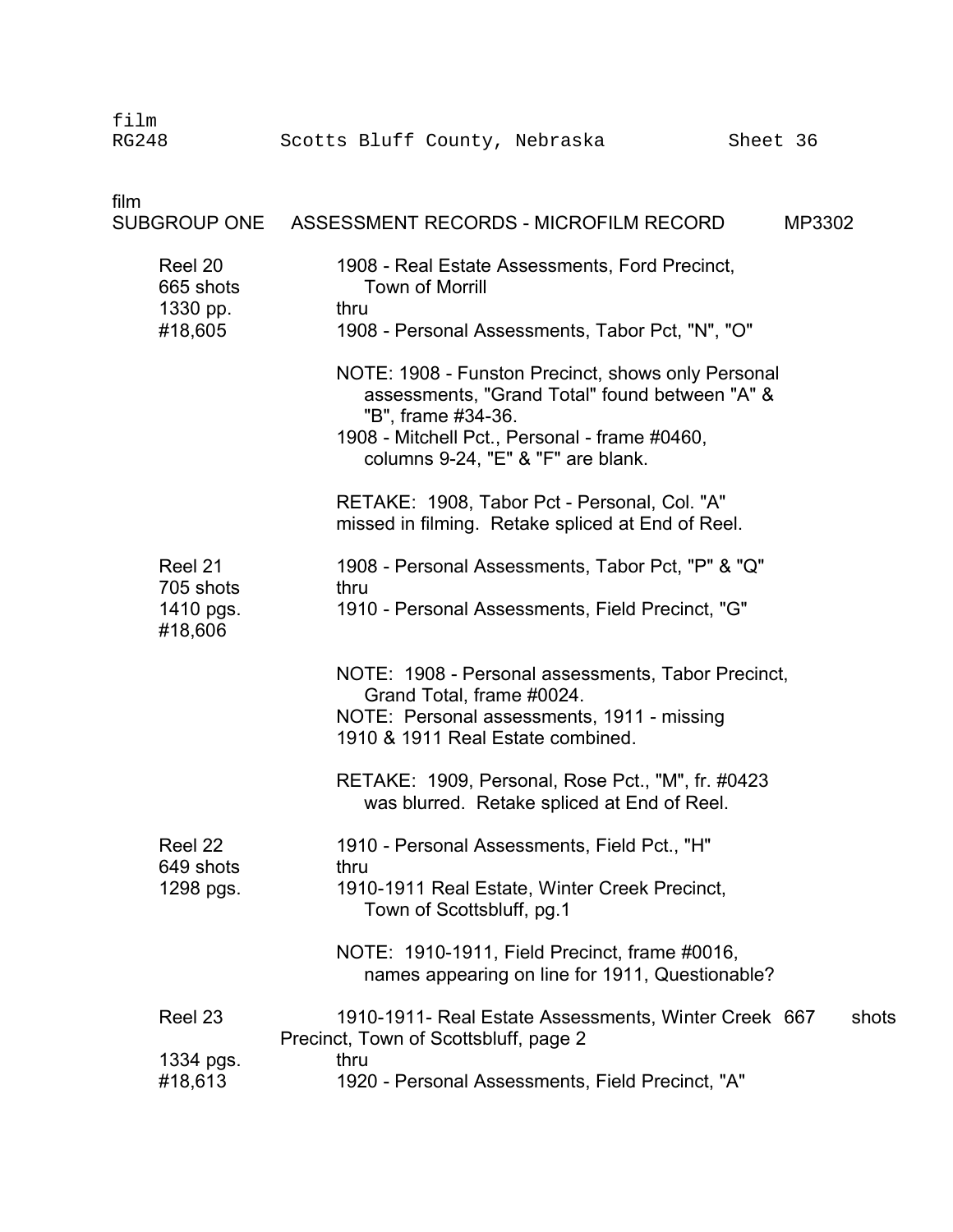NOTE: Personal Assessments, 1911-1914 - missing except Scottsbluff City, 1911. Real Estate assessments, 1912-1919 - missing. Recap, 1915 - frame #532 (all precincts). Personal Assessments, 1916-1919 - missing. Beginning 1920, Towns & Pcts are in alpha order. Real Estate, 1920-1921, follow Personal, 1920.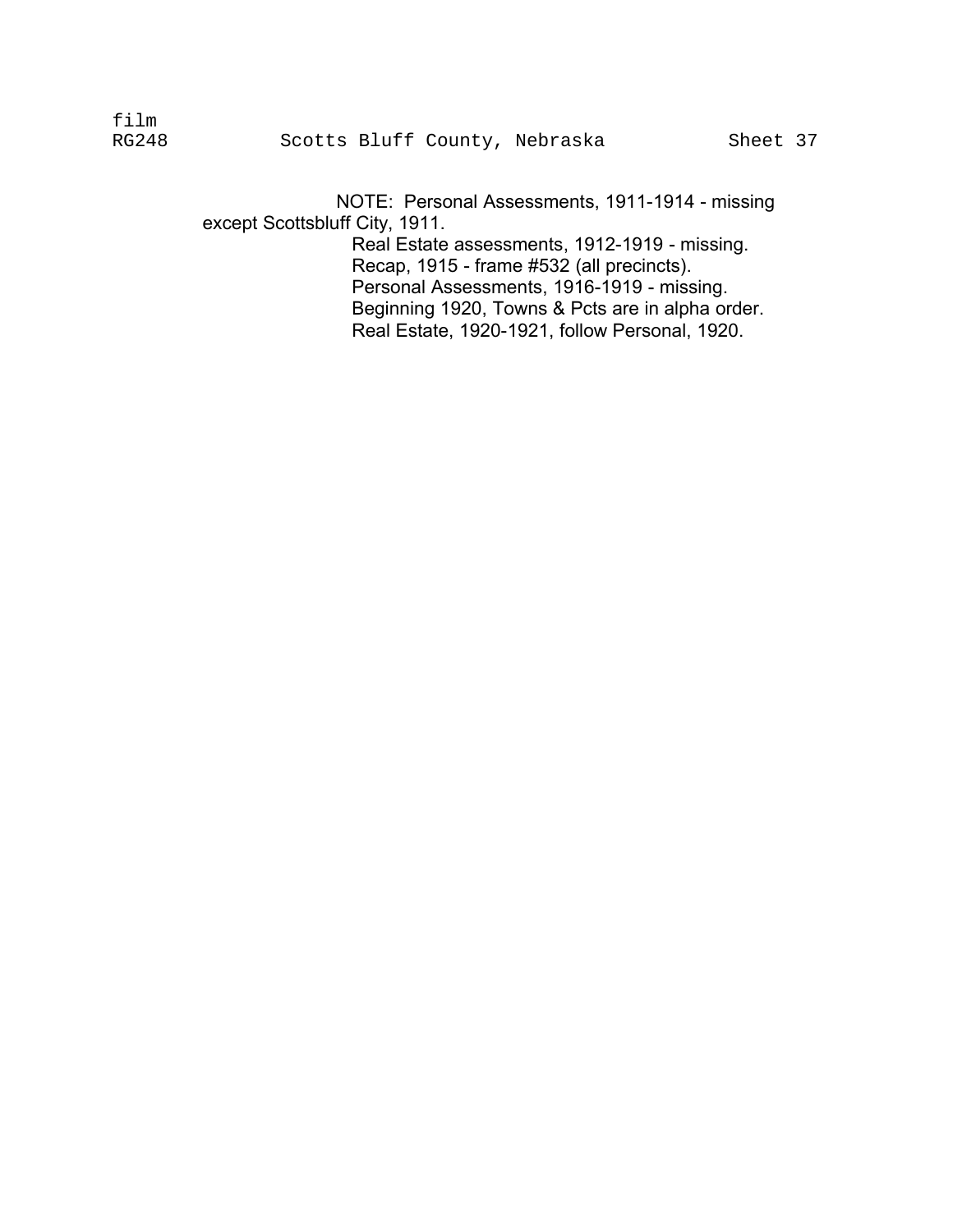| film<br><b>RG248</b>                         | Scotts Bluff County, Nebraska<br>Sheet 38                                                                                                                                                                                                                    |
|----------------------------------------------|--------------------------------------------------------------------------------------------------------------------------------------------------------------------------------------------------------------------------------------------------------------|
| film                                         | SUBGROUP TWO ASSESSMENT RECORDS - MICROFILM RECORD                                                                                                                                                                                                           |
| Reel 24<br>711 shots<br>1422 pgs.<br>#18,614 | 1920 - Personal Assessments, Field Precinct, "B"<br>thru<br>1920-21, Real Estate Assessments, Tabor Precinct                                                                                                                                                 |
|                                              | NOTE: 1920, Scottsbluff, Winter Pct. the<br>continuations "A's, B's, G's, H's, K's,<br>& L's" follow letter "Z".<br>1920-21 Real Estate for precincts, Castle Rock, Gering, Rose &<br>Tabor only.                                                            |
| Reel 25<br>713 shots<br>1426 pgs.<br>#18,615 | 1920-1921, Real Estate Assessments, Tabor Pct cont.<br>thru<br>1924-1925, Real Estate Assessments, Funston Precinct                                                                                                                                          |
|                                              | NOTE: 1920-21, the towns follow the precincts.<br>1921-1924 Personal - missing<br>Real assessments, 1922-23 - missing<br>1924-25 Real Estate, by precincts, then towns.<br>1924-25, Real assessments, Gering Pct. contains<br>one page (15) for Funston Pct. |
| Reel 26<br>763 shots<br>1526 pgs.<br>#18,616 | 1924-1925, Real Estate Assessment, Funston Precinct<br>thru<br>1924-1925. Real Estate Assessments.<br>Mitchell City, Patterson's Addition                                                                                                                    |
|                                              | NOTE: Cities and Villages for 1924-1925,<br>Real Estate start at frame #0388,<br>in alphabetical order.                                                                                                                                                      |
| Reel 27<br>725 shots<br>1450 pp.<br>#18,617  | 1924-1925, Real Estate Assessment,<br>Mitchell City, Roosevelt's Addition<br>thru<br>1925, Personal Assessments, Minatare Village "H"                                                                                                                        |
|                                              | NOTE: Personal, 1921-1924 - missing.<br>Personal, 1925, starts at frame #0302.<br>1925 - Personal assessments are filmed in alpha                                                                                                                            |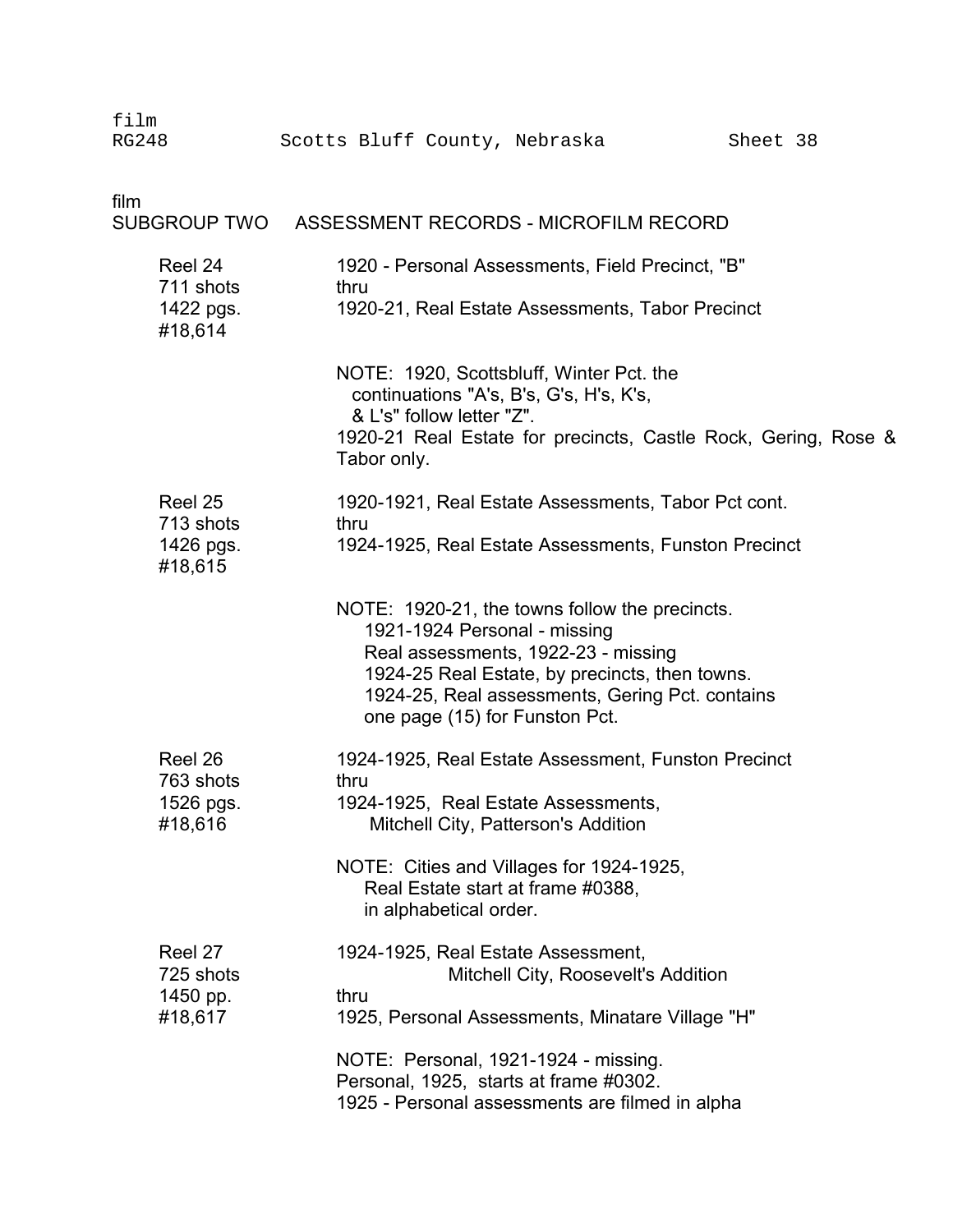| film  |  |                               |
|-------|--|-------------------------------|
| RG248 |  | Scotts Bluff County, Nebraska |

Sheet 39

order by Precinct, City & Villages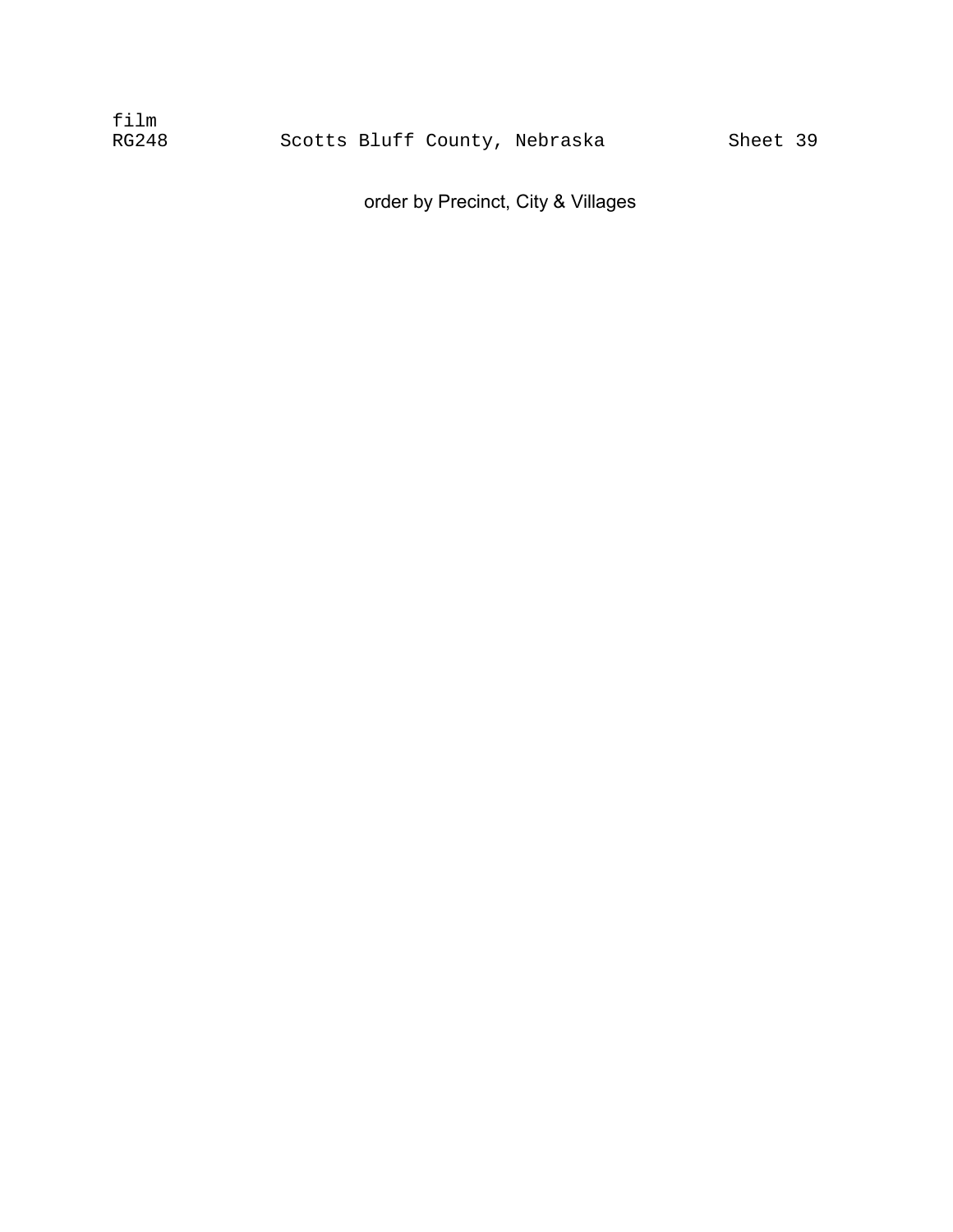| film<br><b>RG248</b>                         | Scotts Bluff County, Nebraska<br>Sheet 40                                                                                                                                                                                              |        |
|----------------------------------------------|----------------------------------------------------------------------------------------------------------------------------------------------------------------------------------------------------------------------------------------|--------|
| film<br><b>SUBGROUP TWO</b>                  | ASSESSMENT RECORDS - MICROFILM RECORD                                                                                                                                                                                                  | MP3302 |
| Reel 28<br>732 shots<br>1464 pp.<br>#18,618  | 1925 - Personal, Minatare Villages, "I" & "J"<br>thru<br>1930-1932, Real Estate assessments, Highland Pct.                                                                                                                             |        |
|                                              | NOTE: Personal & Real Estate missing for 1926-1929<br>1930-1932, cities & villages, Real Estate<br>follow the precincts and are alphabetical.<br>1930 & 1935 schedules begin on Reel #34.<br>See note, page one of microfilm inventory |        |
| Reel 29<br>757 shots<br>1514 pgs.<br>#18,619 | 1930-1932, Real Estate Assessments, Highland Pct<br>thru<br>1930-1932, Real Estate Assessments,<br>McGrew Village, page 5                                                                                                              |        |
|                                              | NOTE: Frame #0542, city & villages, 1930-1932,<br>Real Estate are in alphabetical order.                                                                                                                                               |        |
| Reel 30<br>745 shots<br>1490 pp.             | 1930-1932, Real Estate Assessments,<br>McGrew Village, p.6<br>thru                                                                                                                                                                     |        |
| #18,620                                      | 1933-1935 Real Estate Assessments, Field Precinct<br>NOTE: Personal, 1931-1935 - missing.<br>Real Estate, Towns & Villages follow<br>precincts, 1933-35, in alphabetical order.<br>Real Estate, Morrill Village, page 39 is missing.   |        |
| Reel 31<br>718 shots<br>1436 pp.<br>#18,621  | 1933-1935, Real Estate Assessments,<br>Field Precinct (cont.)<br>thru<br>1933-1935, Real Estate Assessments,<br><b>Tabor Precinct, Recapitulation</b>                                                                                  |        |
| Reel 32<br>704 shots<br>1408 pp.<br>#18,622  | 1933-1935 Real Estate Assessments,<br><b>Winter Creek Precinct</b><br>thru<br>1933-1935, Real Estate Assessments,<br>Scottsbluff City, page 149                                                                                        |        |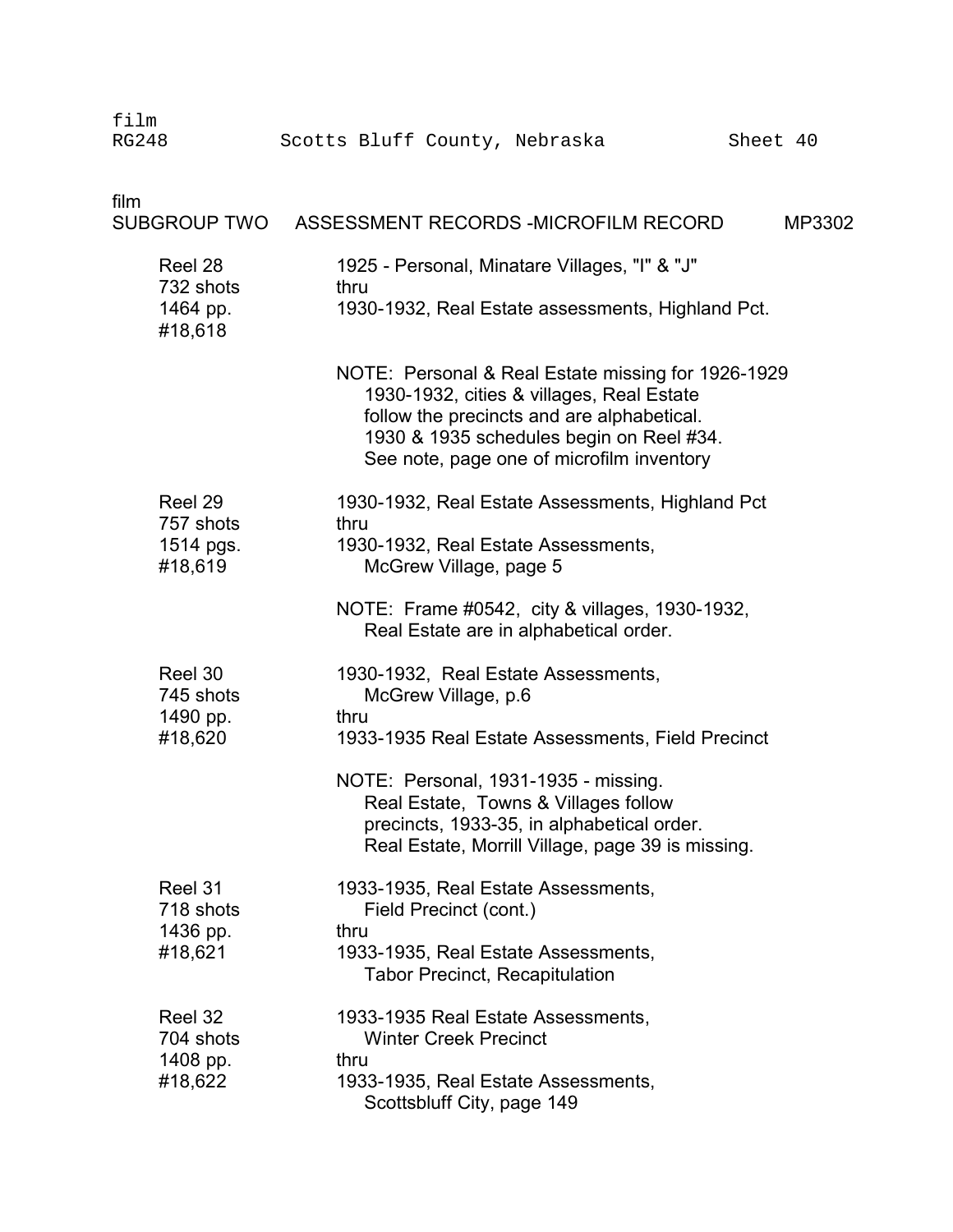film

NOTE: 1933-1935, Real Estate, city & village,

at fr. #0085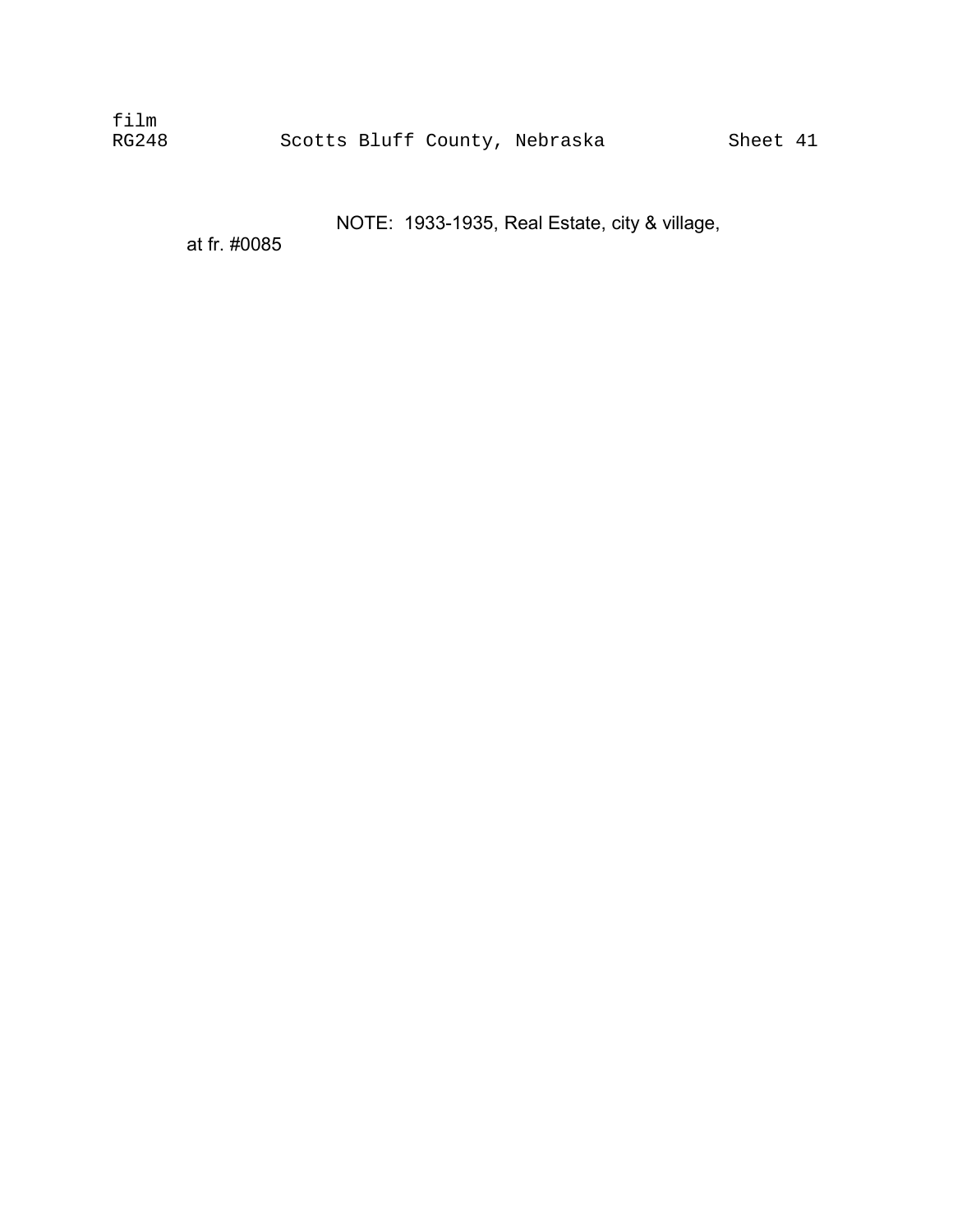| film  |  |                               |          |  |
|-------|--|-------------------------------|----------|--|
| RG248 |  | Scotts Bluff County, Nebraska | Sheet 42 |  |

film SUBGROUP TWO ASSESSMENT RECORDS - MICROFILM RECORD MP3302 Reel 33 1933-1935, Real Estate Assessments,<br>119 shots Scottsbluff City. p.150 119 shots Scottsbluff City, p.150 238 pp. thru<br>#18,623 Reca Recapitulations, (Undated) precincts. Final volume. NOTE: Recap, n.d., for the following precincts begoms frame #0105: Rose; Roubedeau; Funston; Field; Gering; Dewey and Castle Rock.

Reels #1-33 positives received 4/15/80

NOTE: The volumes on Reels #34-41 were microfilmed after records above were microfilmed. Poor legibility due to poor original. Entries were written in pencil and did not film well. Microfilmed on a camera with separate circuit.

| Reel 34<br>1053 shots                         | thru | 1930 - Intangible Tax, Gering City                  |
|-----------------------------------------------|------|-----------------------------------------------------|
| 2106 pgs.<br>#19,817                          |      | 1930 - Intangible, Tax, Scottsbluff City, "N"       |
|                                               |      | NOTE: Disregard correction target fr.#0009          |
| Reel 35<br>1025 shots<br>2050 pgs.<br>#19820  |      | 1930 - Intangible Tax, Scottsbluff City "D"         |
|                                               | thru | 1930 - Tangible Tax, Gering City "B"                |
| Reel 36                                       | thru | 1930 - Tangible Tax, Gering City, "C"               |
| 1030 shots<br>2060 pgs.<br>#19,821            |      | 1930 - Tangible Tax, Morrill Village "W", p.150     |
| Reel 37<br>1003 shots<br>2006 pgs.<br>#19,822 |      | 1930 - Tangible Tax, Morrill Village, "W", page 151 |
|                                               | thru | 1930 - Personal, Scottsbluff City, "S", p.1577      |
| Reel 38                                       |      | 1930 - Personal, Scottsbluff City, "S", p.1578      |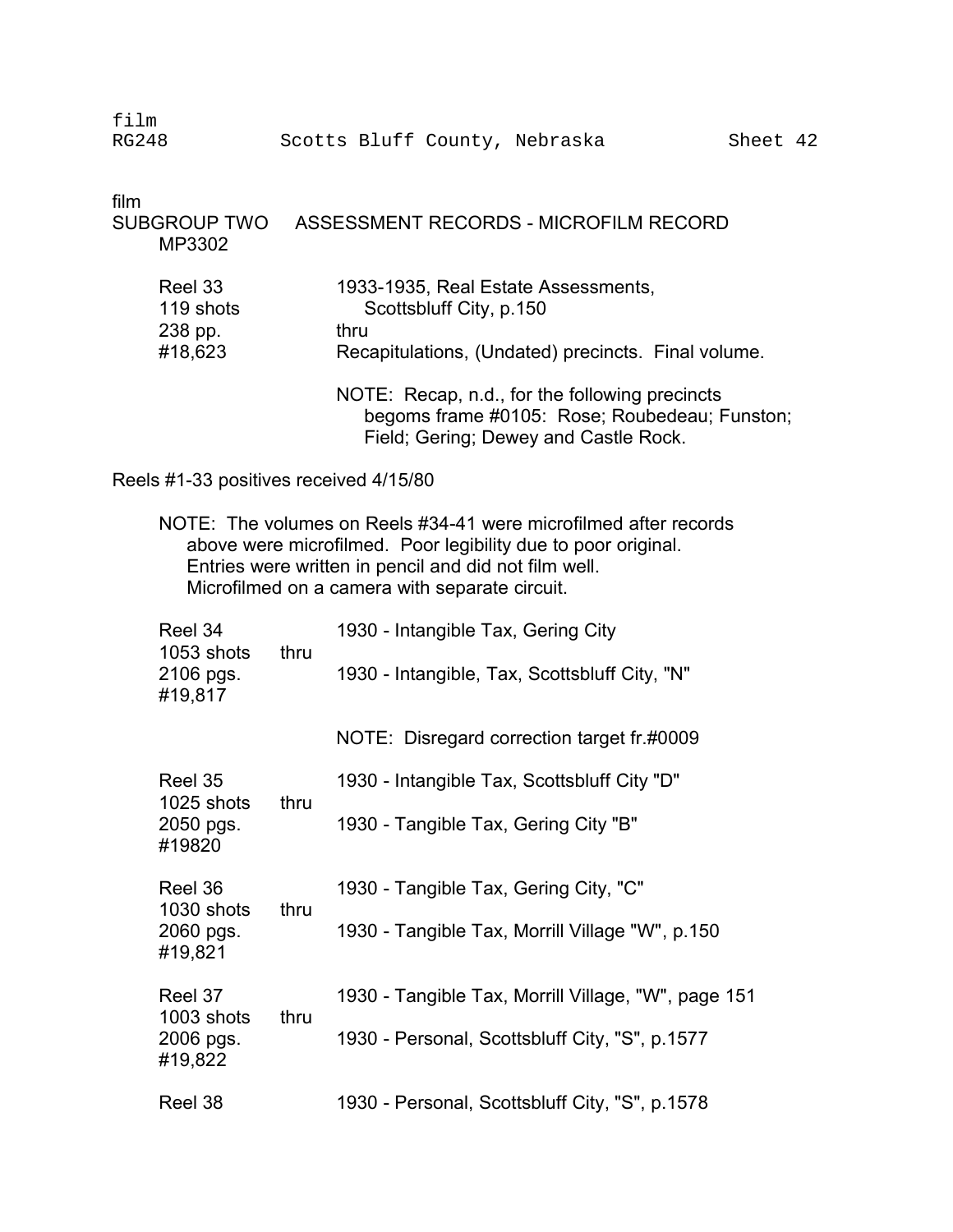film RG248 Scotts Bluff County, Nebraska Sheet 43

| 991 shots<br>1982 pgs.<br>#19,823             |      | thru<br>1935 - Personal Schedules, Kiowa Precinct, "E"                                           |
|-----------------------------------------------|------|--------------------------------------------------------------------------------------------------|
| Reel 39<br>1014 shots<br>2028 pgs.<br>#19,824 | thru | 1935 - Personal Schedules, Kiowa Precinct "F"<br>1935 - Personal Schedules, Mitchell Village "S" |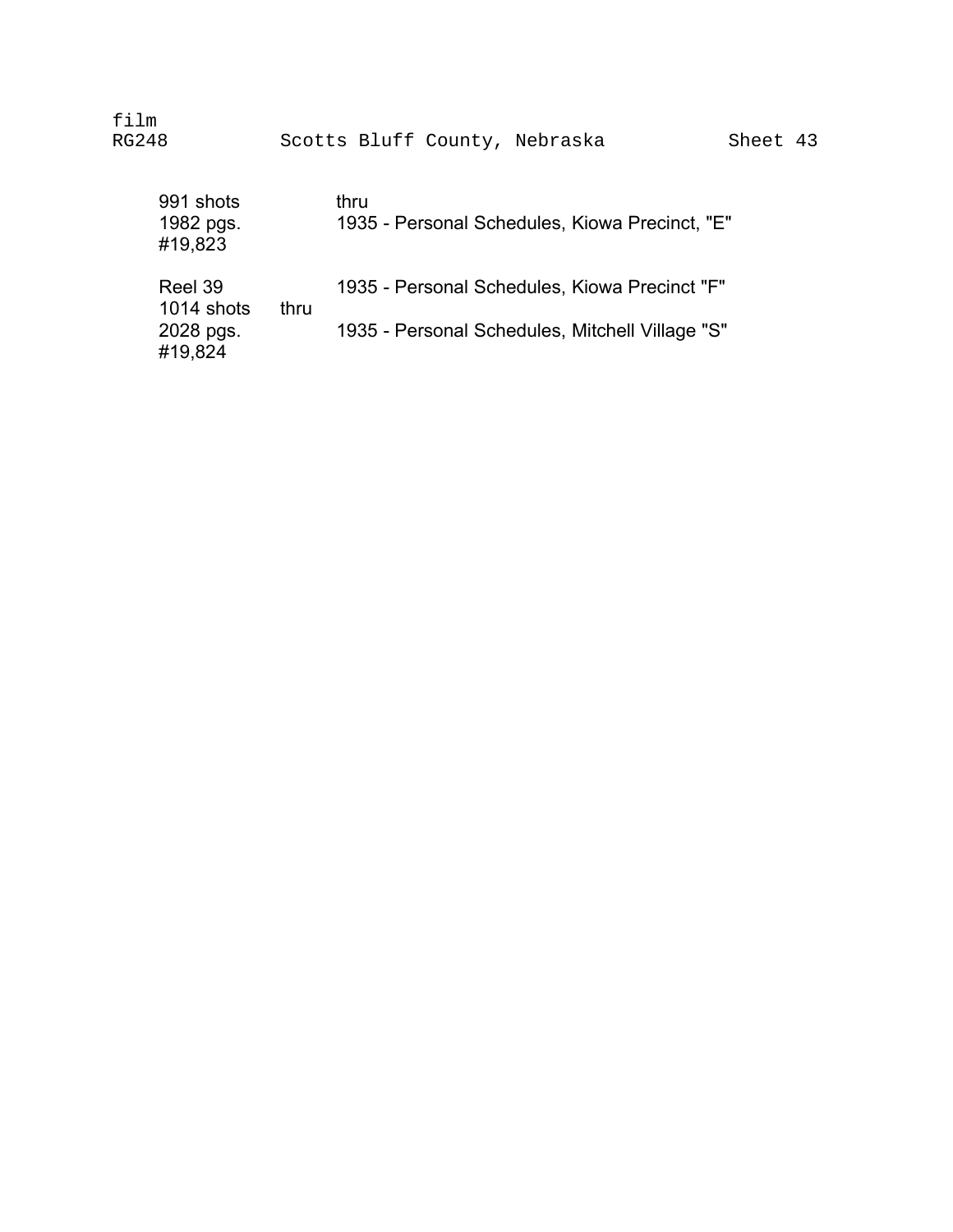| film<br><b>RG248</b>                         |      | Scotts Bluff County, Nebraska                                                                                                                                              | Sheet 44 |
|----------------------------------------------|------|----------------------------------------------------------------------------------------------------------------------------------------------------------------------------|----------|
| film<br>SUBGROUP TWO                         |      | ASSESSMENT RECORDS - MICROFILM RECORD                                                                                                                                      |          |
| Reel 40<br>949 shots<br>1898 pgs.<br>#19,825 |      | 1935 - Personal Schedules, Mitchell Village, "T"<br>thru<br>1935 - Personal Tangible Property,<br>Scottsbluff City, "K"                                                    |          |
|                                              |      | NOTE: 1935, Scottsbluff City, Personal Tangible<br>Property, "A" thru "G" not available.                                                                                   |          |
| Reel 41<br>842 shots<br>1684 pp.<br>#19,819  |      | 1935 - Personal Tangible Property,<br>Scottsbluff City, "K"<br>thru<br>1935 - Personal Tangible Property,<br>Scottsbluff City, "Z"                                         |          |
|                                              |      | Rolls #34-41 positives received 7/8/82                                                                                                                                     |          |
|                                              |      | NOTE: Rolls 42-54 contain personal property assessment work sheets,<br>used in preparing official assessment schedules, 1908-1911 and<br>not filmed with the schedules.    |          |
| Roll 42<br>1012 shots<br>2024 pgs.<br>#01639 | thru | 1908, Mitchell Precinct, Personal Work Sheets<br>1911, Ford Precinct, Personal, J.W. Younghein                                                                             |          |
|                                              |      | NOTE:<br>1910 schedules MISSING<br>1911, Castle Rock Pct. at frame #502                                                                                                    |          |
| Roll 43<br>1060 shots<br>2120 pgs.<br>#01640 |      | 1911, Gering Precinct, Personal, Special<br>Schedules - Fire Insurance<br>thru<br>1912, Fanning Precinct, Personal, Wm. Kenton<br>NOTE: 1912, Castle Rock Pct., frame #772 |          |
| Roll 44<br>1030 shots<br>2060 pgs.<br>#01641 | thru | 1912, Fanning Precinct, Personal, C. E. Kenyon<br>1913, Ford Precinct, Personal, J.D. Fugate                                                                               |          |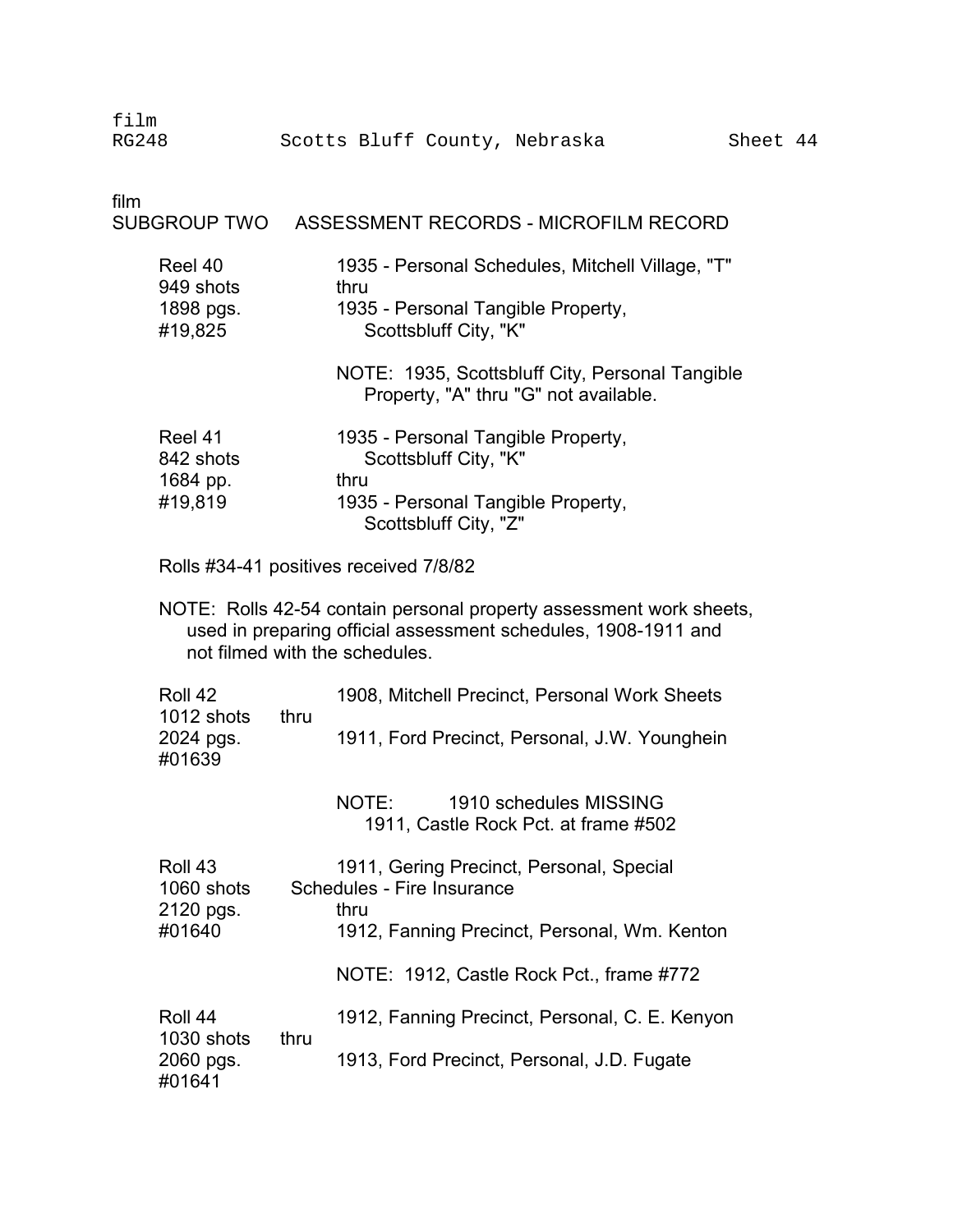film RG248 Scotts Bluff County, Nebraska Sheet 45

NOTE: 1913, Castle Rock Pct., frame #546

| Roll 45    |      | 1913, Ford Precinct, Personal, Wilbur Garlow |
|------------|------|----------------------------------------------|
| 1011 shots | thru |                                              |
| 2022 pgs.  |      | 1913, Scottsbluff City, Personal, J. Smith   |
| #01642     |      |                                              |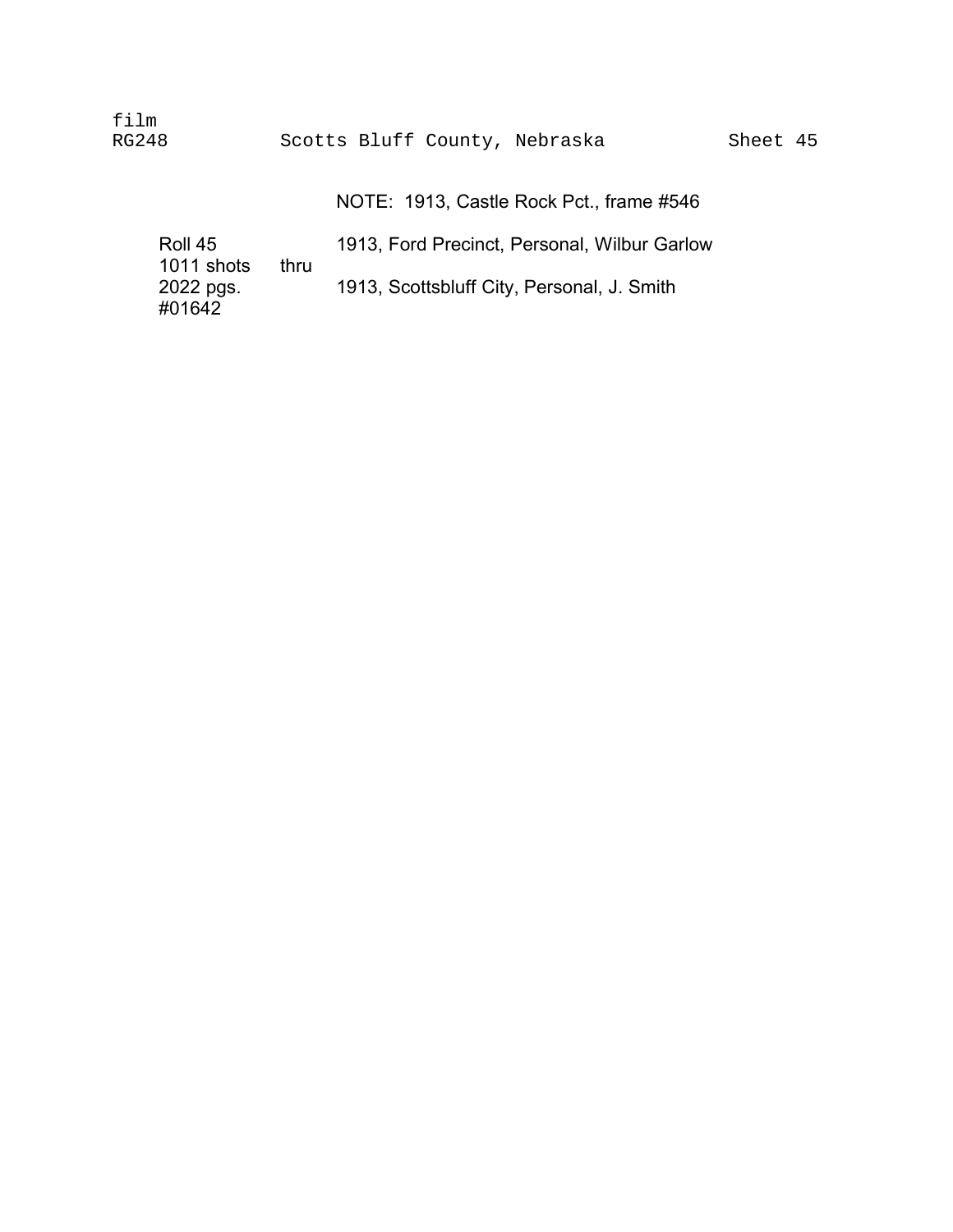| film<br><b>RG248</b> |                                             |      | Scotts Bluff County, Nebraska          |                    |                              |                                                                                                | Sheet 46 |  |
|----------------------|---------------------------------------------|------|----------------------------------------|--------------------|------------------------------|------------------------------------------------------------------------------------------------|----------|--|
| film                 | <b>SUBGROUP TWO</b><br>MP3302               |      |                                        |                    |                              | ASSESSMENT RECORDS - MICROFILM RECORD                                                          |          |  |
|                      | Roll 46<br>996 shots<br>1992 pgs.<br>#01643 |      | thru                                   | Theodore R. Smith  |                              | 1913, Scottsbluff City, Personal Assessments,<br>1914, Gering Precinct, Personal Assessments,  |          |  |
|                      |                                             |      | NOTE: 1914, Field Precinct, frame #353 | George Kammas      |                              |                                                                                                |          |  |
|                      | Roll 47<br>999 shots<br>1998 pgs.<br>#01643 |      | thru                                   |                    |                              | 1914, Gering Precinct, Personal, George Kanub<br>1917, Fanning Precinct, Personal, H. Sullivan |          |  |
|                      |                                             |      | NOTE: 1915 & 1916 missing              |                    | 1917, Dewey Pct., frame #725 |                                                                                                |          |  |
|                      | Roll 48<br>988 shots<br>1976 pgs.<br>#01644 |      | thru                                   |                    |                              | 1917, Fanning Precinct, Personal, J. W. Talmage<br>1918, Dewey Precinct, Personal, Joe Foucha  |          |  |
|                      |                                             |      |                                        |                    |                              | NOTE: 1918, Dewey Pct., "I, Q, V & X" missing.                                                 |          |  |
|                      | Roll 49<br>1027 shots<br>2054 pgs.          |      | <b>Military Lists</b><br>thru          |                    |                              | 1918, Funston Precinct, Special Schedules,                                                     |          |  |
|                      | #01646                                      |      |                                        | William Liddingham |                              | 1918, Mitchell Precinct, Personal Assessments,                                                 |          |  |
|                      |                                             |      | NOTE:<br>Mitchell City.                |                    |                              | 1918, Rose and Roubedeau Precincts,<br>filmed out of order between Gering City and             |          |  |
|                      | Roll 50<br>1030 shots                       |      | Liddingham & Burs                      |                    |                              | 1918, Mitchell Precinct, Personal Assessments,                                                 |          |  |
|                      | 2060 pgs.<br>#1647                          | thru | Z. E. Jenkins                          |                    |                              | 1919, Fanning Precinct, Personal Assessments,                                                  |          |  |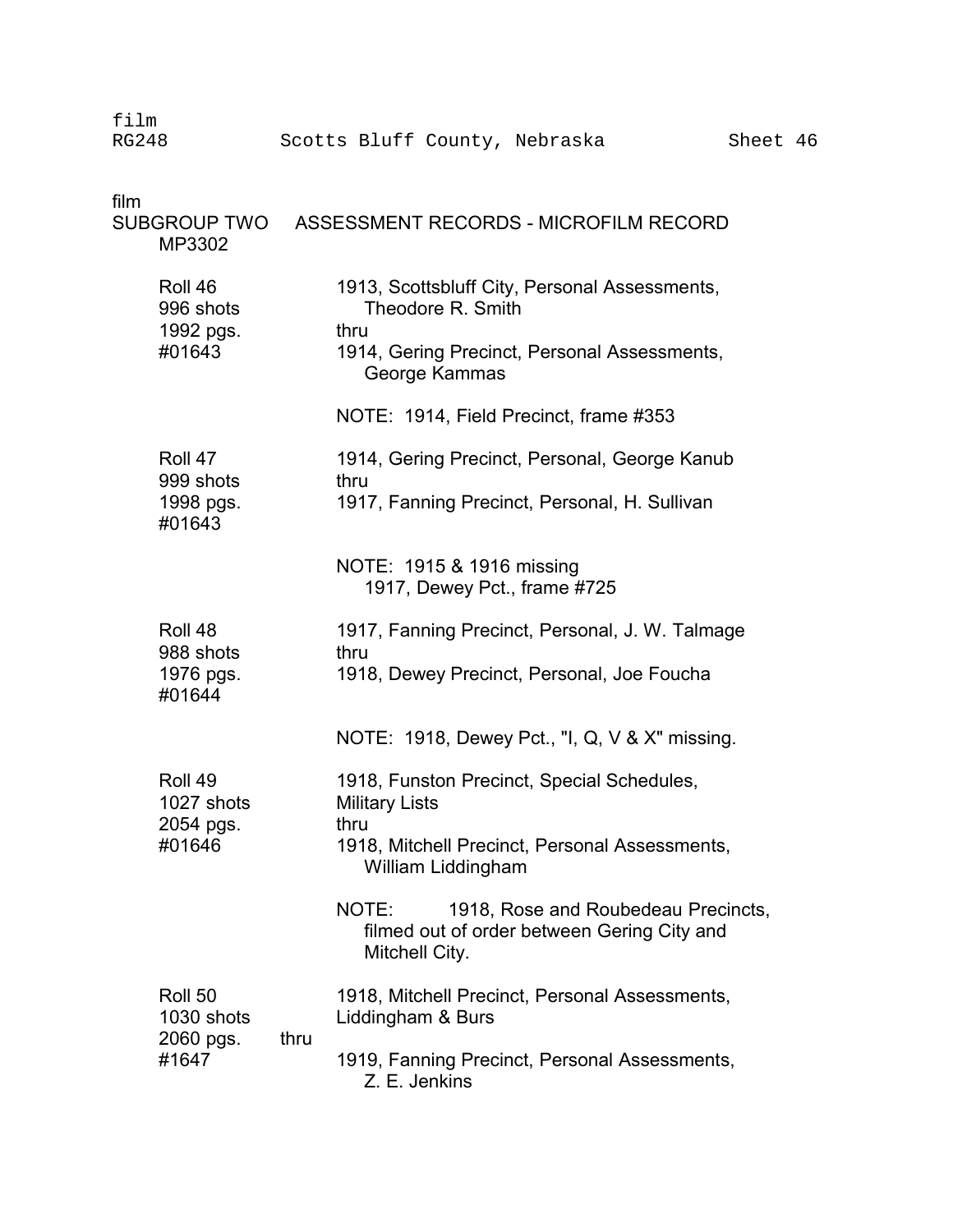film<br>RG248 Scotts Bluff County, Nebraska Sheet 47

> NOTE: 1918, Rose & Roubedeau Precincts, filmed out of order between Gering City and Mitchell City.<br>NOTE: 191 1919, Castle Rock Pct. frame #645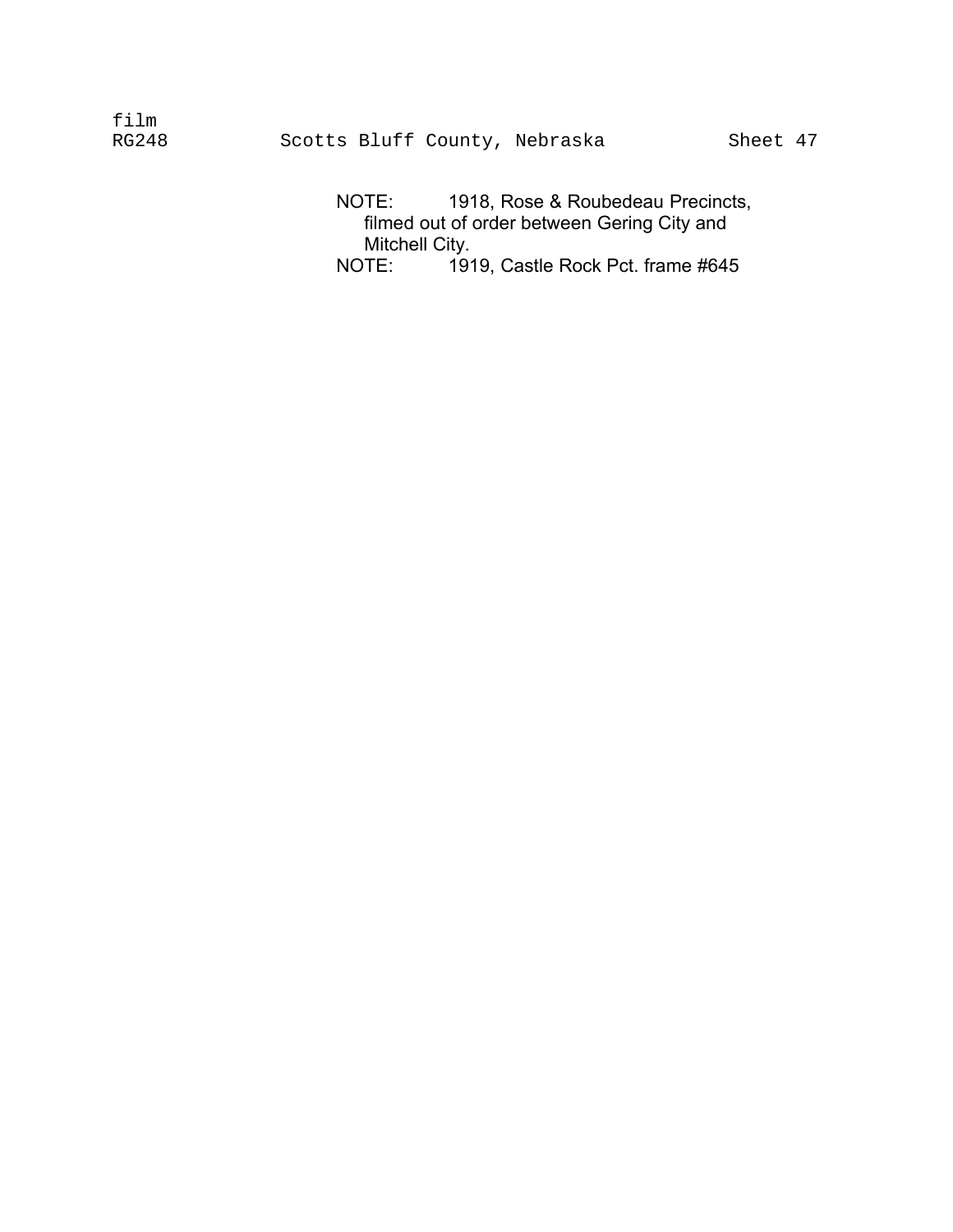film RG248 Scotts Bluff County, Nebraska Sheet 48 film SUBGROUP TWO ASSESSMENT RECORDS - MICROFILM RECORD MP3302 Reel 51 1918, Fanning Precinct, Personal Assessments, 1027 shots W. A. Jennings 2054 pgs. thru #01648 1919, Gering Village, Personal Assessments, George A. Pontelis Reel 52 1919, Gering Village, Personal Assessments, 1101 shots W. L. Porchet 2022 pgs. thru #1649 1919, Kiowa Precinct, Personal Assessments, L. J. Wyman NOTE; "X-Z" schedules, 1919, Kiowa are missing Reel 53 1919, Mitchell Precinct, Personal Assessments, 1035 shots Special Assessments, State Bank of Haig 2070 pgs. thru #1650 1919, Scottsbluff City, Personal Assessments, Philip Krieck Reel 54 1919, Scottsbluff City, Personal Assessments, 1000 shots Philip Kufeld 2000 pgs. thru #1651 1919, Winters Creek Precinct, Personal Assessments, Isa Yakomizo

Reels #42-54 positives received 10/9/83

NOTE: Assessment schedules, personal property were initially microfilmed, 1889- 1935. The following reels will contain 1960

| Reel 55<br>1035 shots | thru | 1960, Personal, Gering City. (H.A. Abbott)      |
|-----------------------|------|-------------------------------------------------|
| 2070 pgs.<br>#21,894  |      | 1960, Personal, Gering City (William C. Sinner) |
| Reel 56<br>1038 shots | thru | 1960, Personal, Gering City (Laura Sirpless)    |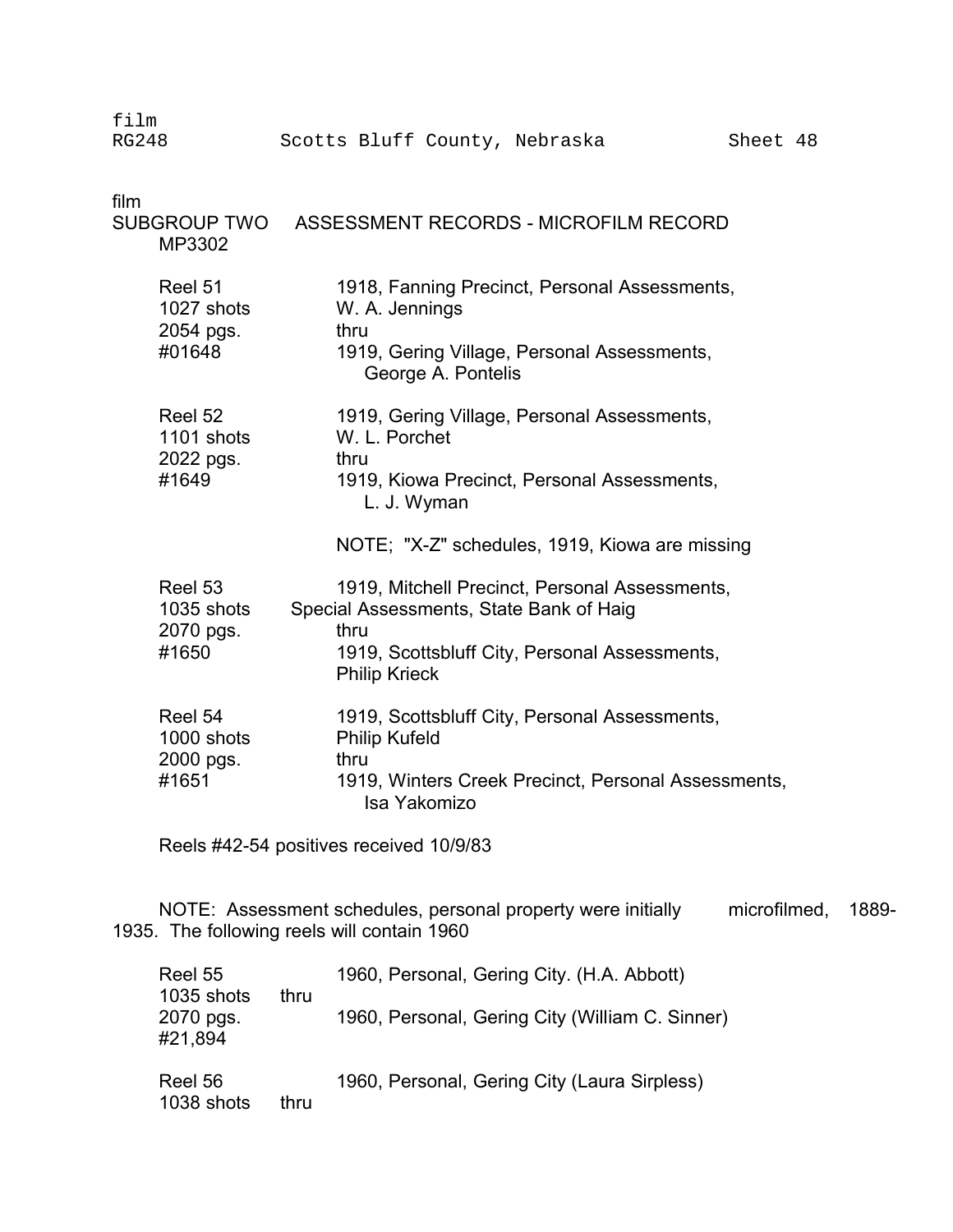| film                 | Scotts Bluff County, Nebraska                     |
|----------------------|---------------------------------------------------|
| RG248                | Sheet 49                                          |
| 2076 pgs.<br>#21,895 | 1960, Personal, Tabor Precinct (A. J. Geseking)   |
| Reel 57              | 1960, Personal, Tabor Precinct, (cont.),          |
| 1041 shots           | Ray Geseking                                      |
| 2082 pgs.            | thru                                              |
| #21,896              | 1960, Personal, Morrill City (Mrs. Alma D. Craig) |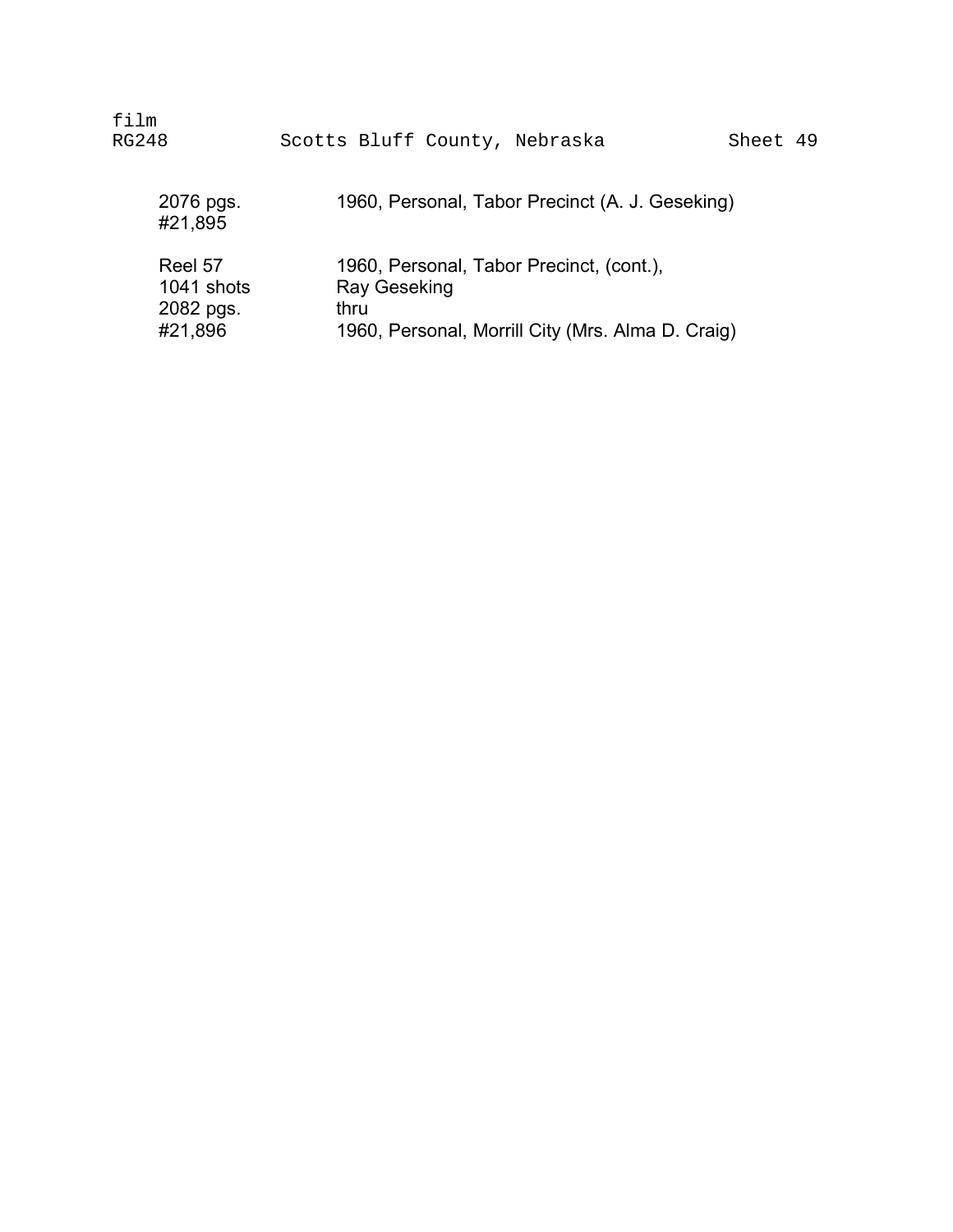| film<br><b>RG248</b> |                                    | Scotts Bluff County, Nebraska<br>Sheet 50                                     |       |
|----------------------|------------------------------------|-------------------------------------------------------------------------------|-------|
| film                 | <b>SUBGROUP TWO</b><br>MP3302      | ASSESSMENT RECORDS - MICROFILM RECORD                                         |       |
|                      | Reel 58<br>1053 shots<br>2106 pgs. | 1960, Personal Assessments, Morrill City (cont.),<br>Doyle W. Craig<br>thru   |       |
|                      | #21,897                            | 1960, Personal, Scottsbluff City (G. E. Chase)                                |       |
|                      | Reel 59<br>1049 shots<br>2098 pgs. | 1960, Personal Assessments, Scottsbluff City (cont.)<br>Gay R. Chase<br>thru  |       |
|                      | #21,898                            | 1960, Personal, Scottsbluff City (R.E. Harshman)                              |       |
|                      | Reel 60<br>853 shots<br>1706 pgs.  | 1960, Personal Assessment, Scottsbluff City (cont.)<br>Albert L. Hart<br>thru |       |
|                      | #21,899                            | 1960, Personal, Scottsbluff City (Frank Wooden)                               |       |
|                      | Reel 61<br>1015 shots<br>2030 pgs. | 1960, Personal Assessments, Scottsbluff City (cont.)<br>Sam Wooden<br>thru    |       |
|                      | #21,900                            | 1960, Personal, Scottsbluff City (Eno L. Hudson)                              |       |
|                      | Reel 62<br>John R. Jirdon          | 1960, Personal Assessments, Scottsbluff City (cont.) 1015                     | shots |
|                      | 2030 pgs.                          | thru<br>1960, Personal Assessment, Scottsbluff City                           |       |

film SUBGROUP THREE COUNTY CLERK, 1888-1963

This microfilm was copied from security microfilm produced by the county in 1973. County roll numbers appear in parentheses after our roll numbers.

| film                                 | SERIES ONE MEDICAL REGISTERS, 1902-1940                                   |  |
|--------------------------------------|---------------------------------------------------------------------------|--|
| Roll #1<br>SF06252<br>Agency Roll #3 | v.1 Dental Record, Dec. 1902-July 1940<br>v.2 Optometry Record, 1908-1916 |  |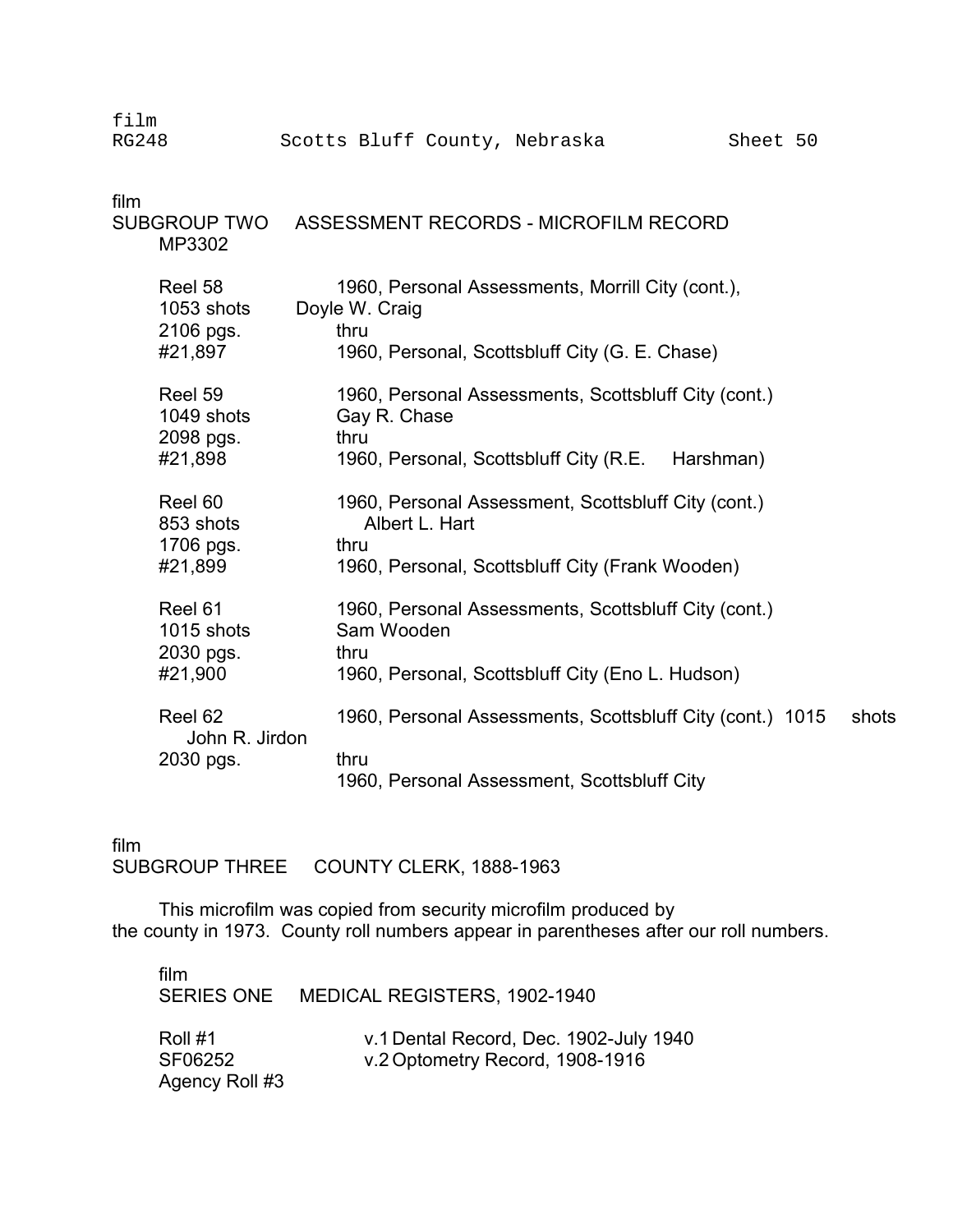film

film � SERIES TWO MISCELLANY

Agency Roll #3 �

Roll #1 v.1 Farm-Ranch & Home Register,<br>SF06252 Oct. 1915-June 1956 Oct. 1915-June 1956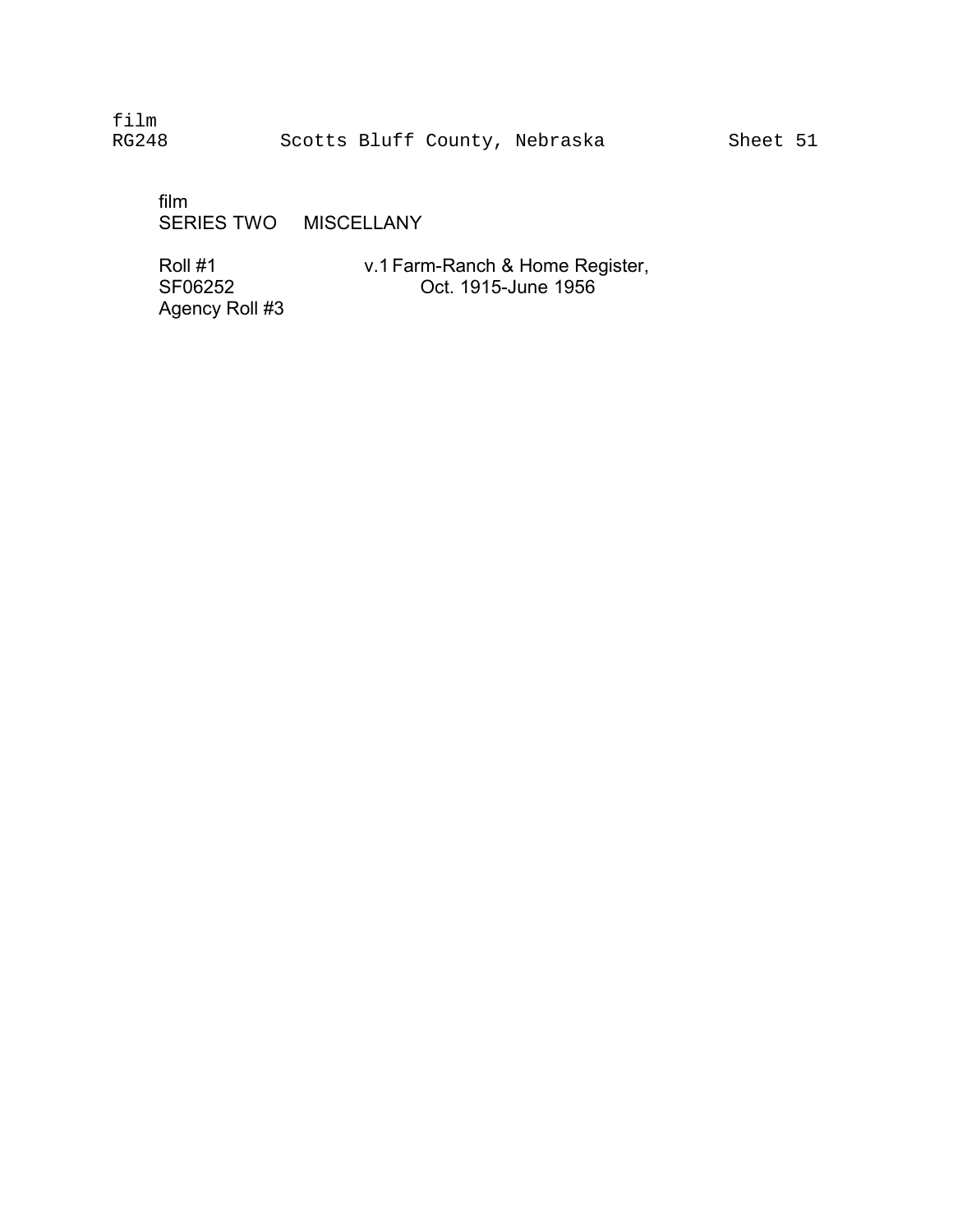RG248 Scotts Bluff County, Nebraska Sheet 52

film SUBGROUP THREE COUNTY CLERK (cont)

film

SERIES THREE BOND RECORDS, 1889-1924

| Roll #1            |  | v.1 Notarial Bond Record #1,    |  |  |
|--------------------|--|---------------------------------|--|--|
| SF06252            |  | May 7, 1889-Oct. 30, 1917       |  |  |
| Agency Roll #3 v.2 |  | Official Bond Record #1,        |  |  |
|                    |  | Jan. 5, 1888-Dec. 3, 1910       |  |  |
|                    |  | v.3 Bond Register #1, 1889-1924 |  |  |

film

SERIES FOUR ELECTION RECORDS, 1918-1963

NOTE: Volumes not in chronological sequence. Appear on inventory as microfilmed.

| Roll #1<br>SF06252<br>Agency Roll #3          | v.1 Abstracts of Votes Cast (primary & General)<br>August 12, 1930 thru November 10, 1930                                                         |  |
|-----------------------------------------------|---------------------------------------------------------------------------------------------------------------------------------------------------|--|
| Roll #2<br>thru                               | v.2 Election Record #2 (cont.), p.26 $(11/10/1930)$ SF06242                                                                                       |  |
|                                               | Agency Roll #4 v.2, p.234 (General), November 1948<br>pp.239-end Presidential results, 1936-1944<br>v.3 Election Record #1 (Primary), August 1918 |  |
| thru                                          | v.3, p.189 (General), November 1928<br>v.4 Election Board Record #2, April 20, 1920<br>thru p.357, November 5, 1940                               |  |
| Roll #3<br>SF06243<br>Agency Roll #5          | v.5 Election Board Record #2 (cont.),<br>p.356 (11/15/1940) thru p.488 (11/7/1944)                                                                |  |
| <b>Roll #10</b><br>SF06256<br>Agency Roll #17 | v.6 Abstracts of Votes Cast<br>Special July 1952 thru p.35<br>General, November 1952 (p.36) thru<br>Special Election March 12, 1963               |  |

film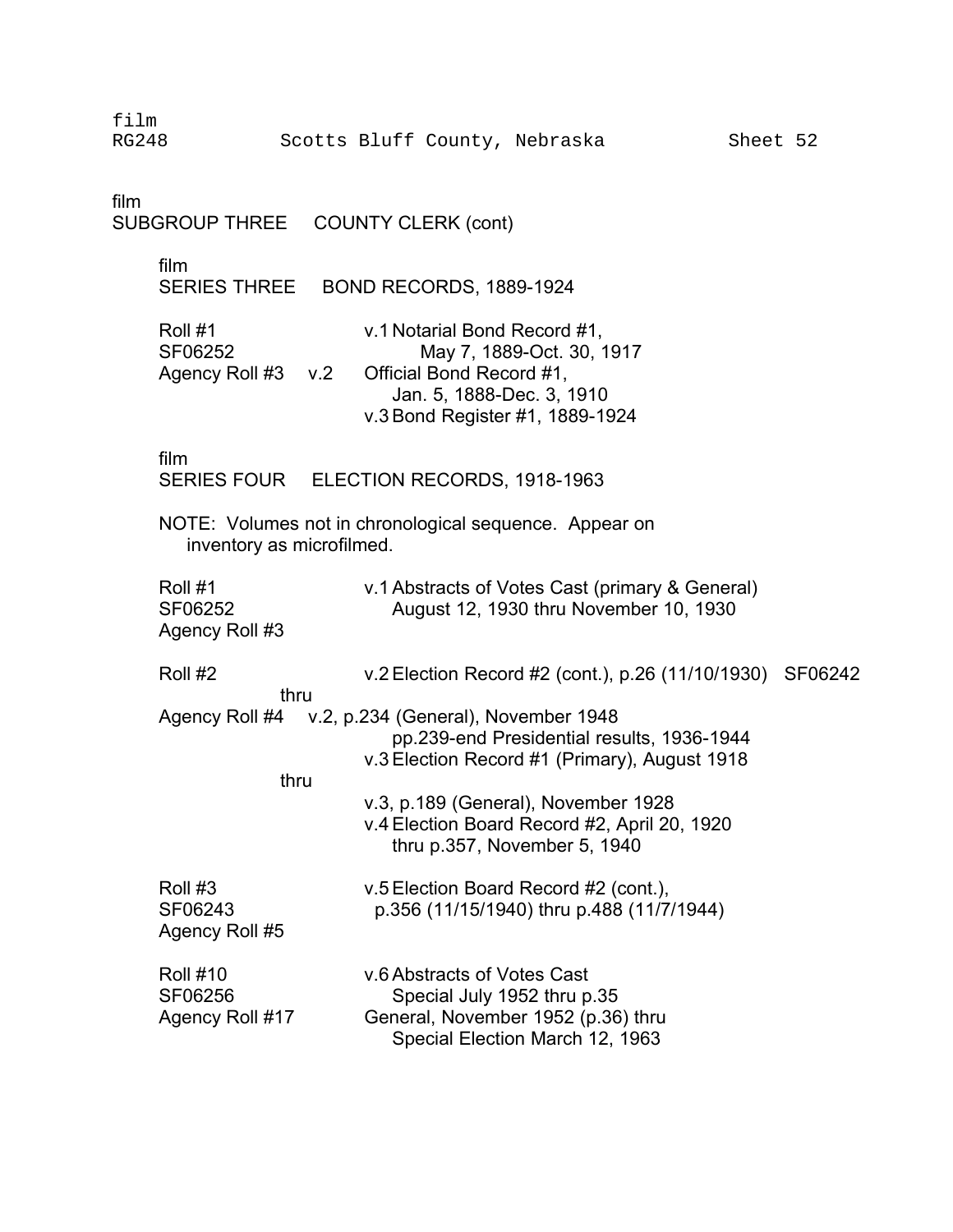| film<br><b>RG248</b>                                 | Scotts Bluff County, Nebraska                                                                                                                                                                                                                                                | Sheet 53 |  |  |  |  |
|------------------------------------------------------|------------------------------------------------------------------------------------------------------------------------------------------------------------------------------------------------------------------------------------------------------------------------------|----------|--|--|--|--|
| film<br>SUBGROUP THREE COUNTY CLERK (cont)           |                                                                                                                                                                                                                                                                              |          |  |  |  |  |
| film                                                 | SERIES FIVE MISCELLANEOUS RECORD, 1917-1944                                                                                                                                                                                                                                  |          |  |  |  |  |
| Roll #2<br>SF06242<br>Agency Roll #4                 | v.1 General Index to Misc. Book 1, 1917-1928                                                                                                                                                                                                                                 |          |  |  |  |  |
| Roll #3<br>SF06243<br>Agency Roll #5                 | v.2 Miscellaneous Record Book 1,<br>1/13/1917 thru p.698 (10/13/1928)<br>(including articles of incorporation)<br>v.3 Miscellaneous Record #1 (retake)<br>January 13, 1917 thru p.700 (10/13/1928)<br>v.4 Miscellaneous Record #2<br>November 2, 1928 thru p.601 (10/2/1944) |          |  |  |  |  |
| film                                                 | SERIES SIX FEE BOOKS, 1943-1960                                                                                                                                                                                                                                              |          |  |  |  |  |
| <b>Roll #10</b><br>SF06256<br>Agency Roll #17 v.2    | v.1 Fee Book $#11$ ,<br>Jan. 2, 1952 - p.482 (10/31/1958)<br>Fee Book #10,<br>July 1, 1943-December 31, 1951<br>v.3 Fee Book #12,<br>November 1, 1958-April 5, 1960                                                                                                          |          |  |  |  |  |
| NOTE: Fee Books follow election records on this reel |                                                                                                                                                                                                                                                                              |          |  |  |  |  |
| film                                                 | SUBGROUP FOUR COUNTY BOARD OF COMMISSIONERS, 1888-1963                                                                                                                                                                                                                       |          |  |  |  |  |
| film<br><b>SERIES ONE</b>                            | COUNTY BOARD PROCEEDING, 1888-1963                                                                                                                                                                                                                                           |          |  |  |  |  |
|                                                      | NOTE: Volumes not in chronological order. Appear on<br>inventory as microfilmed.                                                                                                                                                                                             |          |  |  |  |  |
| Roll #3<br>SF06243<br>Agency Roll #5                 | v.1 Commissioners Record Book 2<br>March 19, 1901 thru p.494 (Nov. 25, 1912)                                                                                                                                                                                                 |          |  |  |  |  |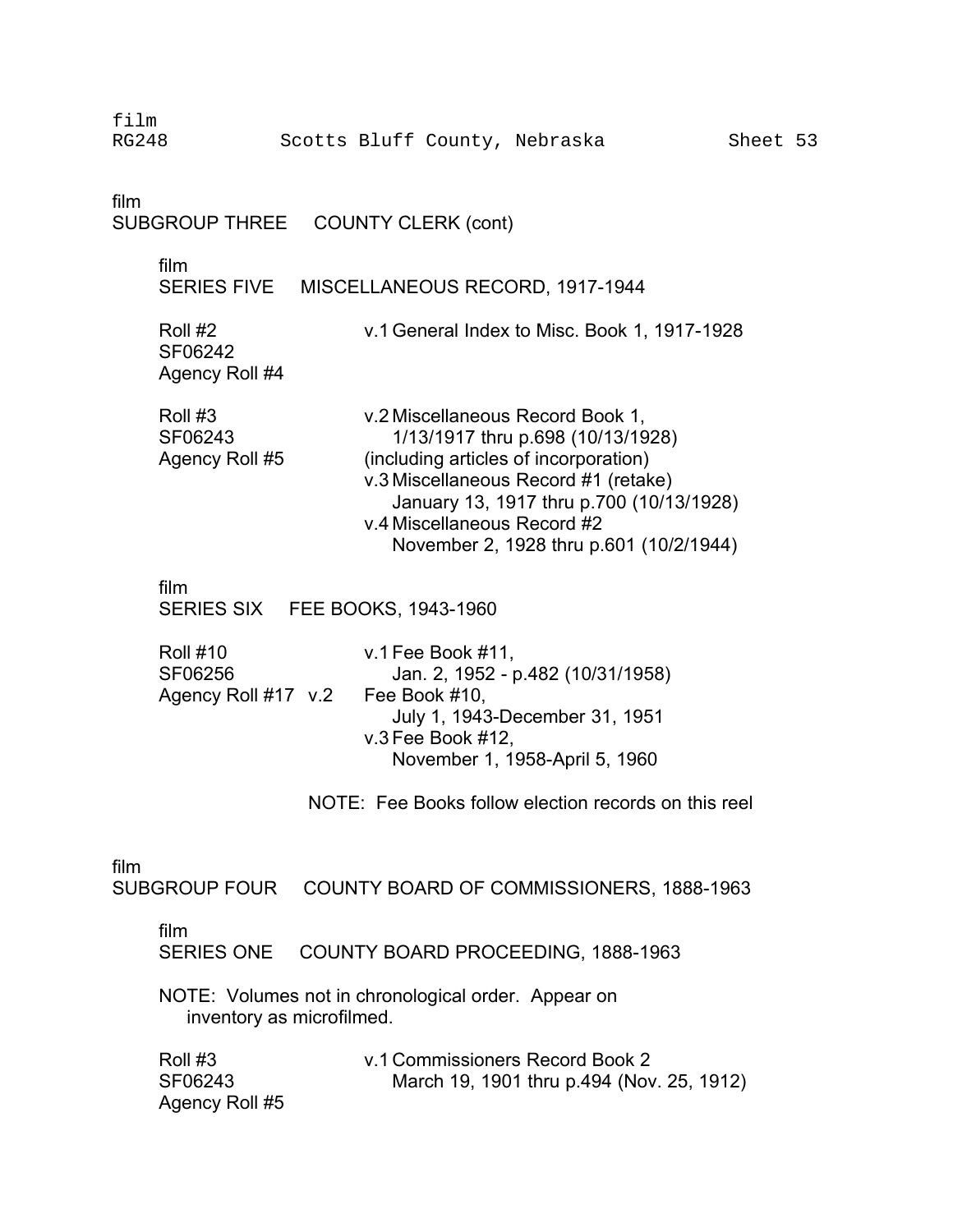film

| Roll #4            | v.2 Commissioners Book 1,         |
|--------------------|-----------------------------------|
| SF06244            | Dec. 18, 1888 - p.633 (2/16/1901) |
| Agency Roll #6 v.3 | Commissioners Book 3.             |
|                    | Dec. 10, 1912 - p.651 (10/3/1922) |
|                    |                                   |